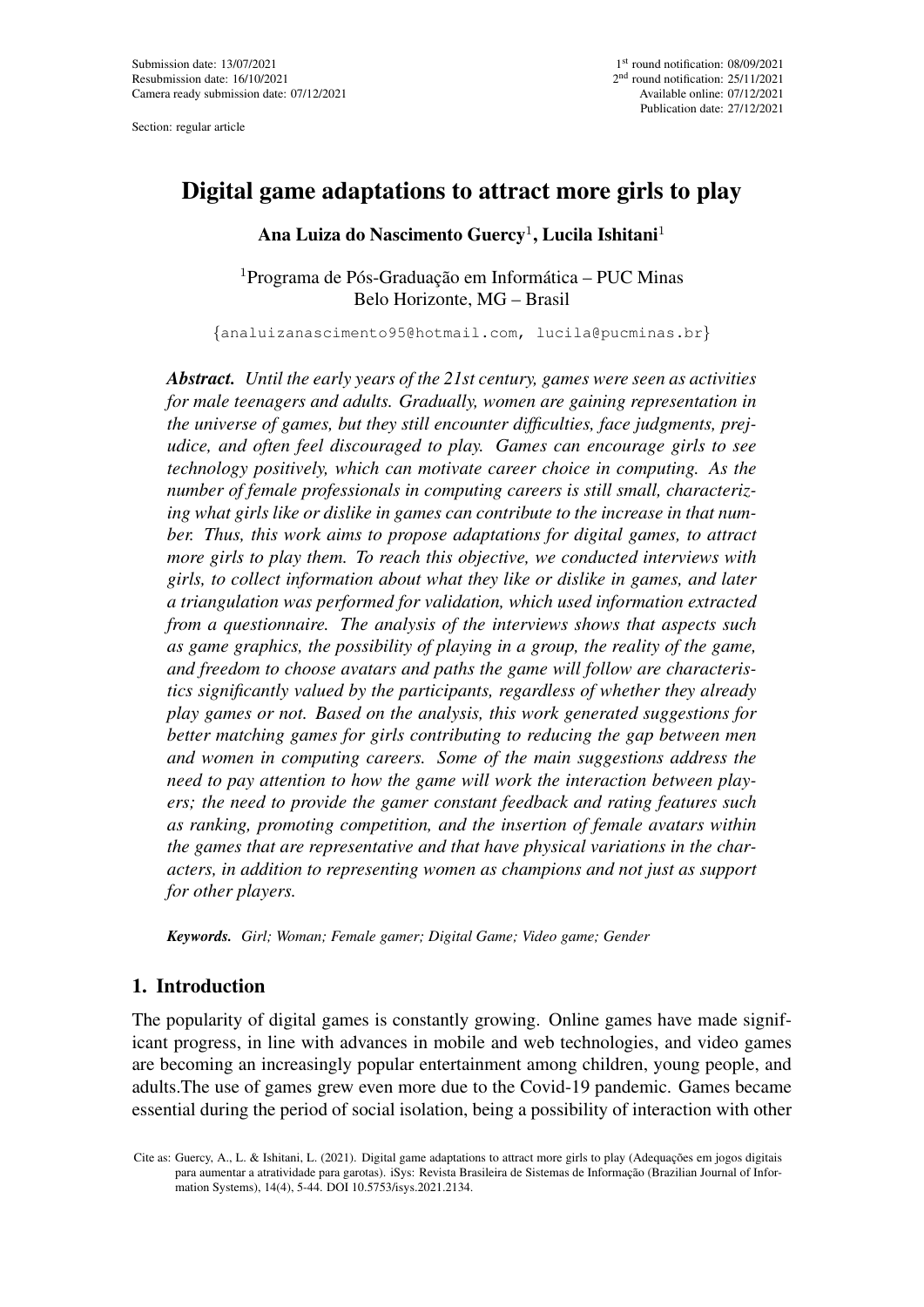people, fun, and entertainment [Laato et al. 2020, Martín-Sómer et al. 2021, Schmidt et al. 2021].

In addition, digital games have transposed a playful role. There are positive impacts of the use of games related to physical health, mental health, cognitive functions, and learning [Cai et al. 2021, Dale et al. 2020, Huang et al. 2017, Zelinski and Reyes 2009].

Traditionally, playing digital games is perceived as an activity for male adolescents and adults [Veltri et al. 2014, Woods 2021, Hartmann and Klimmt 2017]. However, video games are gradually becoming a leisure activity for girls too. Little by little women are gaining representation in the gaming world, as is the case in the USA, where women represent more than 40% of the players of country [Harrison et al. 2016]. Unfortunately, this scenario of a great number of female players is not yet the same globally and the consumption of games is still scarce for the female audience compared to the male audience [Vermeulen et al. 2016, Cardoso 2019, Woods 2021]. Although the popularity of games has increased among women, they may still find it difficult to enter this universe, facing judgments and prejudices, and often feeling discouraged, due to stereotypes that they do not understand the games, or that they are not good at playing them [Olsson 2018].

The games known as casual, usually played on cell phones or tablets, are feminized compared to games known as "hardcore", which can be played on other platforms, such as game consoles [Ribeiro 2019, Woods 2021, Vanderhoef 2013]. Most of the casual games market is made up of women, and these games are somehow created for the female audience [Benedicta 2021, Jenkins and Cassell 2008]. The increase in the number of women playing occurs exactly in casual games, while the consumption of "hardcore" games is still dominated by the male audience, reinforcing the stereotype of computers as toys for boys, and strengthening the stigma that women cannot be identified as hardcore players [Wasserman and Rittenour 2018, Lima et al. 2019].

Gender bias in video games can be related to women who develop negative views about careers in Science, Technology, Engineering, and Mathematics (STEM). A 2011 survey of university students of STEM courses reported that, for men, the number one factor for the initial interest in STEM careers was games (61%), while only 29% of women selected the same response [Fordham et al. 2014]. Thus, encouraging girls to play more video games can stimulate them to study subjects related to technology and related areas [Hosein 2018].

The number of female professionals in Computer Science (CS) careers is still small compared to the number of men. Bearing in mind that games can be a primary contact with technology, in addition to a possible impulse to know or follow the area, it becomes necessary to characterize what girls like and dislike in games and to study what can be adapted within the elements of a game and its development to attract more female players [Rogers 2015]. To meet this need, the general objective of this work is to propose adjustments in digital games, to attract more girls to play.

A qualitative research approach was used for the execution of the proposed search. Data collection was carried out through interviews, which were conducted with girls aged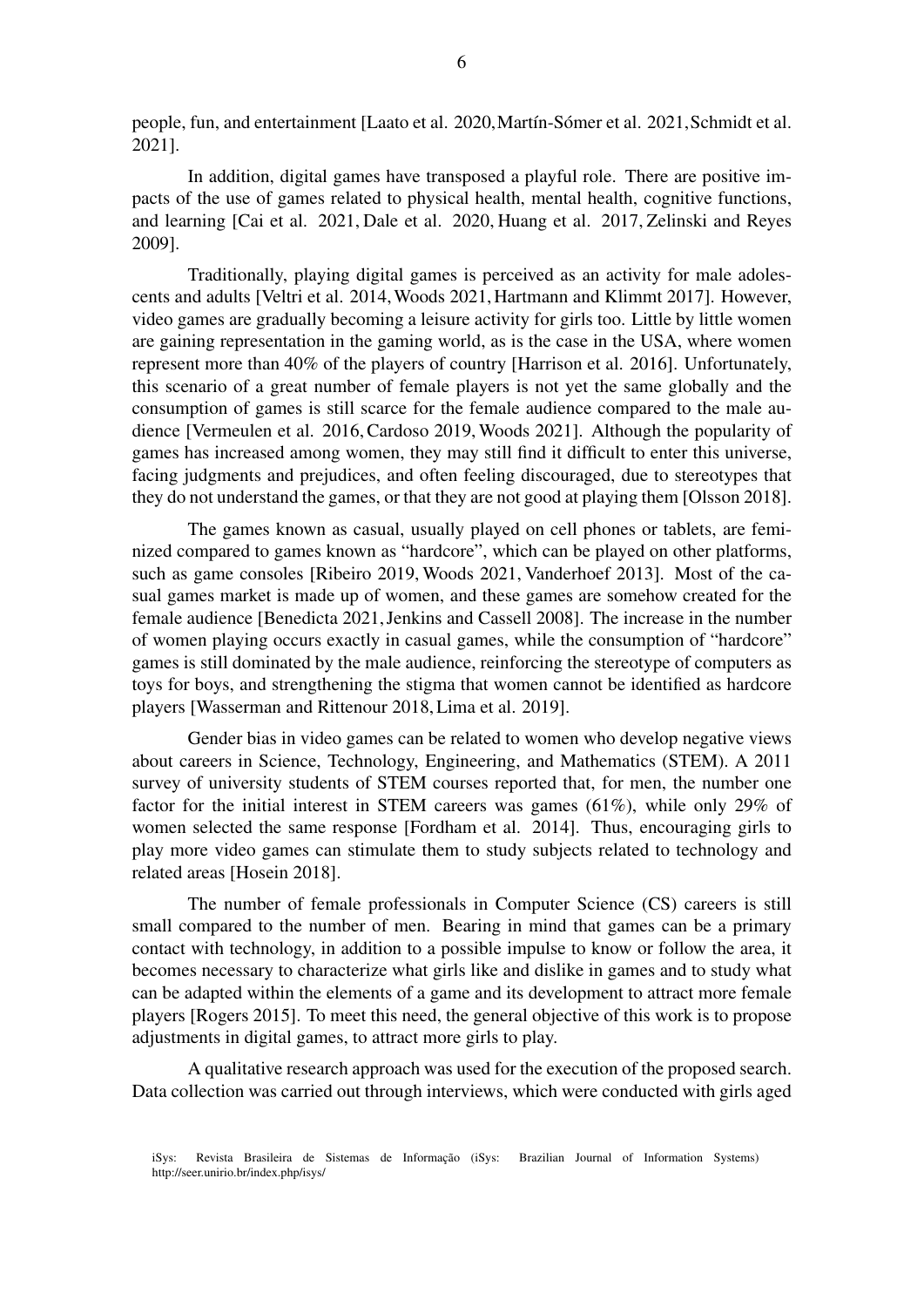15 to 24 years. Interviews were conducted with 20 girls who play any kind of game, ten of whom are students in the field of computing, and ten are not students of CS courses. To complement the study, interviews were also conducted with ten girls who are not in the habit of playing games. For data analysis, content analysis was applied [Flick 2008].

This work resulted in a set of suggested adaptations for games, based on the identification of characteristics that participants indicated they liked or disliked in games. Some of the main suggestions address the need to pay attention to how the game will work the interaction between players, whether with the use of video, audio, or chats, and the need to provide the gamer constant feedback and rating features such as ranking, promoting competition. Suggestions that work with the image of women within the games are also mentioned, such as the insertion of female avatars within the games that are representative and that have physical variations in the characters, in addition to representing women as champions, and not just as support for other players, having its own story, not linked to other characters. Besides, the results also contribute to the discussion of previous studies regarding aspects girls would like to see in games and the relationship between games and the choice of a career in Computing.

This article is organized as follows: Section 2 presents the works that support this article; Section 3 presents the methods used for the conduction of this study; Section 4 discusses the results and the validation process; Section 5 presents the main conclusions of this article; Section 5.2 presents suggestions for future work.

## 2. Background

It is through the use of digital games that children generally have the first contact and develop a certain comfort when interacting with computers, which, in turn, helps to promote a little knowledge in computers. Games can make players perceive the computer in a friendly way [Dickey 2006].

The subsections that follow discuss the possible relationship between games and the choice of a CS career and also the gender differences in the use of games, exploring these differences concerning aspects indicated by men and women, as valued or not.

### 2.1. Relationship between games and careers in computing

The number of female professionals in CS careers is still small compared to the number of men and has been decreasing over the years. This is a consequence of the low number of women who choose to graduate in CS courses. For example, in Brazil, according to the Higher Education statistics in the field of Computing [SBC 2019], in 2002 the number of female freshmen in Information Systems courses was 5,900, and in 2019 that number dropped to 3,149. On the other hand, in the same period, the number of male freshmen increased from 18,876 to 18,956. Following this trend, the number of women completing Information Systems courses was 614 in 2002 and 1,249 in 2019, while the number of men increased from 1,363 to 6,771. This scenario of more men than women entering or graduating occurs in all courses in the field of computing. In total, in 2019, the number of graduates from computer science courses was 6,304 women and 38,983 men.

It has not yet been proven whether there is a causal relationship between playing games and pursuing a career in the STEM field, but encouraging girls to play more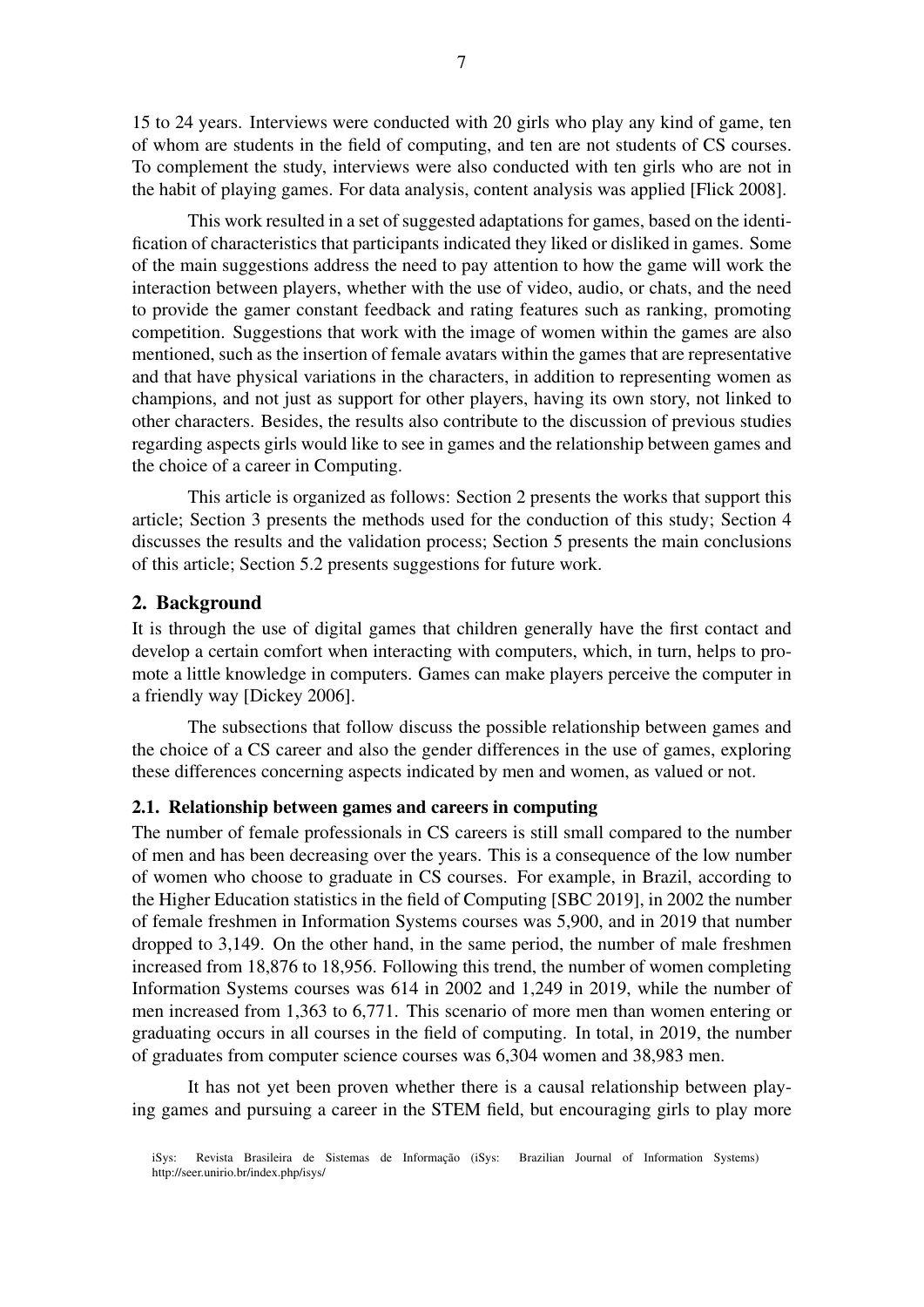video games makes them up to three times more likely to study subjects related to this field [Hosein 2018, Lin et al. 2020, Zhao and Shute 2019]. This stimulus can come from the fact that digital games designed for girls encourage them to see technology (specifically the computer) as a positive tool, and the use of computers to play can promote the interest of girls in computing and technology [Dickey 2006, Lin et al. 2020, Hartmann and Klimmt 2017]. The results presented by Hosein indicate that playing any type of video game can encourage women to study STEM. Those who are regular players and are STEM graduates are also the least likely to give up their gaming habits.

[Martins et al. 2019] also identified that one of the factors that attract women to technology courses is to provide the contact of girls with the area of computing and games. According to the authors, arousing curiosity about the area in girls since childhood, through contact with games and the use of technology, is also a considerably relevant factor.

In turn, [Lantz 2015] sought to analyze the relationship between the experience of playing video games and the recruitment and retention of women in specialization courses in STEM. The study revealed that there was a significant impact on women in the first year of high school with interest and motivation in STEM courses. The implications of the positive impact of video games on STEM interest and motivation inform educational practices for girls and women.

Finally, [Hosein 2018] enlightens that not all girls who play video games tend to study STEM, and not all girls who study STEM play video games; it is necessary to inspire girls who are already players, without alienating those who are not.

#### 2.2. Related work

[Veltri et al. 2014] pointed out six main areas where gender differences are significant in the context of games: adoption, motivation, social interaction, self-presentation, skills, and performance. According to the authors, adoption is linked to the beginning of the habit of playing games: men develop an interest in computer games early in their lives, while women start playing later and spend less time playing than men. This may be due to the influence of gender division of labor, such as the division of domestic tasks that is still demarcated by gender prescriptions [Lin 2008, Woods 2021]. Concerning social interaction, several studies report that female players are more sociable: they are more likely to meet people while playing. In addition, women are more cooperative and use more supportive language to encourage their colleagues [Bergstrom 2019,Dele-Ajayi et al. 2018, Fontoura et al. 2019, Schultheiss 2017, Veltri et al. 2014].

In a complementary way to the study of [Veltri et al. 2014], [Harrison et al. 2016] identified that, in general, women prefer games of logic and skills training. While playing, women are more likely to make friends, participate in groups, seek help, and recruit new female players, activities that focus on relationships and socialization.

[Dele-Ajayi et al. 2018, Dickey 2006, Kaufman et al. 2019, Schultheiss 2017] added that girls show a preference for games in which there is little violence or negative feedback, while boys may supposedly be more used to the violence in the context of a game. However, some studies indicate that the interest of some women in non-violent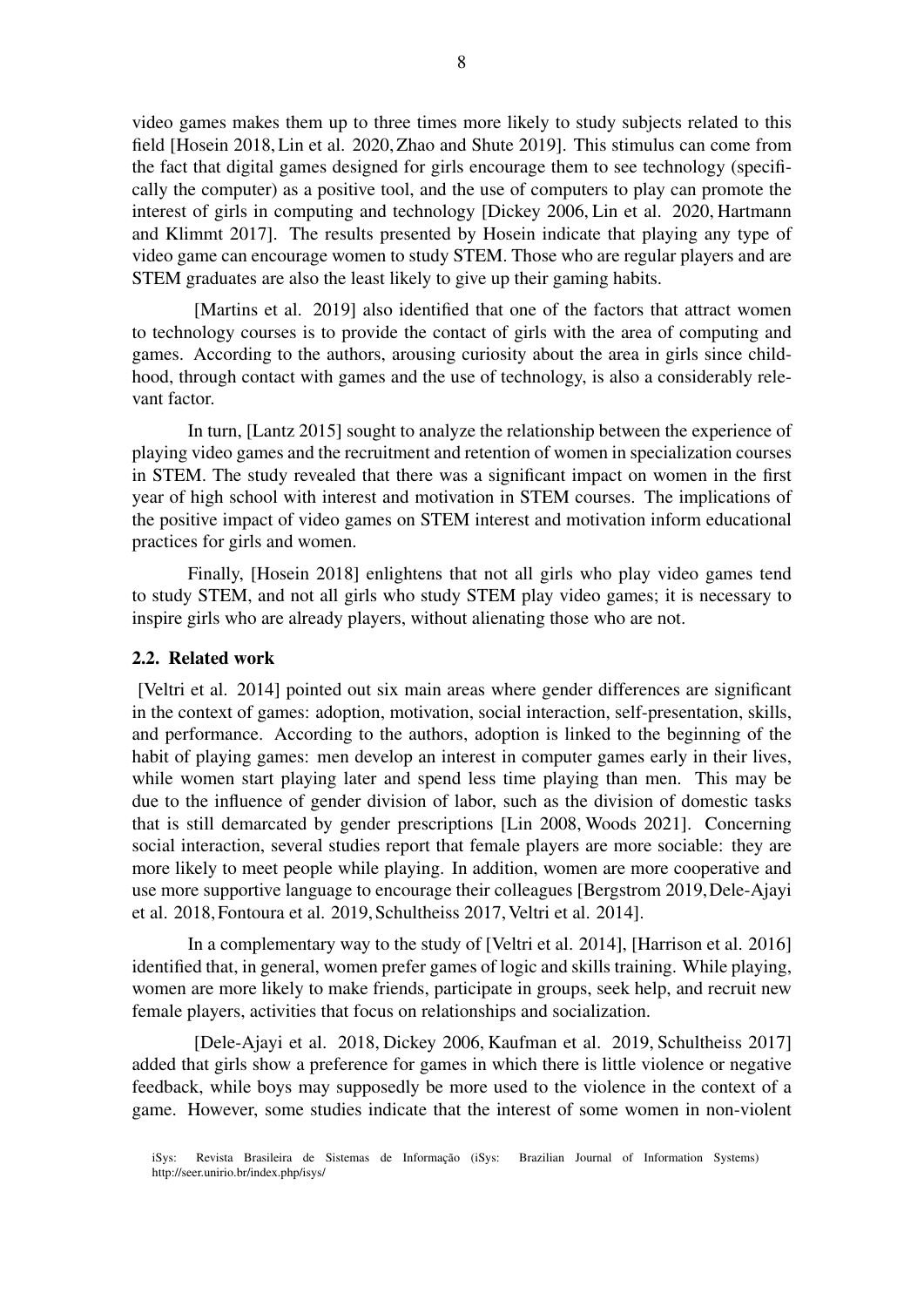games should not be generalized, as this reinforces exclusive stereotypes about the interests of the female players [Fontoura et al. 2019, Jenkins 1998].

[Hartmann and Klimmt 2017] presented two studies that investigated why women are less attracted than men to computer games in Germany and reinforced the aversion of women to games that contain extreme violence, and to games that do not have significant social interaction. [Hartmann and Klimmt 2017] added that two other important factors that make women not play or dislike a certain game are the sexual stereotypes present in female characters, or the characters represented as weak, always protected and saved by male characters; and extreme competition.

[Dickey 2006] further stated that girls indicate a certain preference for game design that includes exploration, collaboration, challenge, adventures, and graphic design. The characteristics that young women prefer include a rich narrative, roles that involve positive action, adequate levels of challenges, opportunities to design, or create, engaging characters, communication and collaboration, use of strategies and skills. [Ribeiro 2019] reinforces the preferences of women for games mentioned by [Dickey 2006], and adds that there is a desire for women to move into roles within the game that are not just supportive, but tactical and more competitive.

Complementing the studies presented, to report and exemplify a concrete vision of how to include more girls in the universe of games, [Cunningham 2016] examined initiatives that encourage gender equality in the design of video games and aimed to understand the ideologies present in the development of commercialized games for girls since gender inequality persists in the video games industry. The author mentions that the widespread cyber harassment of several game creators collectively called Gamergate drew attention to the importance of increasing diversity in the video games industry since in a way it highlighted the culture of oppression against women who play and the low female representation as players or game producers [Kurtz 2017]. Design and video games programs for girls have been cited, where each program emphasizes different economic, cultural, and democratic reasons why girls can and should design video games. A common point in these programs is that, in addition to learning the technical skills of design from video games, video games can change the perspectives of girls, offering opportunities to express themselves, challenge stereotyped representations and create social change [Cunningham 2016].

This work differs from the other works presented since it does not only aim to reaffirm the importance of including girls in games but also aims to propose adaptations in digital games, considering that the works presented did not include what should and should not be adjusted in games based on preferences of girls. The works only commented on initiatives and indicated the relationship between games and careers in STEM, in addition to the current scenario of girls within this domain. This work aims to, from the proposed adjustments for games, attract more girls to play, and for this, characteristics already mentioned and validated in the literature were reused, such as aspects valued or not by girls in games, which complemented the present study. Furthermore, new characteristics were identified.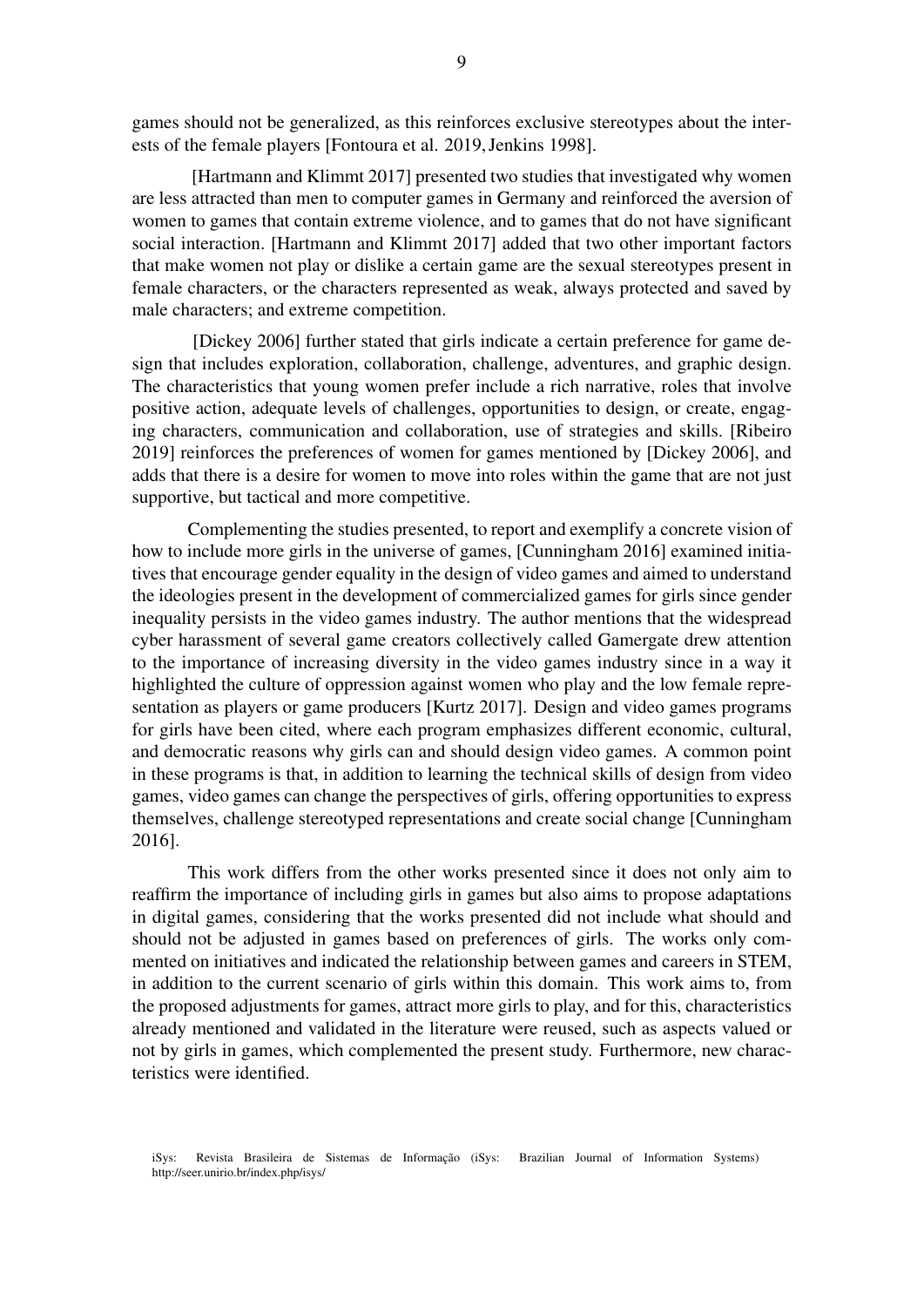# 3. Methods

The research methodology adopted in this work can be classified as [Flick 2008]: applied, regarding the purpose; exploratory, regarding the objectives; qualitative, regarding the nature of the data; bibliographic and field research, regarding data collection. Figure 1 shows the summary of methodology steps and the following subsections detail the processes of data collection and analysis.

Initial characteristics identification

- Interview with 20 girls from 15 to 24 years old, who have the habit to play
- Identification of features present in games that attracted or not these girls

Analysis of the interviews with girls who play games

• Analysis of interviews using the content analysis method

Creation of a Gamebook

• Virtual catalog with 10 games, mentioned in interviews or in the literature

Gamebook presentation

- Gamebook presentation for 10 girls from 15 to 24 years old, who are not in the habit of playing
- Interview with the girls to identify what they liked or not in the games presented

Analysis of interviews with girls who are not in the habit of playing games

- Analysis of interviews using the content analysis method
- Characteristics validation

Validation of analyzes

• Cheking the results using a questionaire

### **Figure 1. Summary of methodology steps**

## 3.1. Initial Characteristics Identification

In this activity, we interviewed 20 girls from 15 to 24 years old who have the habit of playing, to identify what in a game is valued or not by them. [Guest et al. 2006] indicate that considering a homogeneous group, six to 12 interviews may be sufficient to achieve the research objective.

The age interval defined from 15 to 24 years includes adolescents and young adults, considering the study by [Papalia et al. 2006], where it is mentioned that the adolescence cycle is lived from 11 to 18 years old, and the cycle young adult is aged between 19 and 40 years. The chosen interval aimed to cover girls who are at different times in their academic life, to generate a better understanding of the role of games in their career choice.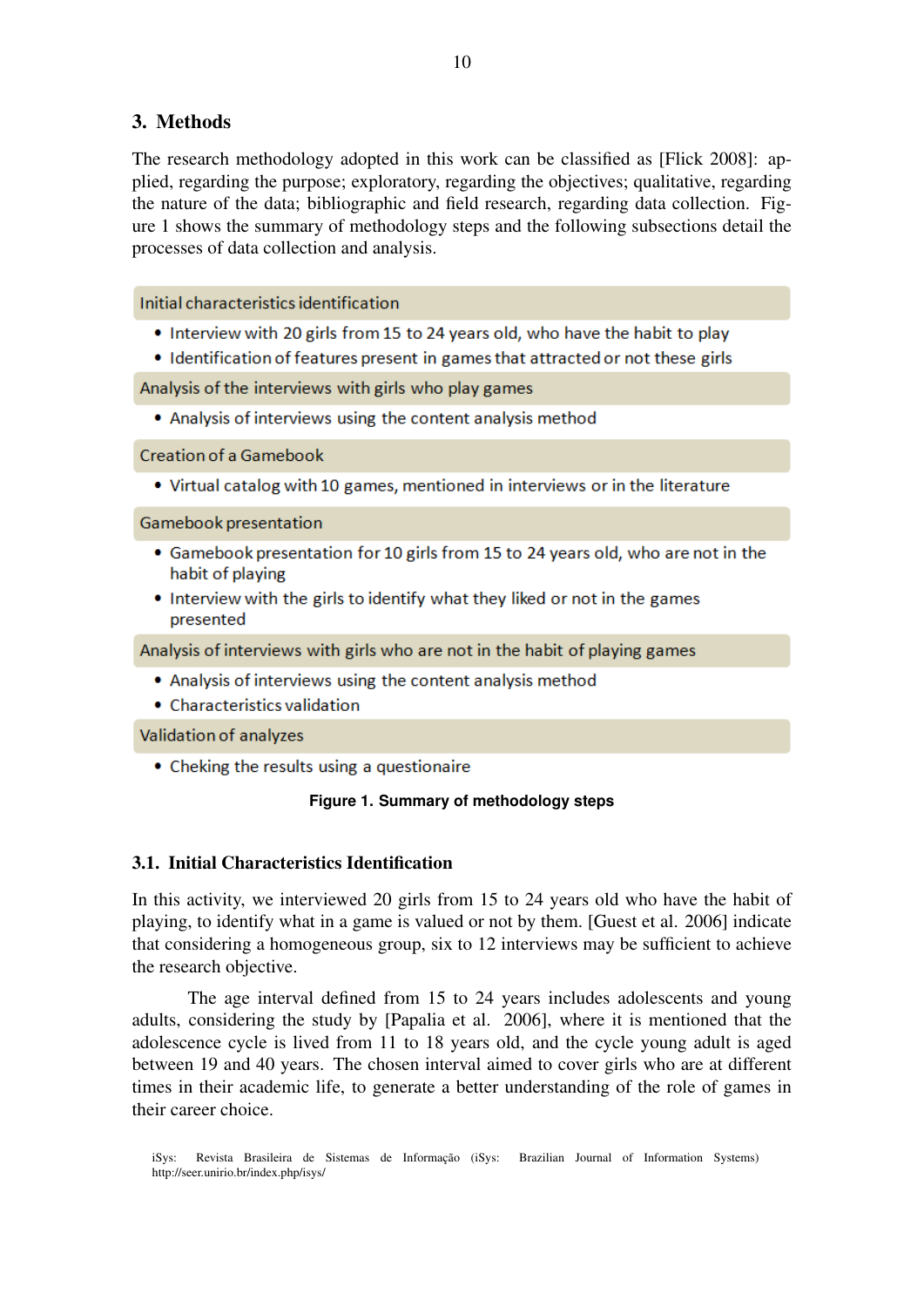Participants were recruited from technical courses, high schools, and universities. The strategy used to invite participants was the "snowball" strategy, based on the indication of girls by the research participants themselves. This method starts from the indication by an individual from the population of others who are also part of it. Similar to the way a snowball accumulates snowflakes as it rolls, the number of participants becomes bigger and bigger [Vinuto 2014]. At the end of each interview, a thank you was sent to the interviewee, and also a request to indicate possible participants. Participants were divided into two groups: ten girls were students in the field of computing and ten girls were not students of CS courses. The interviews were semi-structured. The questions can be found in the Appendix A.

## 3.2. Analysis of the interviews with girls who play games

The method chosen for the analysis of the interviews was the content analysis, to verify the characteristics that the participants indicated to value or not in the games.

The content analysis aims to analyze numerically the frequency of citations of certain terms and references in a given text. Content analysis involves techniques that allow, in a systematic way, the description of messages and procedures related to the analyzed context, as well as the conclusions of the data that were collected [Flick 2008]. In this study, the content analysis was applied from the interview transcripts, and followed the steps proposed by [Flick 2008]:

- 1. Analyze each sentence and generate code(s) for it.
- 2. Review the codes, unifying those that express the same idea, and excluding those that are not relevant to the research objectives. An example of a code without contribution is *In the game, everyone is a car*.
- 3. Group codes that express related meanings into categories. In this work, a specific theory was not used to support the grouping.
- 4. Select examples for the codes and categories. In this study, extracts cited by the participants were selected to illustrate the analyses made.

### 3.3. Creation of a Gamebook

This activity consisted of the elaboration of a catalog with the information of some games. Ten games mentioned in the interview with girls who play were chosen. Eight of these games followed the positive characteristics identified in the analysis of the interviews, and characteristics found in the literature. Two games had attributes that are not valued by the girls, based on the analyzes performed, and were included in the Gamebook to validate the previous results.

### 3.4. Gamebook Presentation

The Gamebook was presented to ten girls from 15 to 24 years old, who do not have the habit of playing. The number of participants was also chosen according to [Guest et al. 2006], who indicated that considering a homogeneous group, six to 12 interviews may be enough to achieve the research goal. The same age range of the participants who have the habit of playing games was also maintained.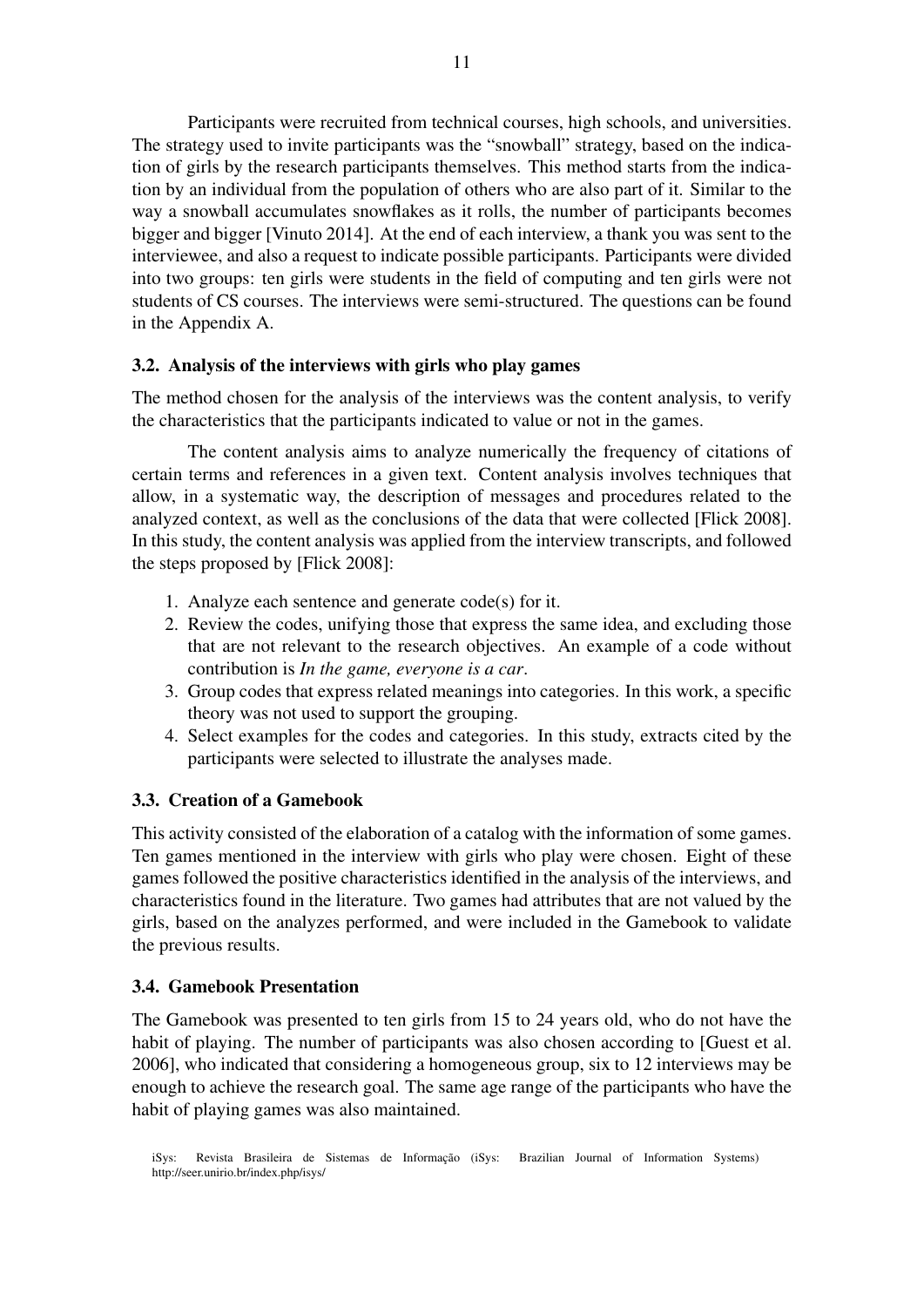Participants were recruited from technical courses, high school and universities, and the strategy used to invite participants was the "snowball" strategy, as in the stage of initial characteristics identification, based on the indication of girls by the research participants themselves.

A small interview was carried out with these girls to identify if they would be interested in knowing the games, what they liked or not within what was presented in the Gamebook, and if they would have any suggestions.

The interviews were semi-structured. The questions asked in the interviews can be found in the Appendix B.

### 3.5. Analysis of interviews with girls who are not in the habit of playing games

The method chosen for the analysis of the interviews was the content analysis described in Section 3.2. We aimed to validate if the characteristics mentioned in the initial interview with girls who play games are the same as those mentioned by girls who do not have the habit of playing. More characteristics that the participants indicated to value or not in a game were identified.

### 3.6. Validation of analyzes

To increase the validity of the results, a validation through triangulation was performed, for which another data collection instrument was used: a questionnaire. According to [Vergara 2006], triangulation can contribute to the validity of the research and can also be a means to reach new knowledge.

The questionnaire was made available for all genders, making it possible to verify distinct and common aspects identified in the qualitative analysis with the participants and a greater understanding of gender differences concerning what is valued in games. We sought to apply the same questions from the interviews conducted with girls who play games and girls who are not in the habit of playing. The questions presented in the questionnaire can be found in the Appendix C.

Using multiple sources can allow for better identification of inconsistencies, complementation, and knowledge about the results [Kelle 2001, Abdalla 2013].

## 4. Results

This section presents the results obtained, which includes the results of the analysis of the interviews with girls who play and with girls who are not in the habit of playing, and also the presentation of the Gamebook.

### 4.1. Analysis results of the interviews with girls who play games

This section presents the results of the analysis of the interviews with girls who play digital games. There were 20 interviews, 10 interviews with girls who are from the CS area, and 10 interviews with girls who are not from the CS area. The purpose of the interviews was to enumerate characteristics that the participants indicated to like or dislike in games, to understand what they would like to see in games and to identify if there is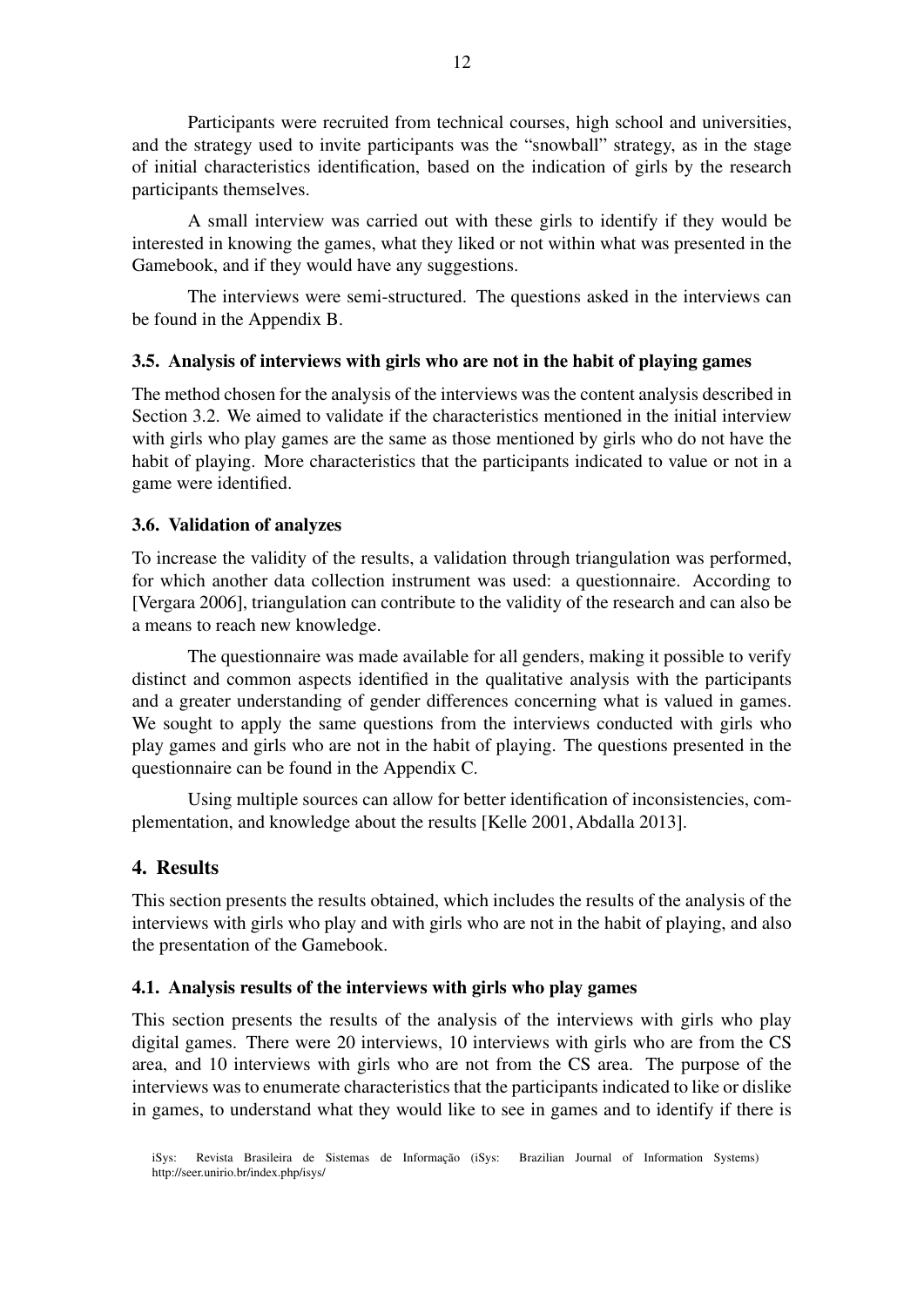a relationship between the possible interest in following the computing area, for girls in other areas, and the contact of these girls with games.

The interviews were transcribed, organized, coded, and categorized. The coding and categorization process resulted in 81 categories and 105 codes. For better visualization, Table 1 shows the number of codes generated separated by each question addressed in the interviews.

| <b>Question</b>                                                               | <b>Number of codes</b> |
|-------------------------------------------------------------------------------|------------------------|
| What games do you like to play?                                               | 11                     |
| About game X, what does this game have                                        | 28                     |
| that makes you like it? (Positive Characteristics)                            |                        |
| What games do you not like to play?                                           | 5                      |
| About game X, what does this game have that makes<br>16                       |                        |
| you dislike it? (Negative Characteristics)                                    |                        |
| Are there any features that you would like to see in games that               | 5                      |
| you have not yet noticed in the games you are used to playing? (Suggestions)  |                        |
| Do you think that the fact of playing games influenced your                   | 8                      |
| choice of a computing course?                                                 |                        |
| Have you ever imagined yourself developing a game, just like the              | 5                      |
| games you like to play?                                                       |                        |
| Have you had any contact with the computing area, in addition to your contact | 3                      |
| with digital games?                                                           |                        |
| Have you ever been interested in following the computing area in any way?     | 3                      |
| If so, do you think the fact of playing has aroused this possible interest?   | 3                      |
| Why?                                                                          |                        |
| Are you interested in knowing more about any area related to computing?       | 5                      |
| <b>Total</b>                                                                  | 105                    |

**Table 1. Number of codes per question - Initial Identification**

It was observed that from the 16th interview, there were no new contributions, in the sense that no new codes or categories were generated.

From the total frequency of each code, it was possible to observe important issues that cover new points of view or reinforce what exists in the literature. For example, as characteristics pointed out as valued in a game, aspects related to social interaction and relationships, such as being able to play in a group, which were already mentioned by [Schultheiss 2017,Ochsner 2015,AlSulaiman and Horn 2015,Fortim et al. 2016,Dele-Ajayi et al. 2018] and [Bergstrom 2019]

Some of the codes eliminated for not bringing contributions were related to the following sentences: *In the game, everyone is a car* and *Games not available for all devices*.

### 4.1.1. Characteristics that the participants indicated they like in games

Participants were asked which games they like to play most, and the games most cited were from the categories of simulation games, drawing, sports, adventure, and multiplayer online battle arena (MOBA), which are games where the player controls the character in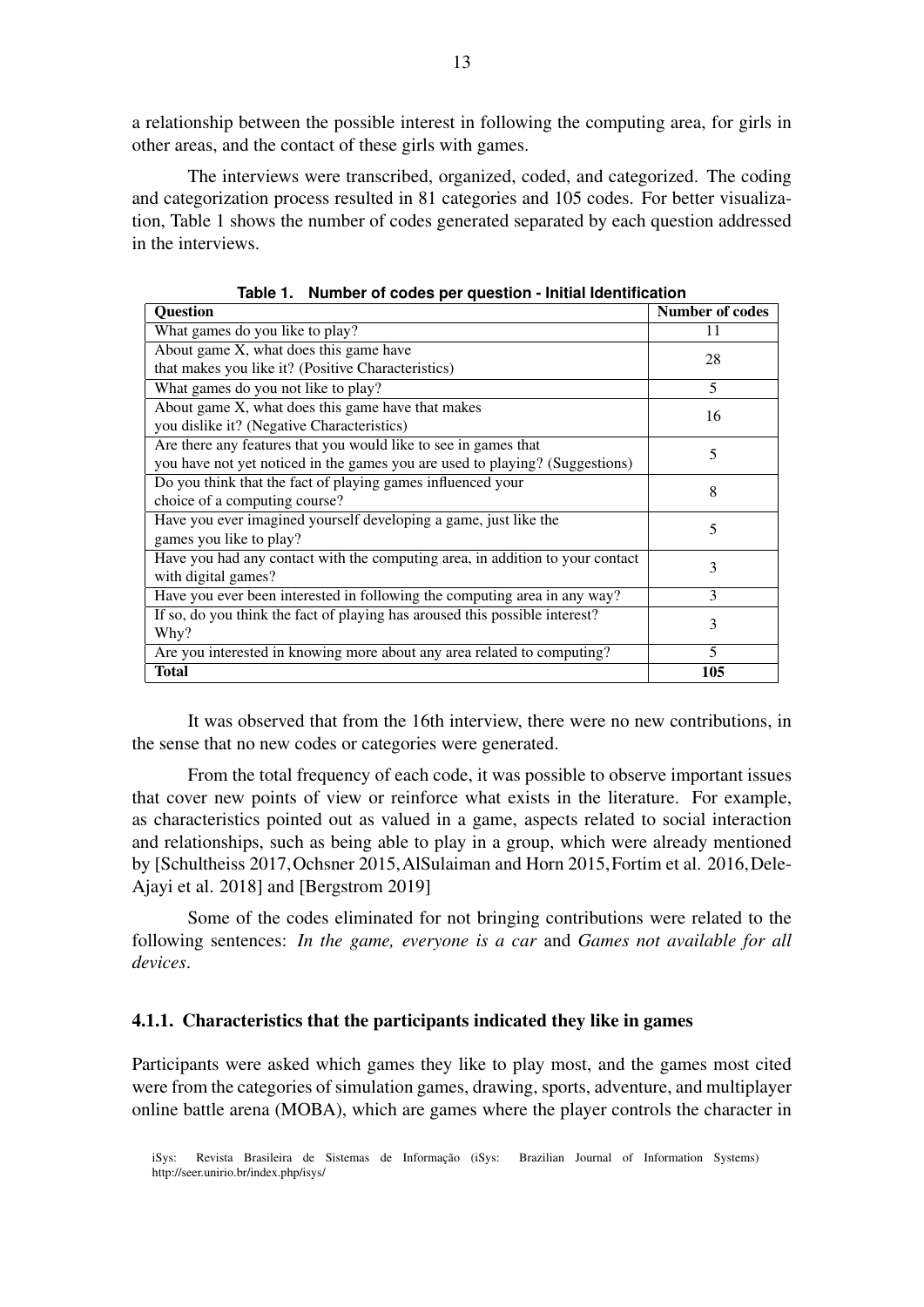a battle between two teams. In the simulation category, *The Sims* was the most mentioned (five times); in the drawing category, it was the game *Gartic*, mentioned four times; in the MOBA category, it was *League of Legends* game, also mentioned four times; in the sports category, *FIFA* game was mentioned three times; and in the adventure category, the game *Life is Strange* was also mentioned three times. It is interesting to note that all games have the characteristic of being multiplayer, a characteristic that proved to be important for the participants when asked about what they like most in the games they like to play. Several girls cited more than one game. In total, 32 games were cited.

The participants also explained why they liked the games they mentioned. Figure 2 summarizes the cited characteristics, in which the characteristics are represented by the generated codes.



**Figure 2. Positive characteristics – Initial identification (On the left, characteristics with at least six mentions. On the right, characteristics with at most five mentions.)**

Since the most frequently cited games have the characteristic of being multiplayer games, this aspect can be signaled as the most valued by the interviewees. The category *Group game* had 25 occurrences of its codes. The following sections illustrate how the girls visualize the interaction with friends and colleagues in the games:

*"I think it's cool that you play and interact with the people you're playing, like status, you compete based on friendship, real interaction, I think that attracts me." (P2, 16 years old, plays once a week)*

An interesting point that can be observed is the characteristic *Game reality*, in which the interviewees cited characteristics not only focused on the realistic graphics, but also in the sense of simulating real-life, managing everyday situations. For this, the category *Game reality* was created, which includes the characteristics *Simulation game* and *Game reality*, totaling 15 occurrences. It was observed that for the participants it is important to get out of the routine and experience something different within the game, but they also like to be able to set up their homes, raise their families, and build characters with hair, makeup and clothes however they want.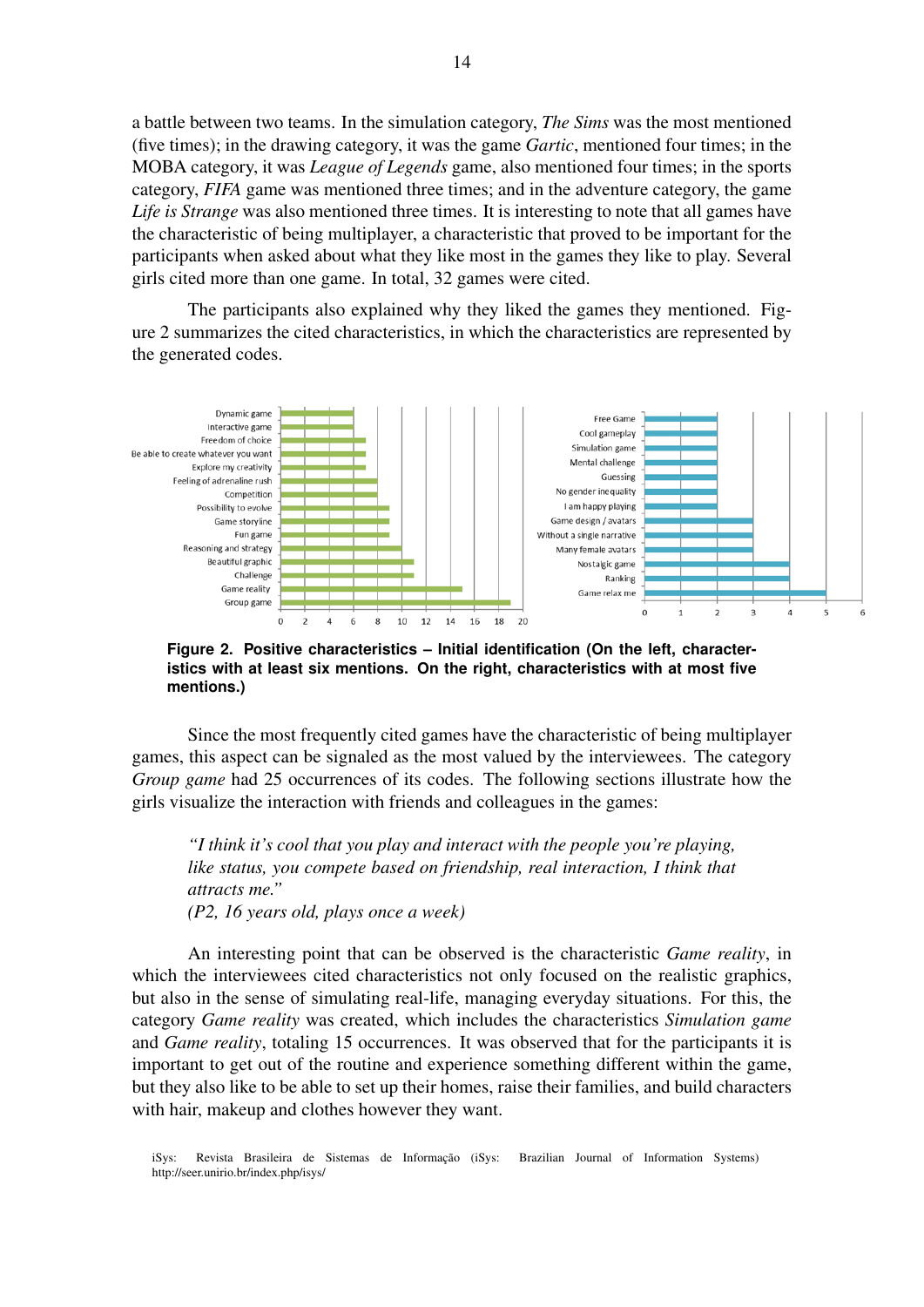*"I think the simulation game I like a lot, its gameplay is cool like it has a lot of options, the game can follow several different paths according to what you choose." (P5, 24 years old, plays every day)*

The aesthetics and design of the game are also characteristics valued by the participants. Within the category *Game art*, which includes *Game design/avatars*, *Beautiful graphics* occurred 11 times. It can be observed that seeing the reality and the beauty of a game let them impressed:

*"The graphic is perfect, you look at the sun and it almost burns your eyes so real that it is [...] with a spectacular graphic, I said my God! It's very real, it has four seasons that leaves even fall on you when you're driving by, the leaves even move, it gives you a wonderful feeling." (P7, 18 years old, plays every day)*

*Reasoning and strategy* were also mentioned as characteristics that the interviewees value in a game and had the frequency of ten occurrences. Other characteristics cited were *Interactive Game*, with six occurrences, and *Dynamic Game*, with seven occurrences. The *Freedom of choice* feature is linked to other features like *Explore my creativity* and *Be able to create whatever you want*, both with seven occurrences each. These characteristics include questions such as being able to decide the path the character will take and the autonomy to build what he wants.

Another interesting characteristic cited by three girls is related to female avatars in the game, such as *Many female avatars*.

*"In a game that brings many women to me, like League of Legends, it is because there is a lot of communication, there is a lot of female characters, which brings a better relationship [...] and I like all the characters too, everyone is very charismatic, fun, and there is a character who is a gamer, she plays, she was the best player in Korea, and she was hired to pilot a robot within the game, and I think it is very incredible." (P7, 18 years old, plays every day)*

The *Game storyline* characteristic had nine occurrences and some girls described this characteristic as the first sign of whether or not they will like the game: if it is a story that holds them, it makes them want to go through the game and find out consequences of that story. Still considering the storyline of game, it was mentioned by three participants that the characteristic *Without a single narrative* is also valued.

The characteristic *Feeling of adrenaline rush* was mentioned eight times and characteristics related to well-being were identified, such as *Game relax me*, with five occurrences, and *I am happy playing*, with two occurrences. The fact that the game reminds someone of childhood, or from the past, can also be considered. Four participants mentioned the characteristic *Nostalgic game*.

Finally, characteristics in games that attempt to establish an egalitarian environment were also addressed, and two girls cited the characteristic *No gender inequality*.

iSys: Revista Brasileira de Sistemas de Informação (iSys: Brazilian Journal of Information Systems) http://seer.unirio.br/index.php/isys/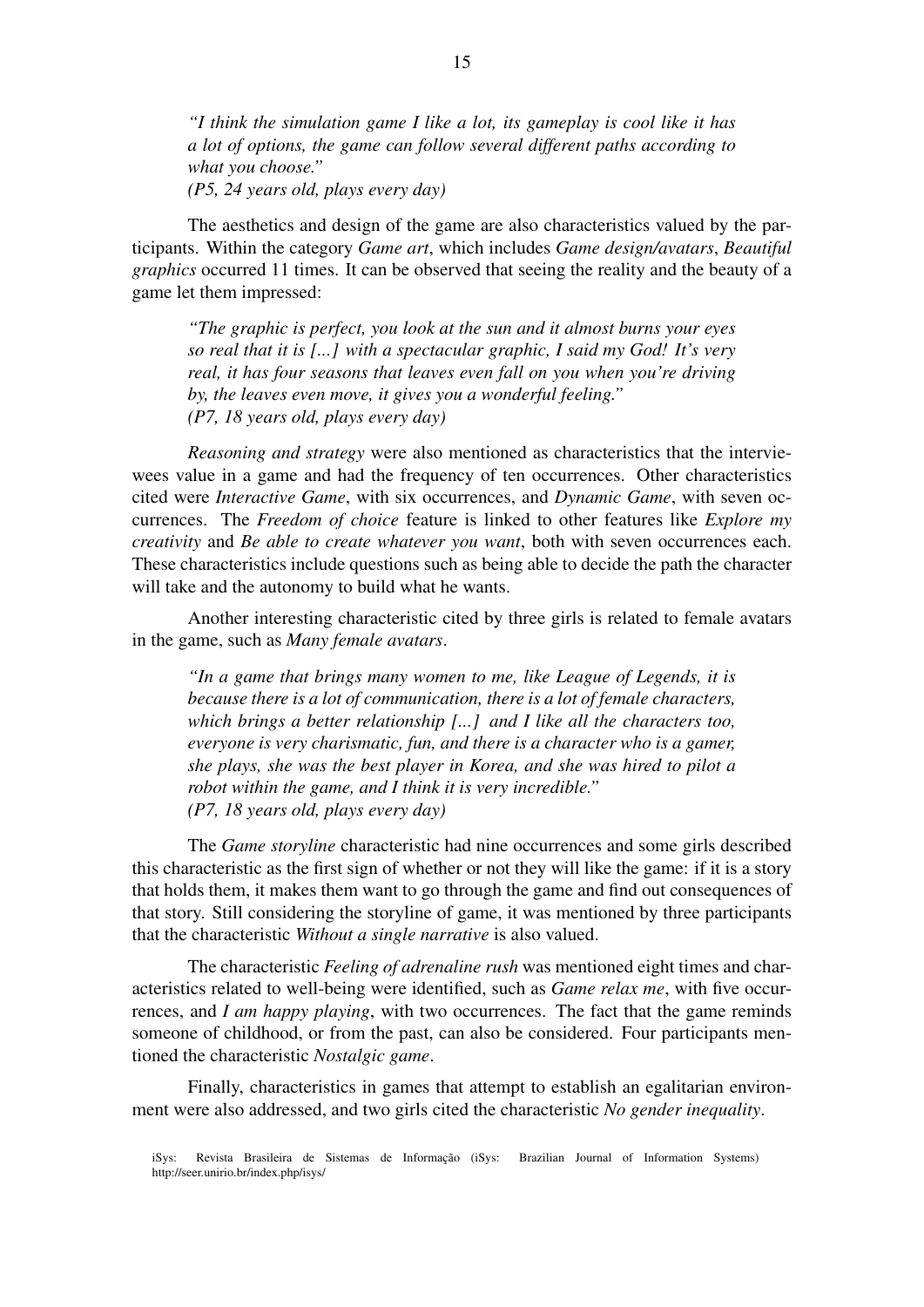#### 4.1.2. Characteristics that participants indicated they did not like in games

Respondents were also asked which games they do not like to play. In this regard, many had difficulty finding a specific game that they already had contact with and did not like, but when they did not arrive at a specific name or type, they detailed the characteristics that did not attract their attention or did not make them feel free to play. Of the eight girls who listed games, they did not really like, the *FreeFire*, *PUBG*, *CounterStrike*, and *Fortinite* games had two mentions each. These games belong to the MOBA or first-person shooter category.

When the participants were asked what characteristics they dislike in a game, the aspects of *Cruelty* and *Games with inappropriate content* were the most mentioned: *Cruelty* with 12 occurrences and *Games with inappropriate content* with five occurrences. The interviewees who mentioned the *Cruelty* aspect pointed out that they did not like games that can work on indifference or pleasure in face of others suffering and pain. The feeling when listening to them is that it caused them great discomfort. Participants who mentioned *Games with inappropriate content* justified that what they dislike is a game with profanity and censored content. *Shooting game* was mentioned by four girls and two of them clarified that it would be the game genre whose only activity is to shoot other players. Figure 3 summarizes the mentioned characteristics.



**Figure 3. Negative characteristics – Initial identification**

As can be seen in Figure 3, the characteristics with three occurrences were: *Chauvinism*, *Games without interaction*, *No freedom to play*, *No possibility to evolve*, and *Game without competition*. Concerning *Chauvinism*, three girls reported negative experiences in online games and explained that they did not participate in game chats because they are women, due to possible verbal aggression that may occur by some players who consider that a male environment. Two girls also cited the objectification of women within the game as an aggravating factor for disrespect among players.

*"And then there are games that have this hostile environment too, men cursing, they think that just because you are a woman they can curse, they*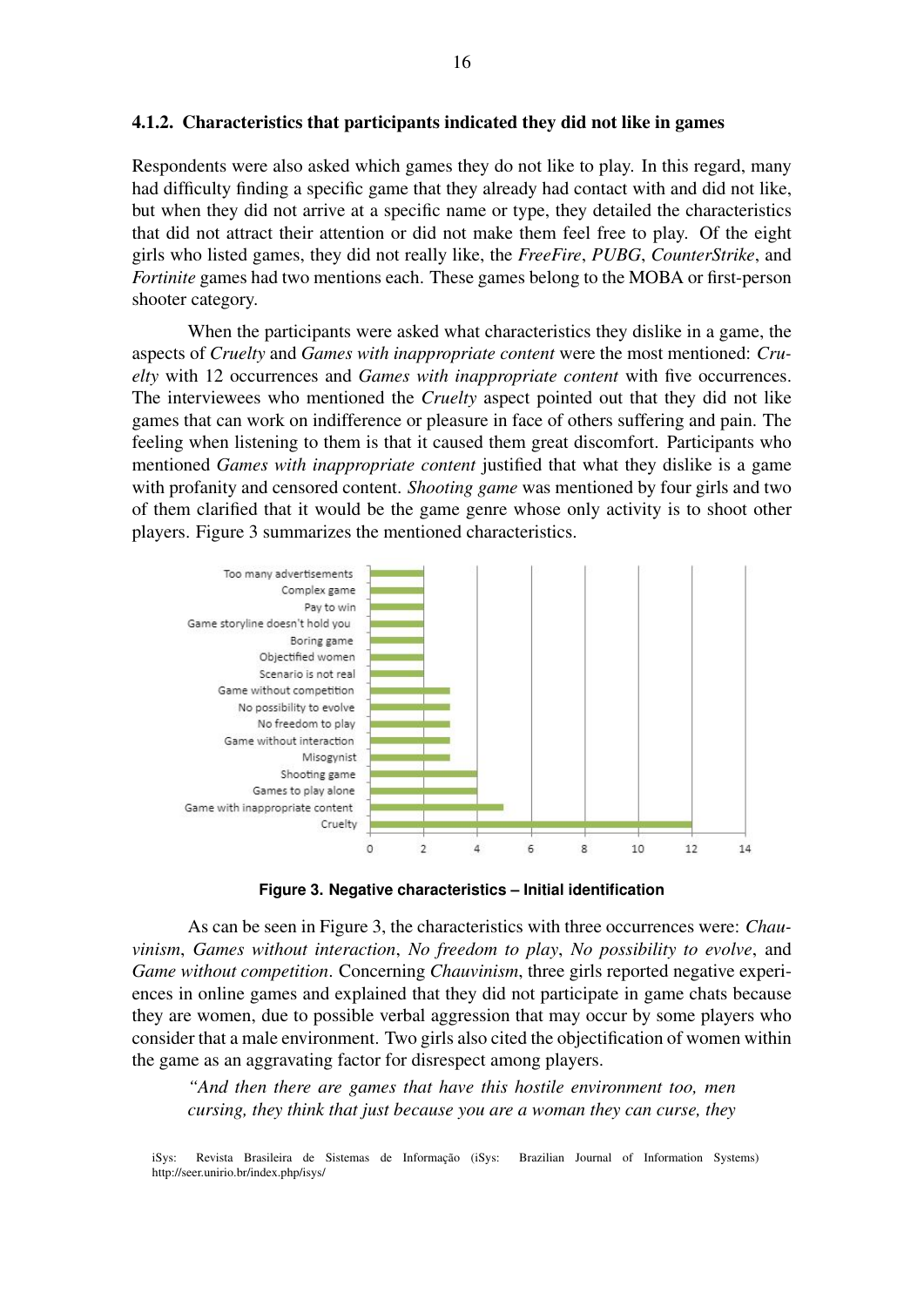*think that women don't play, that female players are always bad. Actually, we still need to improve a lot, it is still not so common to see women players easily, then men think Eh... it is her boyfriend playing, even more with MOBA games." (P7, 18 years old, plays every day)*

It is important to note that the mentions of the characteristic *Games to play alone* as a negative aspect reinforce the importance of the game being in a group, which was the positive characteristic most mentioned by the participants. This reinforcement also occurs with the characteristic *Game without interaction*, which was mentioned as an unappreciated characteristic, and interactive and dynamic games which were characteristics mentioned as positive. The same happens between the positive feature *Competition* and the negative feature *Game without competition*.

Finally, two girls mentioned that *Pay to win* makes them feel that they have no value in the game. They value competing, regardless of the result, knowing that winning depends only on their merit.

#### 4.1.3. Characteristics that participants would like to have in a game

Another question of the interviews addressed suggestions for characteristics that participants would like to have in games. Figure 4 summarizes the presented suggestions.



**Figure 4. Suggestions presented - Initial identification**

One can observe a relationship between the characteristics *More female avatars* and *Create avatars in which I can see myself*, with their physical characteristics represented, and not just stereotyped characters, such as strong and blond characters. Besides, three girls also mentioned that it is necessary to represent women positively in the games, not only inserting female avatars but also representing them in an unobjectified way, as happens in several games, a fact also commented on by [Vieira and da Mota 2018,Schultheiss 2017,Fortim et al. 2016,Gao et al. 2017,Shaer et al. 2017,Cerdera and Lima 2016, Dele-Ajayi et al. 2018, Bayde et al. 2019, de Amorim et al. 2016, Rosa et al.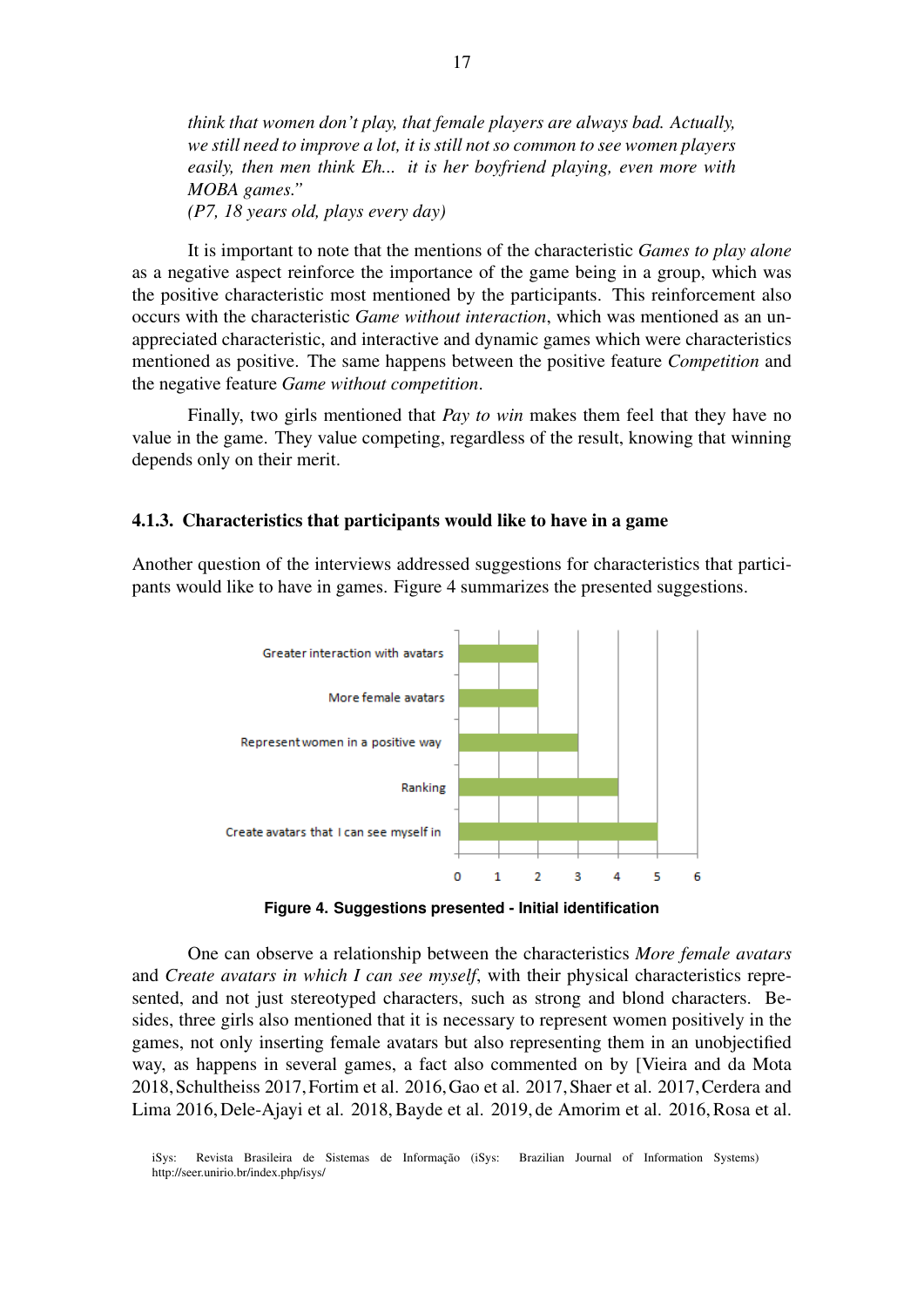2018, Ansari et al. 2019, Araujo and Pereira 2017, Salafia et al. 2018], and [Bristot et al. ´ 2017], in which hypersexualization is described when representing female avatars.

*"I would like more to see the female presence in games, as in Call of Duty. In Fifa there are no female avatars, I can't choose an avatar that I could find myself, see me in the game." (P1, 16 years old, plays once a week)*

It is important to note that the suggestions of the participants reinforce the characteristics that the participants do not like, such as the negative characteristics *Chauvinism* and *Objectified women*, and the suggestion *Represent women in a positive way*.

# 4.1.4. Relationship between interest in a computer science career and contact with games

For the interviewees who are already in the CS area, it was asked whether the fact that they played games influenced the choice to pursue a career in CS effectively. Of the ten interviewees, seven indicated that the fact of playing influenced their interest, curiosity, and decision of starting a course in the field of CS. Four participants also cited that playing made them spend more time with the computer.

For the interviewees who are not in the technology area, some questions were proposed to understand whether there is possible interest in knowing the area, or if this idea had already been at least considered, so it is possible to better understand the relationship between games and career.

Seven girls indicated that they had already had contact with the CS area. Contact through professional courses was the most frequent aspect, with four citations. The contact with their personal computers/cell phones and reading texts about CS were also mentioned. It was mentioned that technology is a very demanding area and that to know or follow the area, one has to like it a lot. It was stated by four girls, that they never had an interest in following the area. However, they were interested in getting to know better the area as a whole. Finally, it was reported by two girls the admiration for CS professionals and the existence of an interest in having some kind of interaction with these people.

When asked if playing games aroused a possible interest in pursuing a CS career, six girls indicated that playing aroused an impulse to get to know the area, even though they did not choose it. Some points were mentioned concerning the influence of games, such as the fact that when one wants to explore, one can think about changing something in the game, it arouses curiosity, while playing, one can imagine how that game was developed, and that all these aspects can be evidence to develop an interest in the CS area.

*"Yes, like, when I was playing, I wondered how it should work, here comes that curiosity even arouses at least interest." (P6, 16 years old, plays every day)*

It is important to highlight that other studies, such as [Hosein 2018] and [Martins et al. 2019], have already discussed the possible relationship between playing and pursuing a CS career. However, this work, in addition to reinforcing previous studies, sought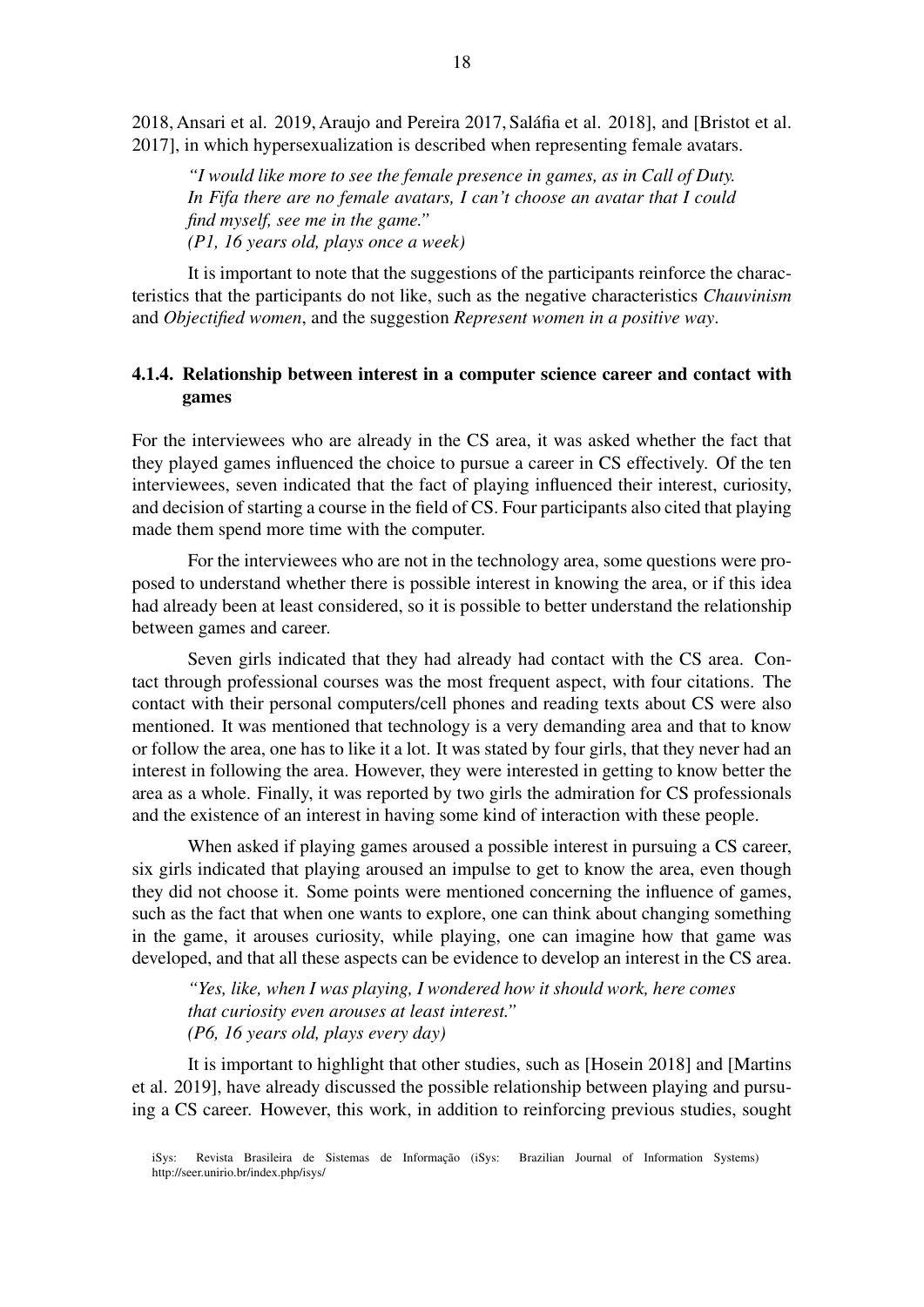to understand this relationship with girls who are already from the CS area and also with girls who are not, which is rarely addressed in other studies.

## 4.2. Gamebook

The Gamebook is a virtual catalog that made it possible to interview girls who are not in the habit of playing. Ten games were chosen to compose the Gamebook. They were presented in the Gamebook through the description of the game, its objective, genre, images, and videos for the participants to learn a little about them. Figures 5 and 6 show examples of Gamebook screens.



**Figure 5. Gamebook game description screen**



**Figure 6. Gamebook game screenshots**

[Schultheiss 2017, Ochsner 2015, AlSulaiman and Horn 2015, Fortim et al. 2016, Dele-Ajayi et al. 2018, Harrison et al. 2016], and [Bergstrom 2019] discussed the socialization and relationship aspect of games, and mentioned that there is a preference among girls for group games. Based on these characteristics, and considering the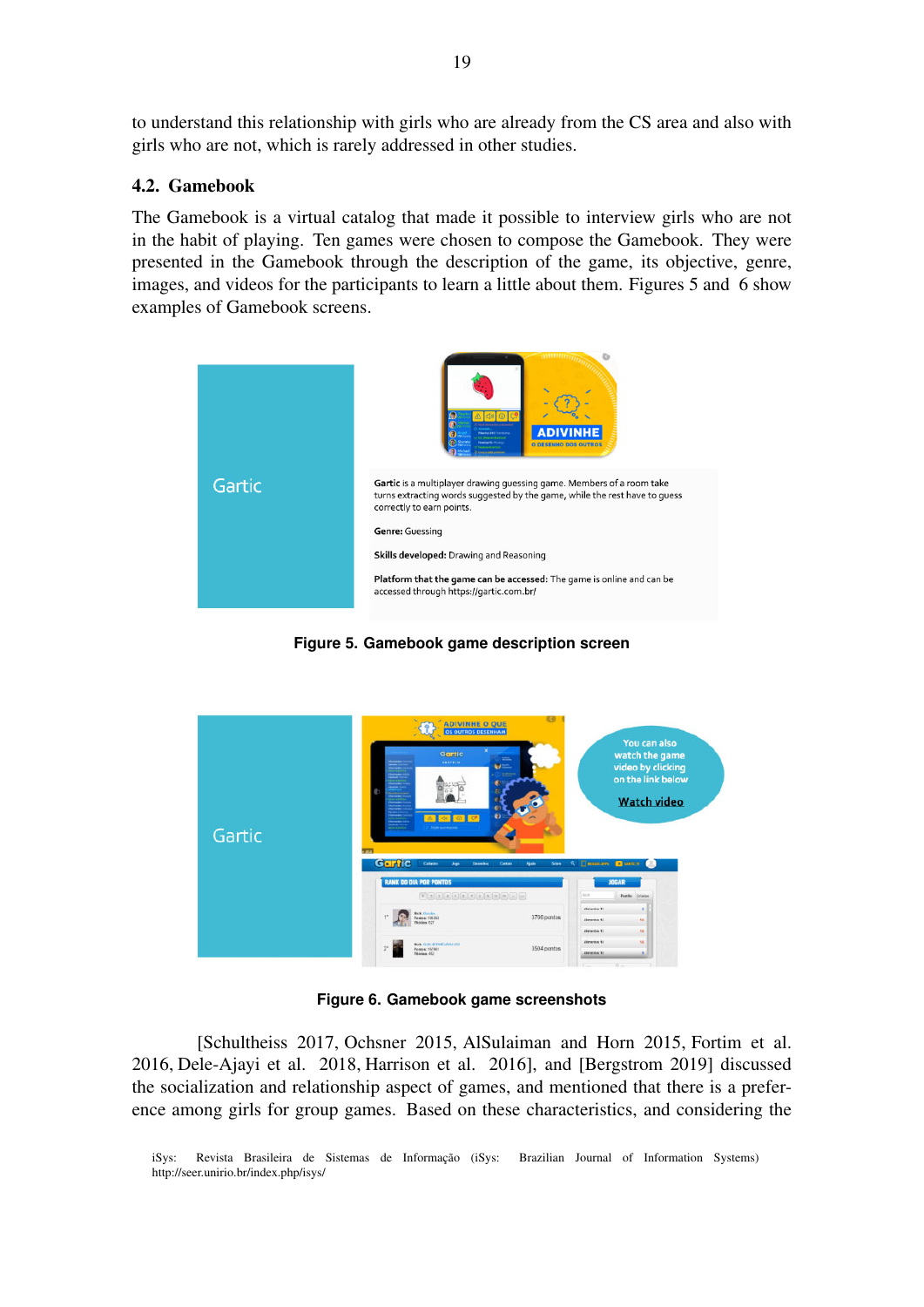games most mentioned in the interviews, the games *Forza, Injustice, League of Legends, Minecraft, Fifa*, and *Gartic* were chosen to compose the Gamebook.

The *Reality of the game* characteristic was also mentioned by the participants, which is related to being able to live everyday situations. With this characteristic in mind, the games *Life is Strange* and *The Sims* were chosen, which can also be played in groups and provide players with freedom of decision.

From the analysis of the interviews with girls who play, it was possible to notice that characteristics such as *Cruelty* and *Games without interaction*, in which one plays individually, were mentioned as negative characteristics that the participants indicated they did not like within a game. This result coincides with previous discussions [Harrison et al. 2016, Gao et al. 2017, Desai et al. 2017, Kafai and Burke 2014, Kaufman et al. 2019], in which it was found that girls do not usually identify with games in which there are cruelty, extreme violence, and negative feedback on their actions. Given these characteristics, the games *CounterStrike* and *FreeFire* were chosen. The game *FreeFire* was also cited by some girls as a game that they do not like because it has a confusing plot and, therefore, they do not always understand its purpose.

# 4.3. Analysis results of interviews with girls who are not in the habit of playing games

This section presents the results of the analysis of interviews with girls who are not in the habit of playing games. The interviews were transcribed, organized, coded, and categorized. The coding and categorization process resulted in 31 categories and 35 codes. For better visualization, Table 2 shows the number of codes generated separated by each question addressed in the interviews.

| <b>Question</b>                                            | <b>Number of codes</b> |  |
|------------------------------------------------------------|------------------------|--|
| Have you been interested in any game presented?            | 8                      |  |
| If so, which games?                                        |                        |  |
| About the game X, what aroused your                        | 11                     |  |
| interest in the game? (Positive Characteristics)           |                        |  |
| What games are you not interested in knowing               |                        |  |
| more or playing?                                           |                        |  |
| Considering what was presented about game X, what made you |                        |  |
| dislike the game? (Negative Characteristics)               |                        |  |
| What features do you find interesting and                  | 6                      |  |
| suggest to have in a game? (Suggestions)                   |                        |  |
| <b>Total</b>                                               | 35                     |  |

**Table 2. Number of codes per question - Gamebook presentation**

It was observed that from the seventh interview there were no new contributions, in the sense that no new codes or categories were generated.

From the total frequency of each code, it was possible to identify important issues that encompass new points of view or reinforce what exists in the literature, just as it happened when analyzing the interviews with girls who play games. In general, similarities of characteristics mentioned by participants who play games and participants who are not in the habit of playing could be observed.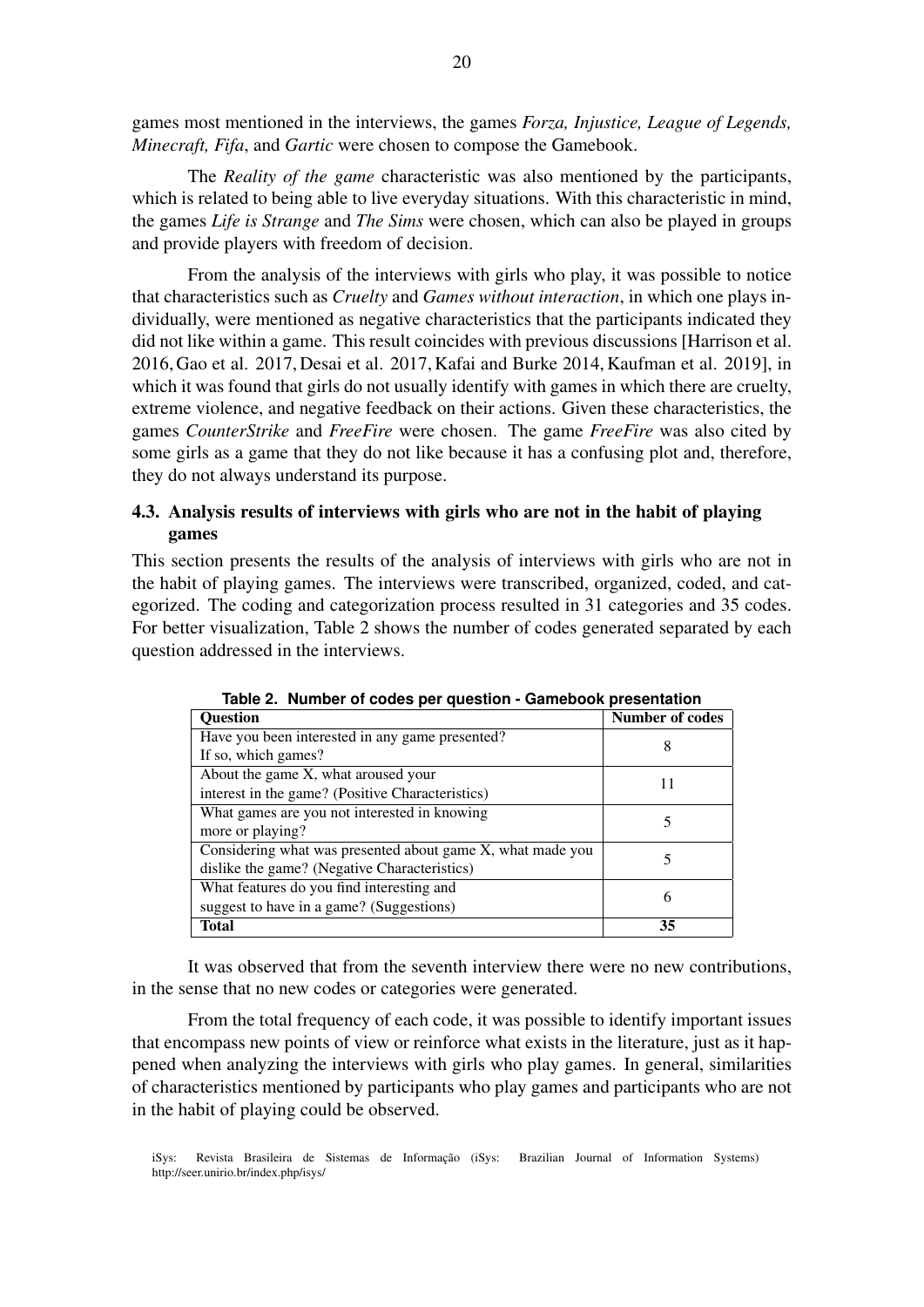# 4.3.1. Characteristics that the participants indicated they liked in the games presented

Starting the interviews, the participants were asked which games they were most interested in among what was presented on the Gamebook. The games mentioned were from the categories of drawing, simulation, racing, MOBA, fighting, adventure, battle, and sports, a result very similar to that of the girls who play games, except for the fighting category, which was mentioned only by girls who do not have the habit to play. In the drawing category, *Gartic* was mentioned six times; in the simulation category, the game *The Sims*, five. *Forza* and *League of Legends* were mentioned four times and belong to the racing and MOBA categories, respectively. The game *Injustice*, in the fighting category, was mentioned three times; and *Life is Strange, FreeFire* and *Fifa* games had two quotes each, and belong respectively to the adventure, battle game, and sports categories. It is interesting to note that most of the aforementioned games have the characteristic of being multiplayer, as happened when participants who are in the habit of playing mentioned games they like to play.

Figure 7 summarizes the characteristics that were mentioned, in which the characteristics are represented by the generated codes.



**Figure 7. Positive characteristics – Gamebook presentation**

When the participants were asked about what aroused their interest in the games they liked among the Gamebook options, the most cited feature was *Beautiful graphic*, present in the *Game art* category, and mentioned 11 times.

*"Very beautiful graphic, it has game reality, it seems that you are inside the game, it gives that feeling of being part of the game." (P1, 24 years old)*

The most cited feature was *Group game*, mentioned eight times. Many girls expressed that they do not like games to play alone and that they think that playing with friends is always more interesting.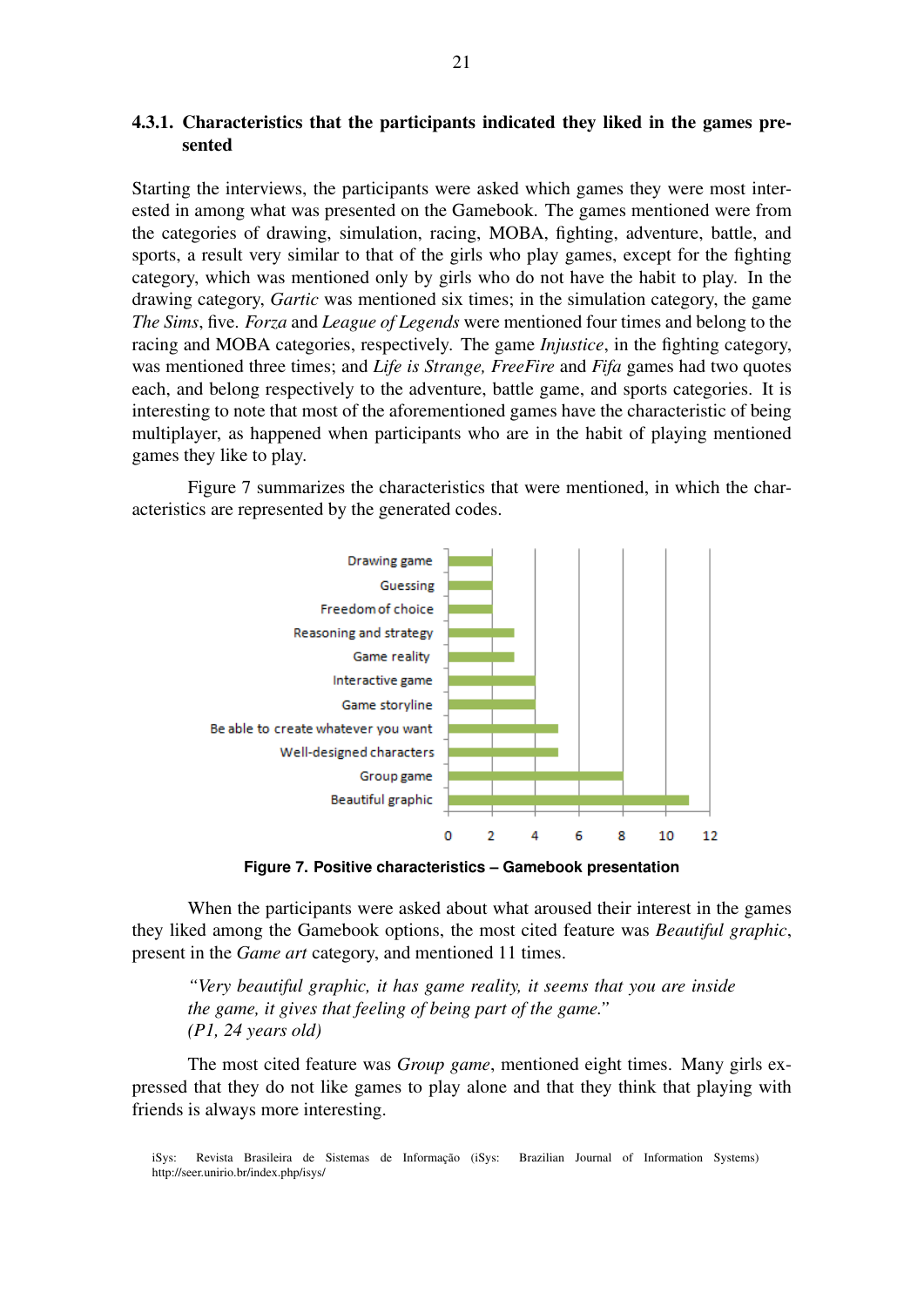*"I like it because I can interact with my friends and play with them [...] I think because I can play with my friends, the game design is interesting, the characters were well designed." (P4, 16 years old)*

These characteristics are the same that were mentioned as valued by the participants who play games, except that for the participants who play, the characteristic *Group game* had the greater number of occurrences, and right after that are the characteristics related to the art of the game, and for participants who are not in the habit of playing, *Beautiful graphic* had more mentions than *Group game*.

Participants also cited the characteristics *Well-designed characters* and *Be able to create whatever you want*, with five mentions each. The characteristic *Well-designed characters* belongs to the category *Game art*, reinforcing the importance of the aesthetics of game for the participants. The fact of being able to make decisions within the game was also valued by the participants, as is the case with the characteristics *Be able to create what you want* and the *Freedom of choice*, which were mentioned by two girls. Characteristics related to freedom in the game were also cited by participants who play, demonstrating that they value in-game exploration, creativity, and decision-making power, as the freedom to choose avatars and paths that the game will follow.

*"You can set things up your way, your own story; I can change some elements, I have freedom within the game." (P6, 16 years old)*

A characteristic mentioned four times by participants who are not in the habit of playing games is *Game storyline*. This reinforces the results presented by [Harrison et al. 2016], who stated that the characteristics that young women choose as favorites include a rich narrative. The characteristic *Interactive game* has also been mentioned four times.

Some girls commented on how much they liked the game *Gartic* and how this game brought together other characteristics they like, besides guessing. Two girls commented that they really like to draw and that this game can also be played with friends, making it even more interesting.

# 4.3.2. Characteristics that the participants indicated they did not like in the games presented

When asked about the games they were not interested in, the games with the most occurrences were from the sports and open-world categories, better known as *Sandbox* or games in which only minimal limitations are placed on the characters, battle, simulation, and shot. In the sports category, the game *Fifa* was mentioned five times and in the open-world category, the game *Minecraft* was mentioned four times.

For the participants who play games, the game *Fifa* was mentioned as a game they like because some interviewees like football and because it allows them to play with players they admire, in addition to the feeling of being really inside the game. The game *Minecraft* was also mentioned as a game they like, because they have the freedom to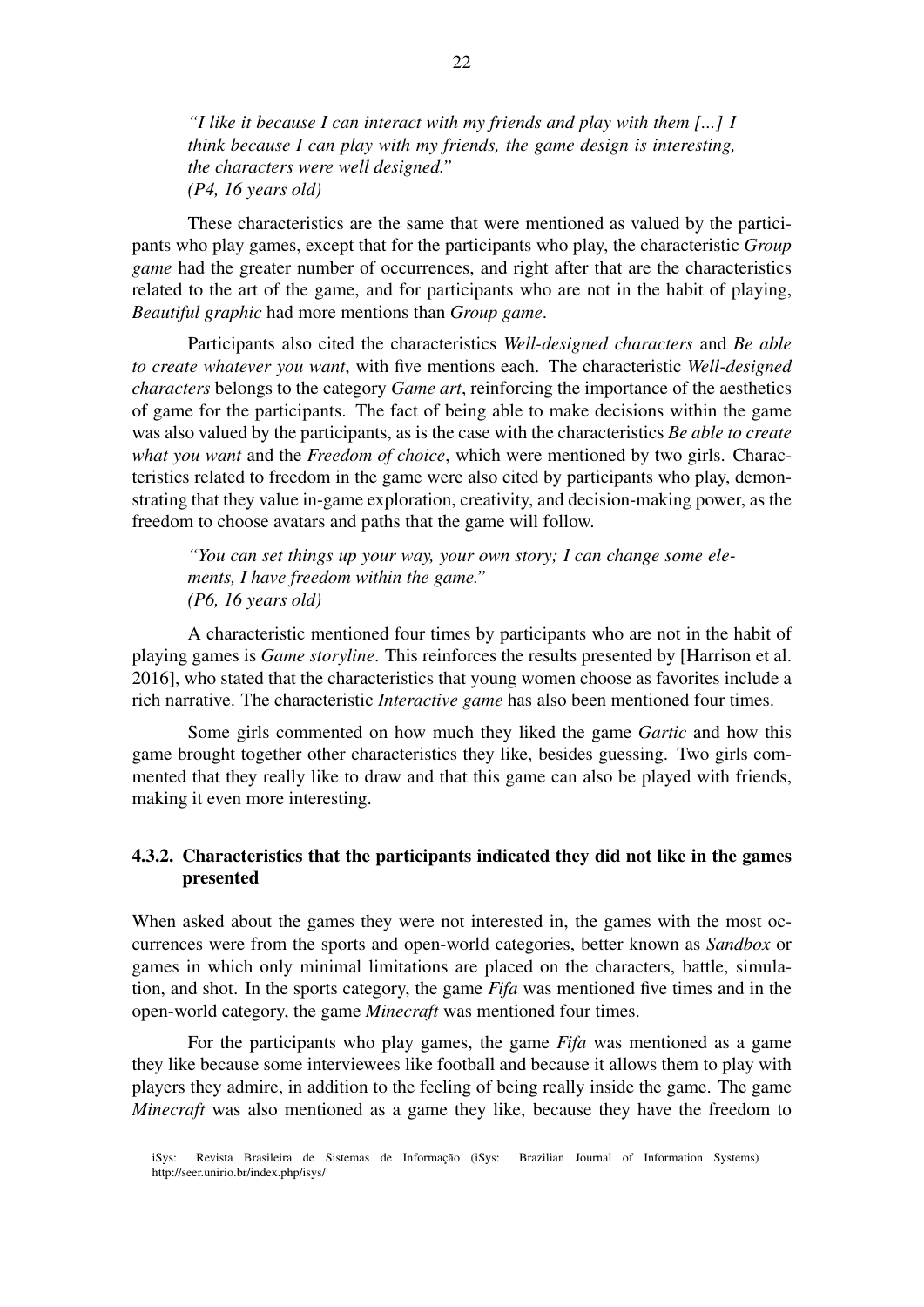build whatever they want, and it was also mentioned as a game that relaxes. It is an interesting point of view because, for participants who are not in the habit of playing, the game *Minecraft* was mostly mentioned as a game that they have no interest in playing, as they consider that it has ugly and poorly made characters, for having a block layout and formed by pixels, designed to allow it to be possible to build what the player wants. This fact reflects the importance of a *Beautiful graphic*, which was the characteristic most mentioned by participants who are not in the habit of playing.

Participants also answered why they were not interested in the games they mentioned. Figure 8 summarizes the mentioned characteristics.



**Figure 8. Negative characteristics – Gamebook presentation**

The negative characteristic with more occurrences was *Game is not pretty*, with five mentions, classified in the *Game art* category. Other characteristics belonging to the category *Game art* were *Game has a lot of detail and colors* and *Very childish game*, with two mentions each, once again reinforcing the importance of game aesthetics for the participants.

Four participants mentioned *Sports game* as a negative characteristic and justified that they do not like football.

*"Because I don't like football very much, I don't know how to play so it doesn't interest me." (P9, 19 years old)*

Similar to girls who play, the characteristic *Cruelty* was also mentioned by girls who are not in the habit of playing as an aspect that did not interest them in games.

### 4.3.3. Characteristics that participants would like to see in a game

Finally, the interviewees listed suggestions for games. Figure 9 summarizes the suggestions presented.

The suggestions were grouped into the categories *Interactive games, Get out of the routine, Group game, Game art*, and *Games to distract yourself*. *More interactive games* was a suggestion made by five participants.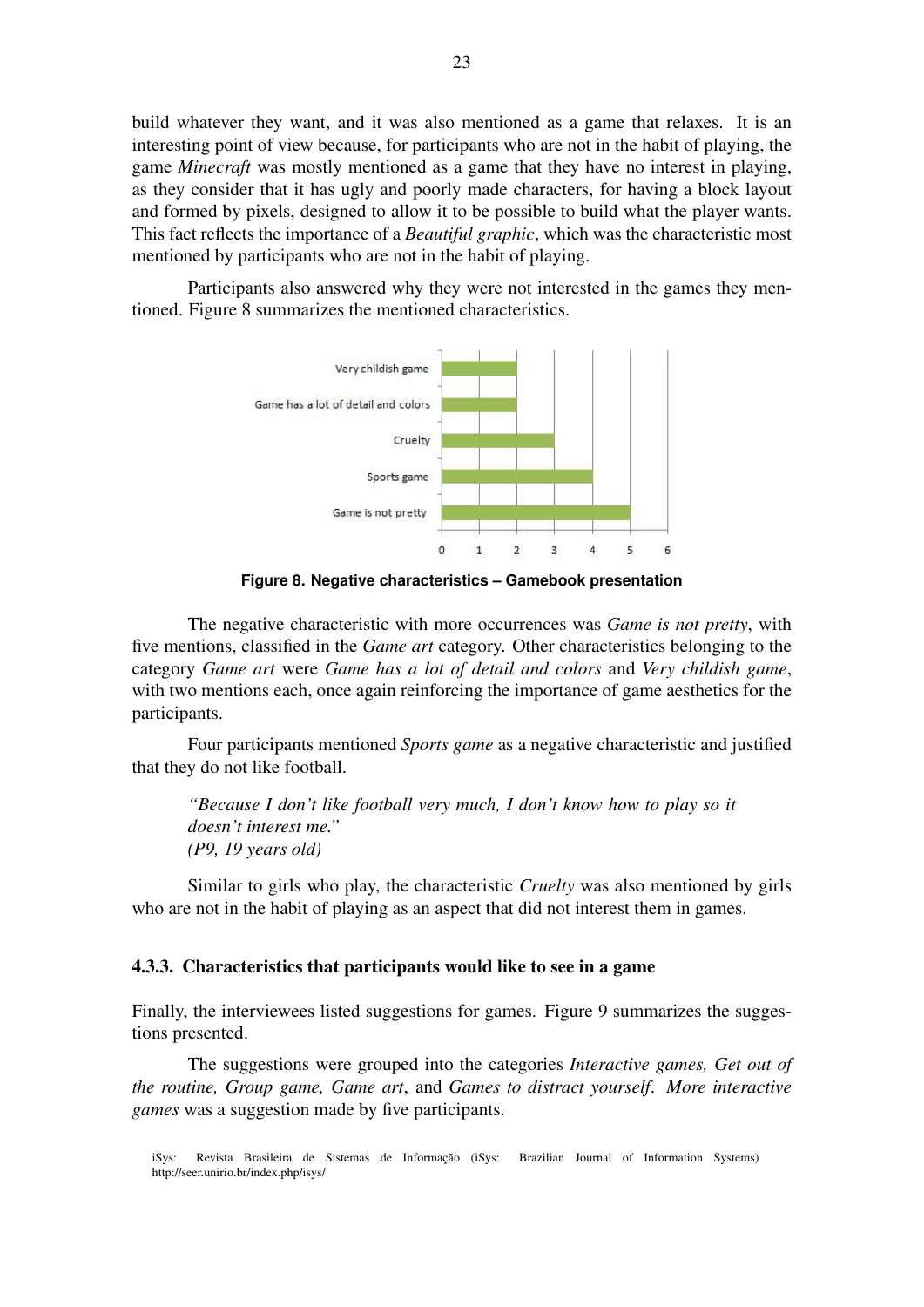

**Figure 9. Suggestions presented – Gamebook Presentation**

*"Being able to make a video call in the games, it becomes more interactive, we should have more games to play in groups, to be able to interact with the elements of the game." (P2, 16 years old)*

*More beautiful graphics* was a suggestion made by three girls, reinforcing once again the importance of the aesthetics of game for the participants, as identified in the characteristics that the participants presented as being positive.

*"I am very visual, so it would be a game with a very nice graphic, not too complex as a game that you have to read too much, that has too much instruction. I like the most practical games, one that hits me in the eye and I already know if I want to play it." (P8, 21 years old)*

The suggestions *Explore situations we do not live in everyday life, More group games* and *More games to entertain* were also presented, each of which was mentioned twice.

*"I think the game has to make us escape from reality, it has to have elements and a story that we don't live even in our daily lives, new situations, situations that we are not used to." (P7, 21 years old)*

It is important to note that two participants commented on the dissemination of games, and indicated that the games for girls should be disseminated more, and perhaps how games are disseminated today is not the way that covers characteristics that girls value in them.

Some mentioned suggestions already exist in games available on the market. However, as the interviewees do not yet have more direct contact with games, in their opinion, their suggestions were new. In any case, the suggestions reinforce the positive and negative characteristics that were collected.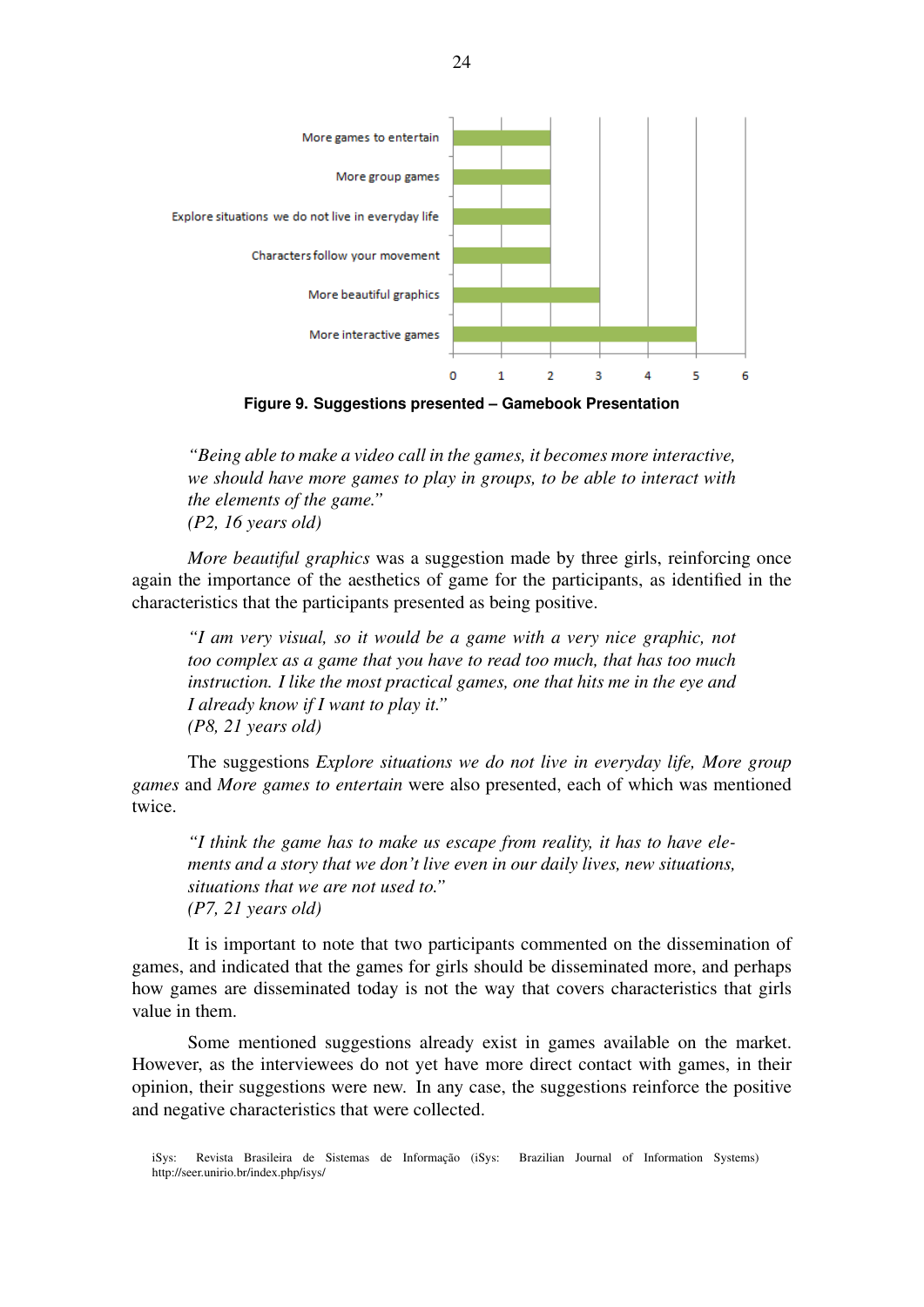#### 4.4. Validation of analyzes

This section describes the validation process of the results, which involves triangulation and verification of the characteristics indicated as valued or not within the games identified in the qualitative analysis with the participants, allowing the identification of inconsistencies, complementation, and knowledge about the results [Vergara 2006, Kelle 2001, Abdalla 2013].

Data used for triangulation were extracted from a questionnaire made available for men and women. Questionnaire questions are presented in Section 3.6. The questionnaire received a total of 70 responses. 25 respondents identified themselves as women and 45 as men. It is important to emphasize that the questionnaire enabled the selection of other gender options, but the genders selected by the respondents were only male and female and, therefore, only a comparison between these two genders is mentioned throughout this section. If there were responses with different genders, these were also examined in all comparisons and analyses.

The questionnaire aimed to verify the characteristics identified in the qualitative analysis with the interviewees, and a greater understanding of gender differences concerning what is considered valued in games. The content analysis method was used, the same method used to analyze the interviews with the participants. Answers were organized, coded, and categorized. The coding and categorization process resulted in 67 categories and 137 codes. Tables 3 and 4 show the quantity of generated codes separated by each question addressed in the questionnaire. The results are presented grouped by gender, to facilitate the identification of common and distinct preferences for each gender.

| Table of Trailiber of coacs per gacstron - validation (maic defiaci)            |                        |  |
|---------------------------------------------------------------------------------|------------------------|--|
| <b>Ouestion</b>                                                                 | <b>Number of codes</b> |  |
| What games do you like to play?                                                 | 12                     |  |
| What do these games have that makes you like them?                              | 28                     |  |
| (Positive Features)                                                             |                        |  |
| What games do you not like to play?                                             | 8                      |  |
| What are these games about that makes you dislike them?                         | 20                     |  |
| (Negative Features)                                                             |                        |  |
| Are there any features that you would like to see in games that you have not    |                        |  |
| yet noticed in the games you are used to playing?                               |                        |  |
| Do you think that the fact of playing influences the choice for a course in the | 4                      |  |
| technology area?                                                                |                        |  |
| <b>Total</b>                                                                    | 79                     |  |

**Table 3. Number of codes per question - Validation (Male Gender)**

#### 4.4.1. Features that respondents indicated they liked about games

Initially, participants were asked which games they like to play. For male respondents, the most cited games were from the sports categories, such as the game *Fifa*, with 11 citations; first-person shooter (FPS), like the game *CounterStrike*, with nine quotes; roleplaying game (RPG), like the game *The Witcher*, with six quotes; action and adventure, like the game *GTA*, with five quotes, together with the game *League of Legends*, from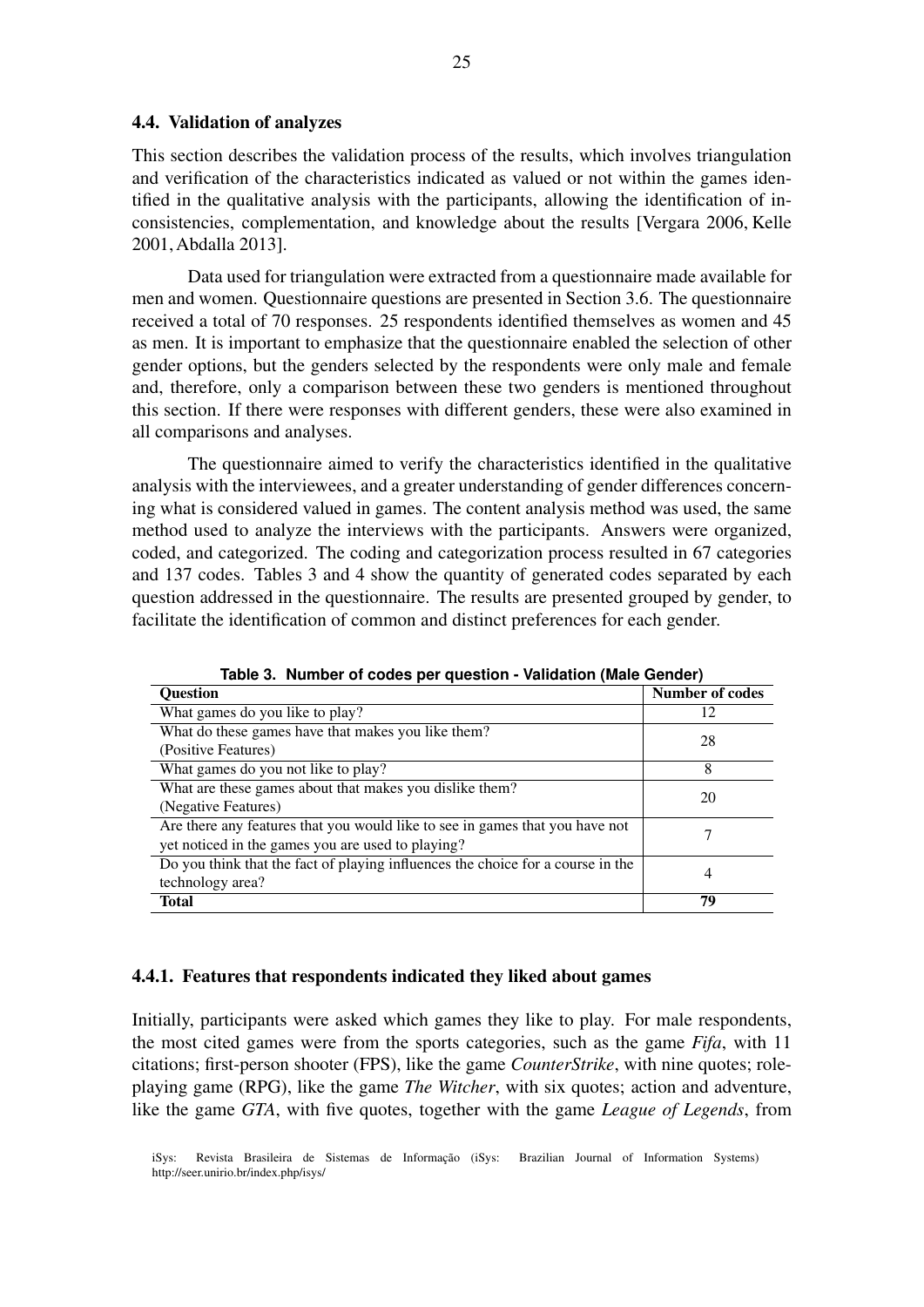| <b>Question</b>                                                                 | <b>Number of codes</b> |
|---------------------------------------------------------------------------------|------------------------|
| What games do you like to play?                                                 | 15                     |
| What do these games have that makes you like them?                              | 18                     |
| (Positive Features)                                                             |                        |
| What games do you not like to play?                                             | 3                      |
| What are these games about that makes you dislike them?                         | 13                     |
| (Negative Features)                                                             |                        |
| Are there any features that you would like to see in games that you have not    |                        |
| yet noticed in the games you are used to playing?                               |                        |
| Do you think that the fact of playing influences the choice for a course in the | 2                      |
| technology area?                                                                |                        |
| <b>Total</b>                                                                    | 58                     |

**Table 4. Number of codes per question - Validation (Female Gender)**

the MOBA category, also with five quotes. Card games, real battle electronic games, and augmented reality categories were also mentioned.

For female respondents, the most cited games were from the MOBA categories, such as the game *League of Legends*, with four quotes, and simulation, such as the games *Skyrim*, with four quotes, and *The Sims* with three quotes. Soon after, came the games *Don't Starve Together* and *Shadow of the Colossus*, both in the action and adventure category, also with three quotes. Games in the categories shooting, survival, acting and real battle electronic game were also mentioned.

The *Sports game* category, the category of games most mentioned by men, did not appear in the responses of women. In general, the categories showed similarities, but with differences in the number of citations and games mentioned in each category.

Participants also explained why they liked the games that were mentioned. Figure 10 summarizes the characteristics mentioned, which are represented by the generated codes.

The characteristic mentioned as the most valued in a game by men was the *group game* ou multiplayer characteristic, with 34 citations, fact that has some divergence with the work of [Dele-Ajayi et al. 2018], in which it was mentioned that social interaction is an aspect little valued by boys. However, it is necessary to consider that the research was carried out during a period of social isolation due to the Covid-19 pandemic. Therefore, this result may have been influenced by the context. Some participants mentioned that they usually do championships with friends and that they enjoy this interaction, not liking to play alone. *Group or multiplayer game* was the second feature most mentioned by women.

*"Being able to play with friends and other people online, being able to play in teams." (P13, 18-24 years, Male)*

*"It's fun when we make a championship with friends [...] Play this alone is really bad." (P10, 25-34 years, Male)*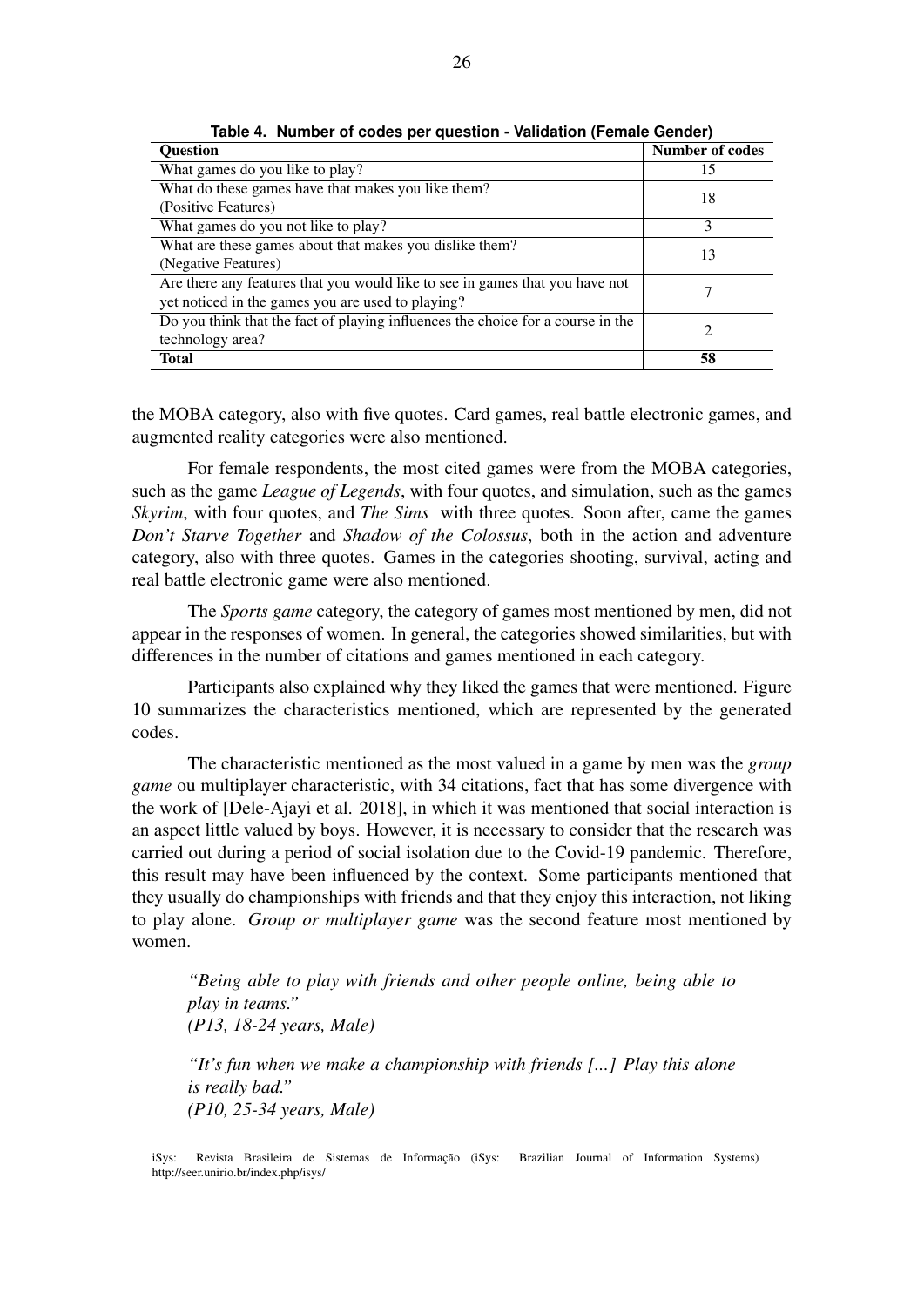

**Figure 10. Positive Features - Validation**

*"I think so, the social aspect of a game is very interesting too. Games that you can play with a group of friends online or, especially, personally tend to please me a lot." (P20, 18-24 years, Male)*

*"And I believe that when we put the group together to play, it's always fun."*

*(P60, 18-24 years, Female)*

The *Game storyline* feature was mentioned as a feature valued by male respondents, with 22 citations, and was the most cited aspect by female respondents, with 34 citations. Men also cited 7 times the *Fantasy* feature, which is an aspect encompassed by the storyline of game.

Characteristics related to the ease of play and interaction were also mentioned. The features *Easy game to play* and *Interactive game* had 11 quotes each. It is interesting to point out that the *Complexity* aspect had two citations, demonstrating different preferences of the participants, either for games that are easier to play or for games that may already have a higher level of complexity.

The aesthetics of game and visuals are also characteristics indicated as valued by the participants. The *Beautiful graphic* aspect had nine citations.

Characteristics related to freedom and autonomy within the game were also mentioned by male respondents. The *Freedom of choice* feature had eight quotes, the *Be able to create whatever you want* aspect had six quotes, and the *Explore my creativity* aspect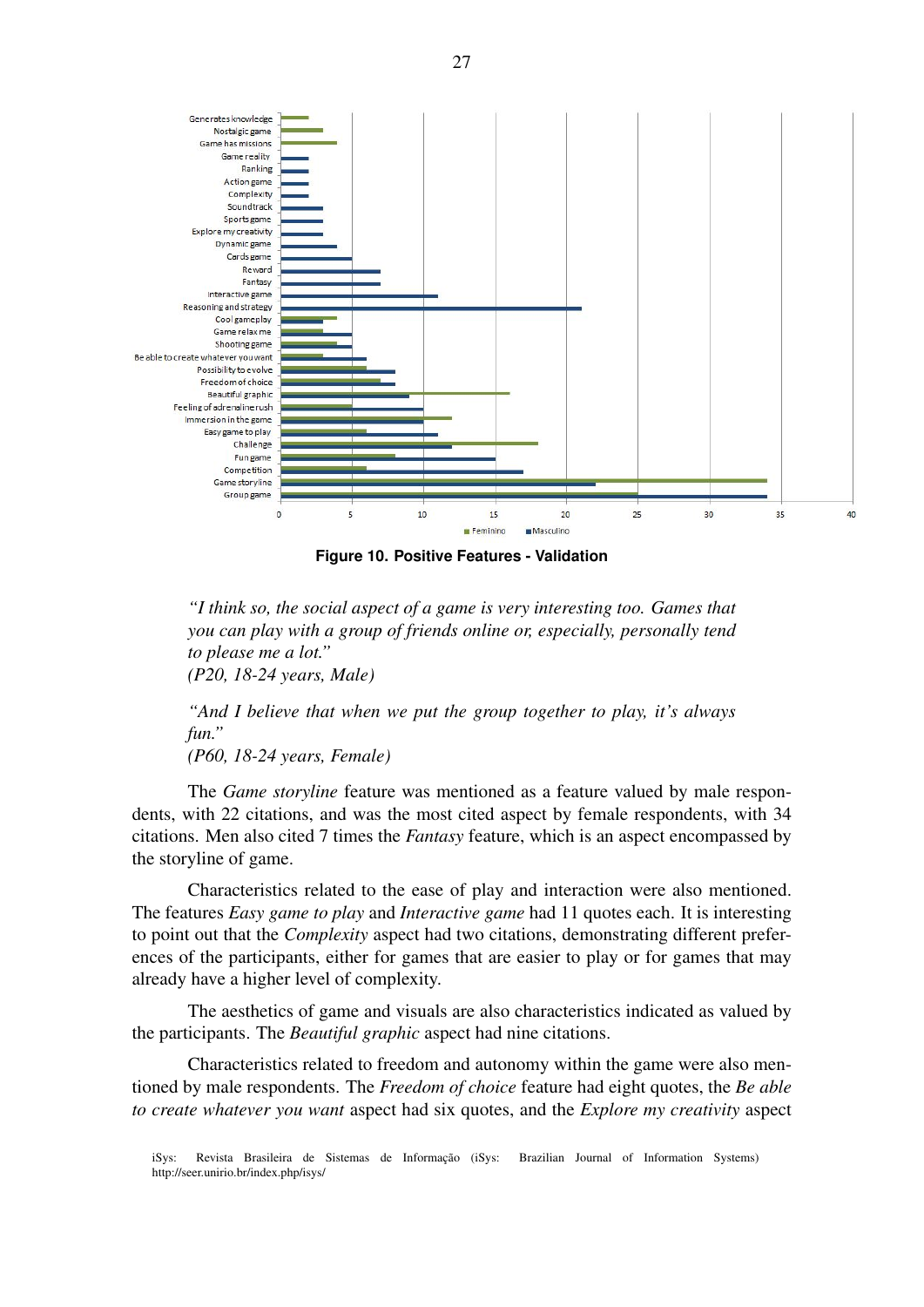had three quotes.

It can also be observed that some participants indicated that they value or not a game based on its genre. Five participants indicated that they like the games they mentioned because the game is a card game; five, because they were shooting games; and three, because they were sports games.

Finally, with two quotes each, the features *Ranking*, *Action game*, and *Game reality* appeared.

For women, characteristics related to freedom within the game, the well-being that the game provides, a sense of adrenaline, and evolution in the game were also mentioned, as can be seen in Figure 10.

The *Shooting game* feature had four citations, and the fact that this aspect was cited as valued by the respondents has some divergence with the works of [Dele-Ajayi et al. 2018,Desai et al. 2017,Fortim et al. 2016,Gao et al. 2017,Harrison et al. 2016,Kafai and Burke 2014,Kaufman et al. 2019] and [Schultheiss 2017], in which it was mentioned that girls prefer non-violent games. It is important to note that in those works it was not indicated what was considered violence for girls, and what type of violence was not their preference. Once again, it is necessary to emphasize that the interest of some women in games and non-violent or competitive themes should not be generalized, as this fact can further reinforce stereotypes about the interests of female players [Jenkins 1998].

As for the games cited as the ones they more like to play, the characteristics cited as aspects that lead participants to like the games have differences in the number of citations when comparing the results by gender, and some characteristics only appear for a specific gender. Table 5 presents a comparison of the characteristics mentioned by gender.

|                                     | rapio or companioni by gondor i contro characteriotico |                                           |
|-------------------------------------|--------------------------------------------------------|-------------------------------------------|
| <b>Common aspects</b>               | <b>Aspects mentioned only</b><br>by men                | <b>Aspects mentioned only</b><br>by women |
| Competition                         |                                                        |                                           |
| Challenge                           | Complexity                                             |                                           |
| Game storyline                      | Explore my creativity                                  |                                           |
| Beautiful graphic                   | Fantasy                                                |                                           |
| Immersion in the game               | Action game                                            |                                           |
| Cool gameplay                       | Cards game                                             |                                           |
| Shooting game                       | Sports game                                            | Generates knowledge                       |
| Fun game                            | Dynamic game                                           | Nostalgic game                            |
| Group game                          | Interactive game                                       | Game has missions                         |
| Easy game to play                   | Reasoning and strategy                                 |                                           |
| Game relax me                       | Ranking                                                |                                           |
| Freedom of choice                   | Game reality                                           |                                           |
| Be able to create whatever you want | Reward                                                 |                                           |
| Possibility to evolve               | Soundtrack                                             |                                           |
| Feeling of adrenaline rush          |                                                        |                                           |

**Table 5. Comparison by gender - Positive characteristics**

It can be seen that the characteristics mentioned only by men are mostly linked to the complexity, narrative, and genre of the game. The characteristics mentioned only by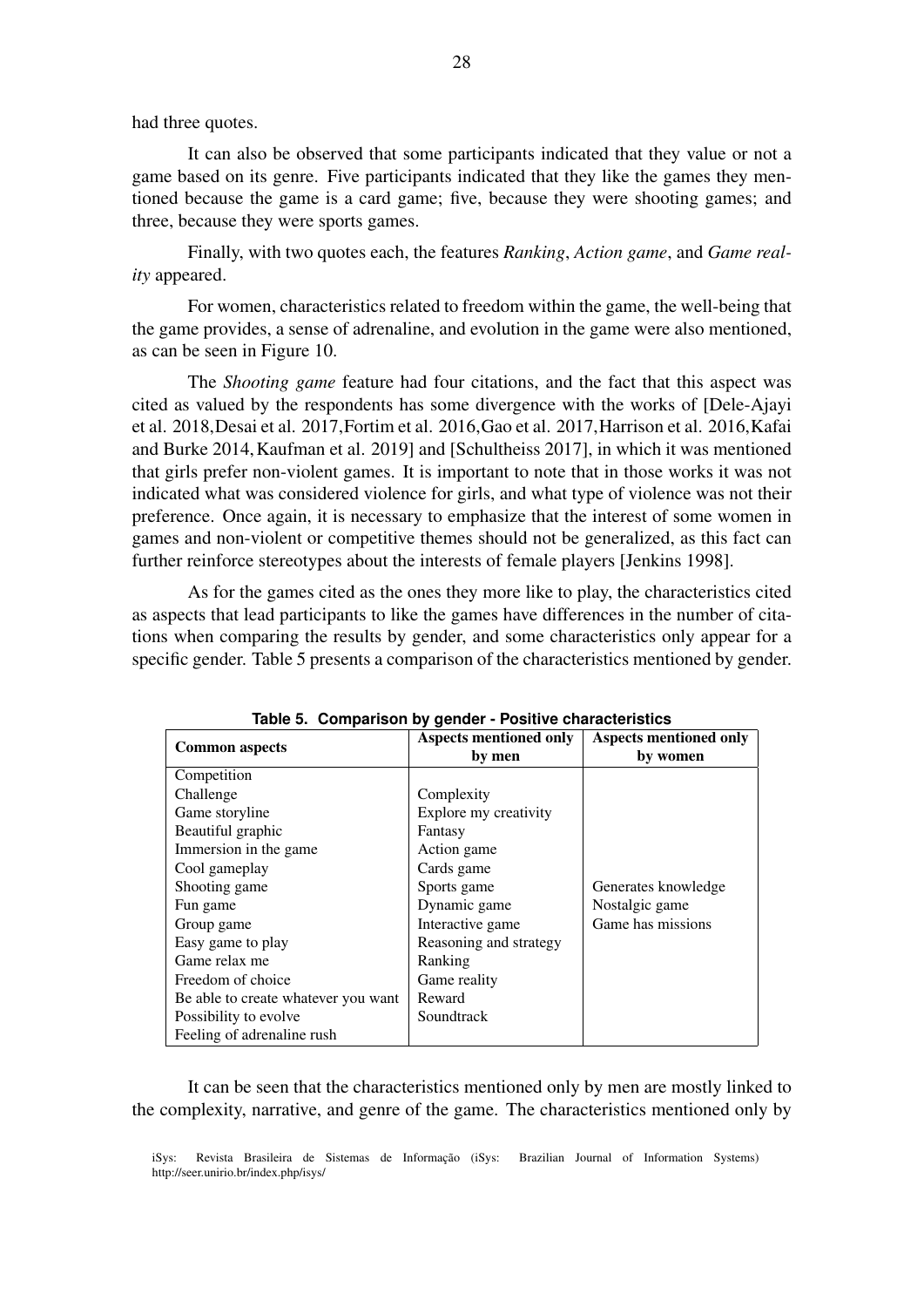women, on the other hand, consist of characteristics related to the nostalgia that the game can provide, its missions, and the fact that it can add knowledge.

The characteristics mentioned by the respondents of the female and male gender were also compared with the characteristics mentioned in the interviews with girls who play games. In general, the characteristics that had the highest number of citations for respondents who play were common for male and female respondents of the questionnaire, including *Competition, Challenge, Game storyline*, and *Group game*, reinforcing the appreciation of these aspects for the participants who mentioned them. On the other hand, characteristics mentioned only by one group can also be observed, such as the *Free Game* aspect, cited only by interviewees who play, *Fantasy*, an aspect cited only by male respondents, and *Generates knowledge*, an aspect mentioned only by female respondents.

A comparison was made between characteristics mentioned by the respondents to the questionnaire and those interviewed who play games and the characteristics mentioned by those interviewed who do not have the habit of playing. Similar to the previous comparison with the interviewees who play games, characteristics that had a significant number of citations by the interviewees who do not have the habit of playing were common for the respondents to the questionnaire, such as the *Game storyline, Beautiful graphic, Group game*, and aspects related to freedom within the game. In this way, it is possible to visualize once again the reinforcement of these characteristics, mentioned as valued within a game. Some differences can also be pointed out, such as the *Guessing* aspect, mentioned only by the interviewees who are not in the habit of playing games; *Soundtrack*, an aspect mentioned only by male questionnaire respondents and *Game has missions*, an aspect mentioned only by female questionnaire respondents.

Common features mentioned by the interviewees and the questionnaire respondents can be seen as relevant aspects for this work, namely: *Competition, Challenge, Game storyline, Beautiful graphic, Fun game, Group game, Game relax me, Nostalgic game, Freedom of choice, Be able to create whatever you want, Possibility to evolve* and *Feeling of adrenaline rush*. Thus, with the application of the questionnaire and data triangulation, it was possible to validate characteristics indicated as valued in games, such as the *Group game* and *Beautiful graphic* aspects, and identify new learnings, as happens with new generated codes from the application of the questionnaire, such as the *Generates knowledge* feature.

### 4.4.2. Features that respondents indicated they dislike about games

Participants were asked which games they do not like to play. For male respondents, the most cited games were from the following categories: sports, such as the game *Fifa*, with nine citations; MOBA, like the *League of Legends* game, with eight quotes; shot, like the *CounterStrike* game, with four quotes, and the *Valorant* game, with two quotes. Games from the simulation, role-play, and real battle electronic game categories were also mentioned. It is interesting to observe the distinction of preferences when comparing the games they most like to play and the games they least like to play, such as the *Fifa* game, cited by nine respondents as a game they do not like to play, and cited by 11 respondents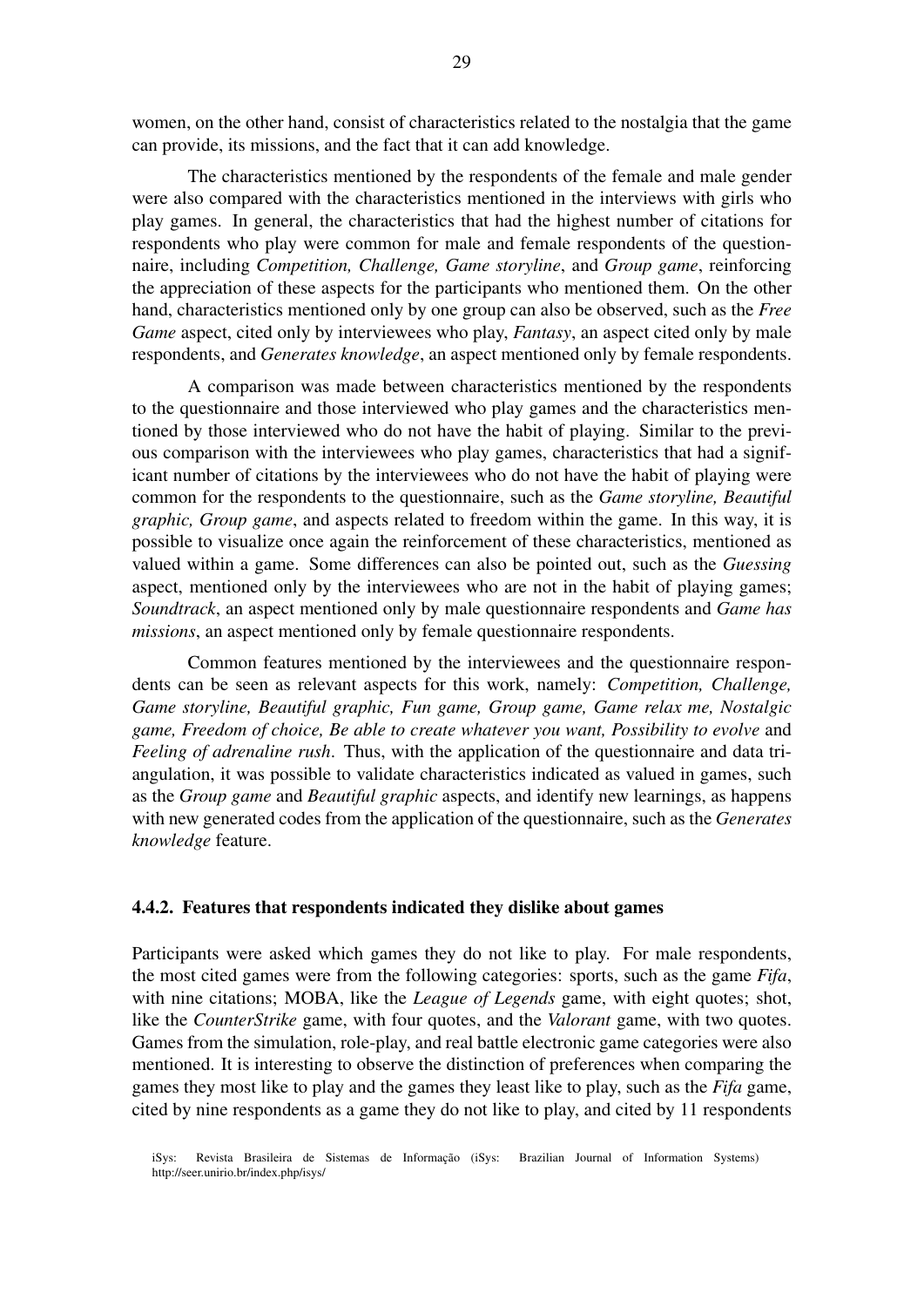as a game they like to play. The same scenario happens with the game *CounterStrike*, demonstrating how there can be this distinction of opinions regarding what people who play the game may or may not like.

For female respondents, the categories mentioned were MOBA, sports, and shooting, and all the games mentioned by them were also mentioned by male respondents. In the MOBA category, the game *League of Legends* had six citations; in the sports category, the game *Fifa* had five citations; and in the shooting category, the game *CounterStrike* had four citations.

Participants also explained the reason for not liking the games that were mentioned. Figure 11 summarizes the characteristics mentioned, and they are represented by the generated codes.



**Figure 11. Negative Features - Validation**

The feature most cited as an aspect not valued in games by men was *Shooting game*, with 12 citations by men, and five citations by female respondents. It is worth noting that one participant added the fact that he does not like shooting games because he does not think it is interesting where the only action of the character of game is shooting:

*"Just running and shooting, no story, no development, no plot, I think it is so boring." (P20, 18-24 years, Male)*

*High price* was also a feature cited by six male participants as something they did not like in games. The feature *Sports game* had five citations, followed by the aspects *Repetitive game, Game without innovation* and *Toxic community*, with four citations each. Respondents who mentioned the *Toxic community* aspect demonstrated disapproval of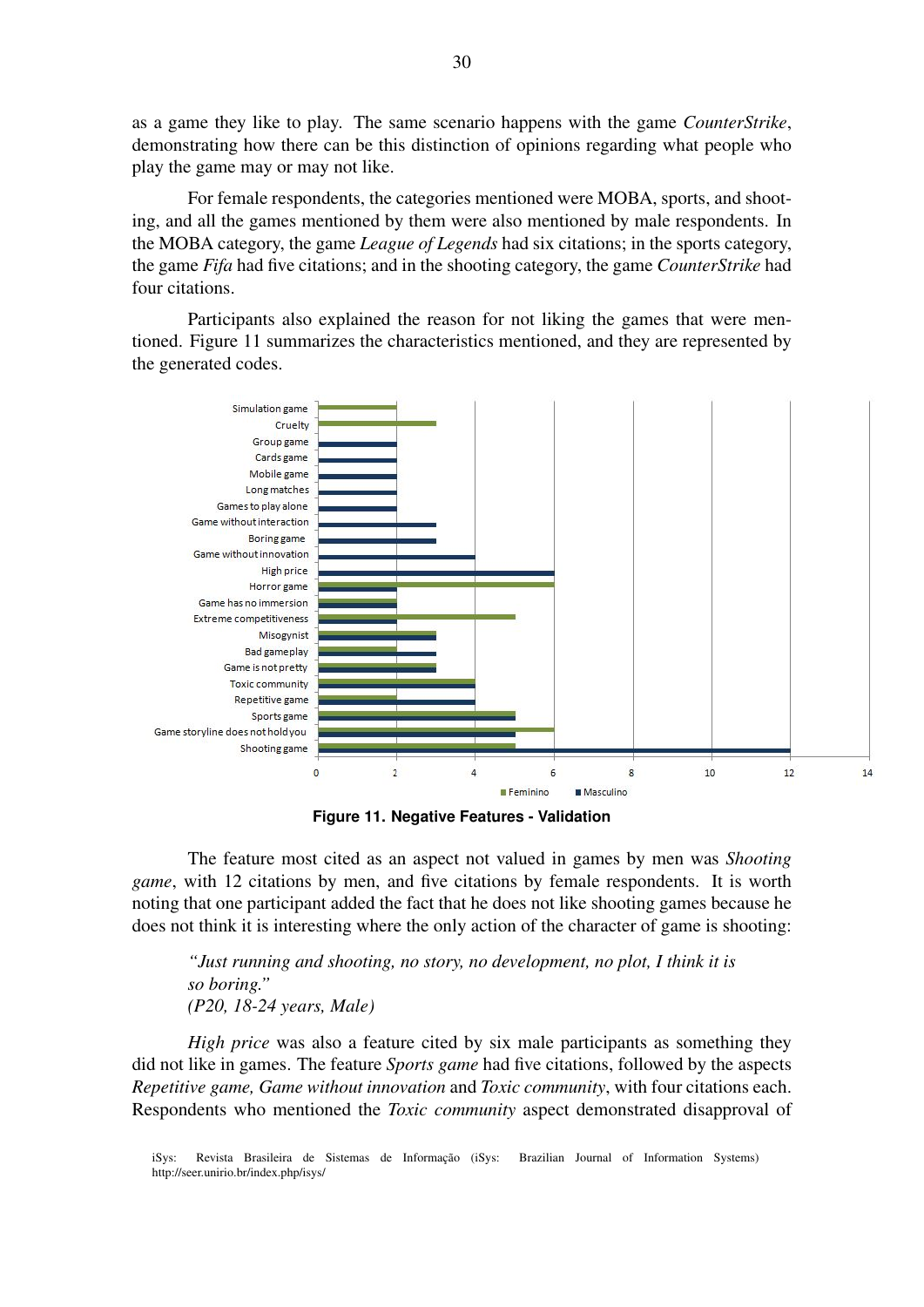the behavior of some people in the game and commented on aggressive and prejudiced actions that take place in communities of various games, and on the interaction between people at the time they are playing. Three respondents also cited the *Misogynist* aspect as something bad within games.

It is necessary to emphasize that different points of view of each respondent can be visualized once more with the characteristics *Group game* and *Games to play alone*, with two citations for each characteristic. These characteristics can be seen as opposites and were cited by different respondents.

For female respondents, the characteristics most cited as not valued in a game were *Game storyline does not hold you*, with six quotes, *Horror game*, also with six quotes, and the characteristics *Extreme competitiveness*, and *Sports game*, with five quotes each. It is worth noting that the *Competition* was an aspect indicated as valued by the participants, but the exaggerated competition and great rivalry in the game is no longer a preference.

*"I think it's too instantaneous, I like the game that allows me to participate in the story and the world where it takes place." (P13, 18-24 years, Female)*

The characteristic *Toxic community* was mentioned by four girls, and *Misogynist* was mentioned by three, and they described situations experienced in some games:

*"The bad behavior of some people in the game: lack of patience with beginners, trolling, bullying, and misogynist when you're a female player." (P23, 25-34 years, Female)*

*"Very strong competition and occasionally aggressiveness from other players in chats." (P24, 18-24 years, Female)*

*"I also don't like online games where people in the game let themselves be affected by competitiveness and become aggressive." (P57, 18-24 years, Female)*

To demonstrate the characteristics cited in common or cited by only one group, Table 6 presents the comparison of the characteristics cited by gender.

It can be observed that the characteristics in common correspond, for the most part, to the characteristics most cited by both genders. Aspects cited by only one genre were identified, but they correspond to characteristics that have between two and three citations, except for the *High price* aspect, with six citations only from male respondents.

The characteristics mentioned by the male and female questionnaire respondents were also compared with the characteristics mentioned by the interviewees who play. The features *Game storyline does not hold you, Shooting game* and *Misogynist* were reinforced, being cited by respondents who play and respondents to the questionnaire. The *Cruelty* aspect was also reinforced, cited by the interviewees who play and by the female questionnaire respondents. Other aspects were mentioned only by one group, as with *Scenario is not real*, mentioned only by interviewees who play; *High price*, cited only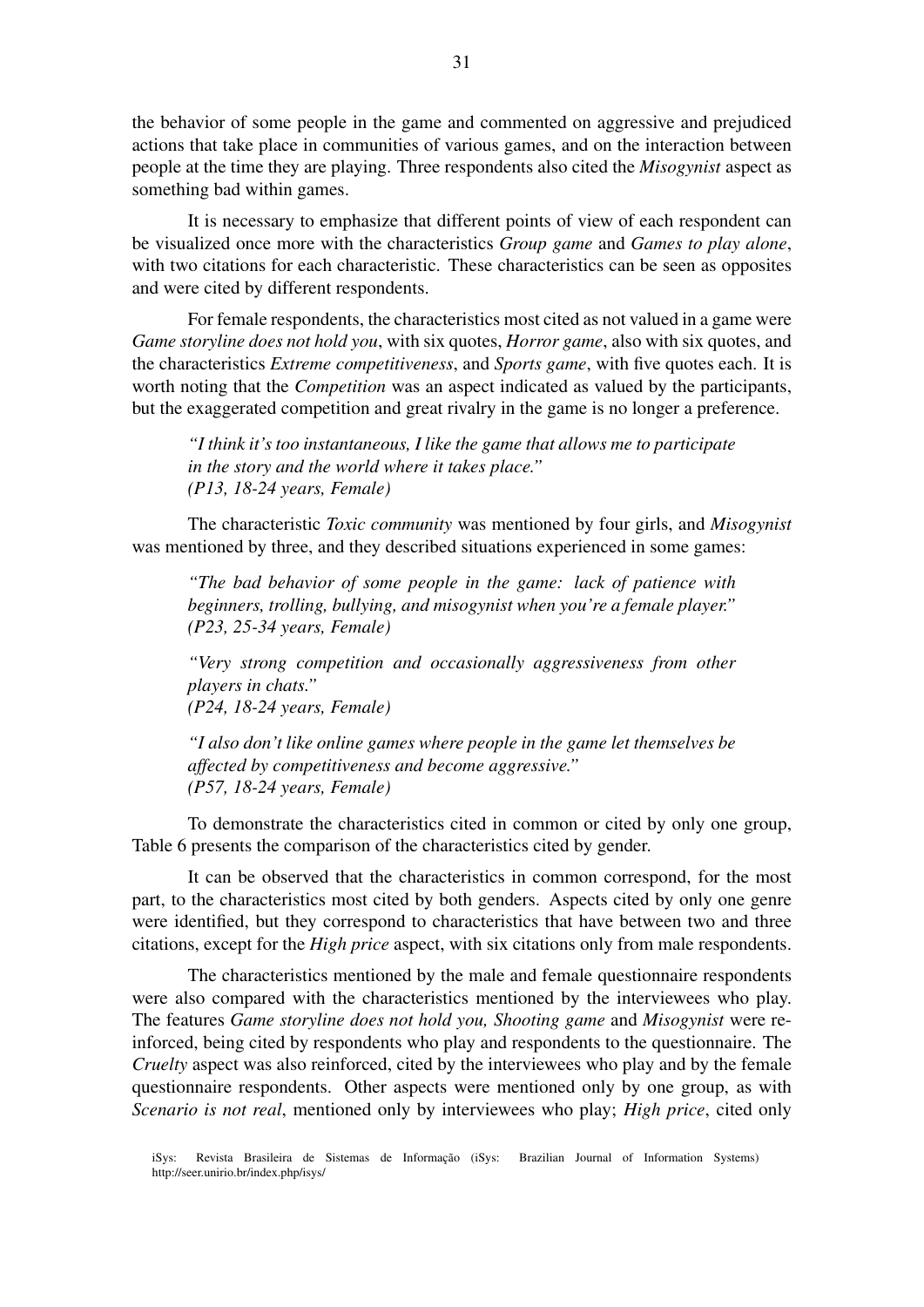| <b>Common aspects</b>            | <b>Aspects mentioned only</b> | <b>Aspects mentioned only</b> |
|----------------------------------|-------------------------------|-------------------------------|
|                                  | by men                        | by women                      |
| Extreme competitiveness          |                               |                               |
| Toxic community                  | Cards game                    |                               |
| Game storyline does not hold you | Group game                    |                               |
| Bad gameplay                     | Mobile game                   |                               |
| Sports game                      | Boring game                   |                               |
| Horror game                      | Game without innovation       | Cruelty<br>Simulation game    |
| Shooting game                    | Game without interaction      |                               |
| Game is not pretty               | Games to play alone           |                               |
| Game has no immersion            | Long matches                  |                               |
| Repetitive game                  | High price                    |                               |
| Misogynist                       |                               |                               |

**Table 6. Comparison by gender - Negative characteristics**

by male questionnaire respondents and *Simulation game*, cited by female questionnaire respondents. It is noteworthy that when analyzing the responses to the questionnaire, new codes were created, codes referring to characteristics not yet mentioned by the interview participants, such as the *Toxic community* characteristic.

Just as the characteristics mentioned by the questionnaire respondents were compared with those interviewed who play games, the answers were also compared with those interviewed who do not have the habit of playing. Similar to the previous comparison with the interviewees who play games, characteristics mentioned by the participants who do not have the habit of playing were reinforced, were also mentioned by the questionnaire respondents. It is interesting to note that the characteristics most mentioned by the interviewees who are not in the habit of playing, such as *Game is not pretty*, cited by five girls, was an aspect in common with the female questionnaire respondents, as well as *Sports game*, with four quotes. *Cruelty* was also a common aspect, cited by three interviewees and also by female respondents. Some differences can also be pointed out, such as the *Very childish game* aspect, a characteristic mentioned only by interviewees who are not in the habit of playing games; *Long matches*, an aspect mentioned only by male questionnaire respondents, and the *Simulation game* aspect, mentioned only by female questionnaire respondents.

Common characteristics mentioned by the interviewees and the female questionnaire respondents can be seen as relevant aspects for this work, namely: *Cruelty, Game storyline does not hold you, Sports game, Shooting game, Game is not pretty* and textit-Misogynist. Thus, with the application of the questionnaire and data triangulation, it was possible to validate aspects indicated as not valued in games, such as *Cruelty* and *Game is not pretty*, and identify new knowledge, as happens with new codes generated from the application of the questionnaire, such as the *Horror game* feature.

#### 4.4.3. Features respondents would like to see in a game

Another question addressed what features participants would like to see in games that they might not have seen yet. Figure 12 summarizes the characteristics cited by respondents.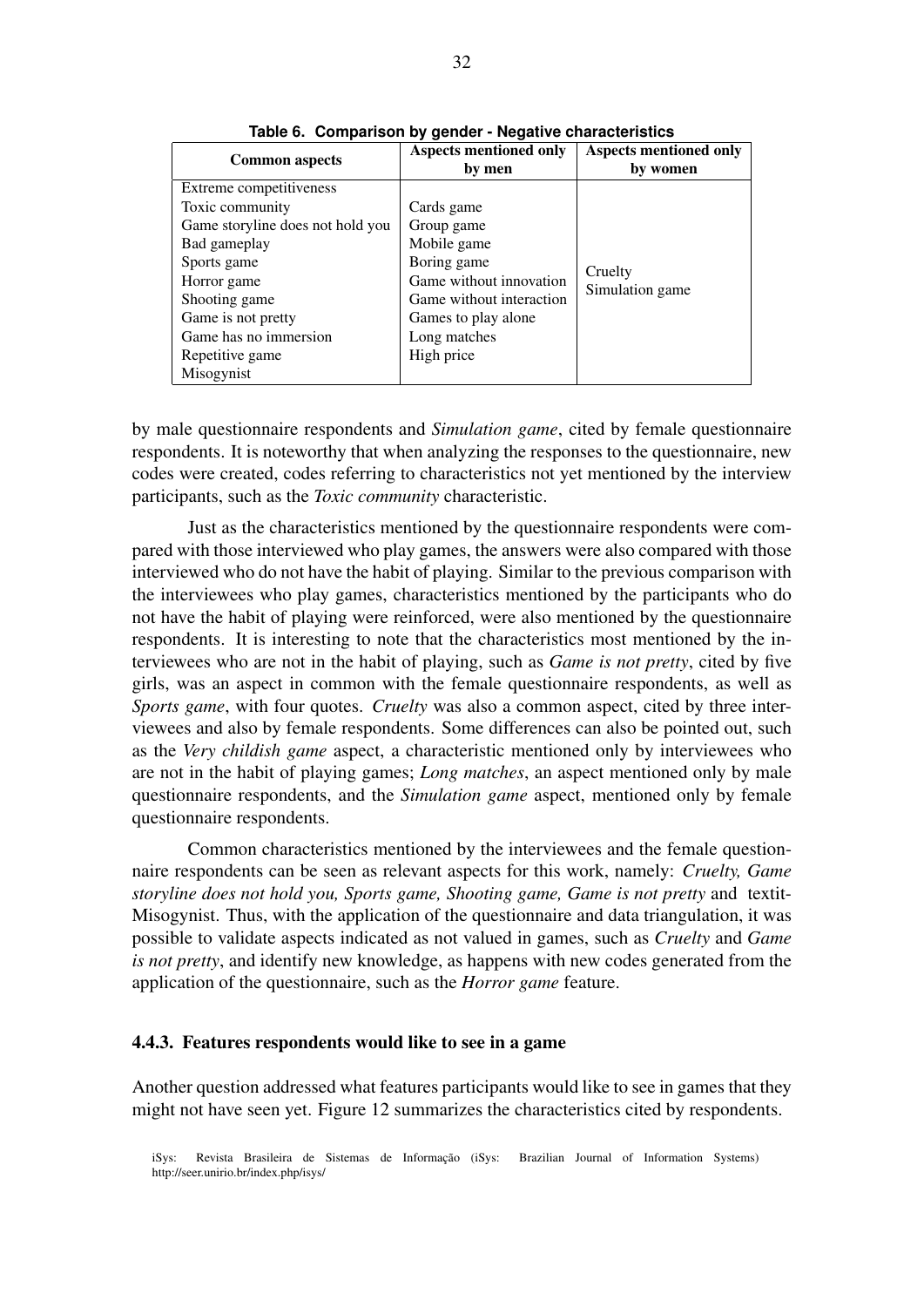

**Figure 12. Suggestions cited – Validation**

The suggestion most cited by male respondents was *More group games*, with five citations. Other characteristics mentioned include aspects such as inclusion in games, such as the characteristic *Protagonists do not follow a pattern*, mentioned by three participants, and *Representativeness*, mentioned by two participants.

*"Representativeness is always a good thing. If I don't have an action/adventure game protagonist other than a standard 30-year-old white man, I'll be happy." (P10, 25-34 years, Male)*

Features related to high game prices and the possibility of not paying to play were also mentioned, such as the features *Do not pay to play*, with three quotes, and *Lower prices*, with two quotes.

For the female questionnaire respondents, the characteristics basically refer to the inclusion of gender in games. *Fight against misogyny and prejudice* and *Greater gender inclusion* had five quotes each. Other aspects related to inclusion in games and fighting prejudice were also mentioned, such as *Create avatars that I can see myself in* and *Representativeness*, with three citations for each aspect; *Support for victims of misogynist and prejudice* and *Represent women in a positive way*, with two citations each. It was possible to see in some excerpts of the answers of participants how much inclusion and combating aggressive, misogynist actions or those that demonstrate any kind of prejudice are necessary, as this can drive girls away from games, and makes the community toxic, an aspect also mentioned as a negative feature in games.

*"Maybe some feature that helps combat the misogynist present in these predominantly male-played games." (P12, 18-24 years, Female)*

*"Perhaps, I would say, games with more representative females characters, without sex appeal. I also miss stricter penalties for homophobic,*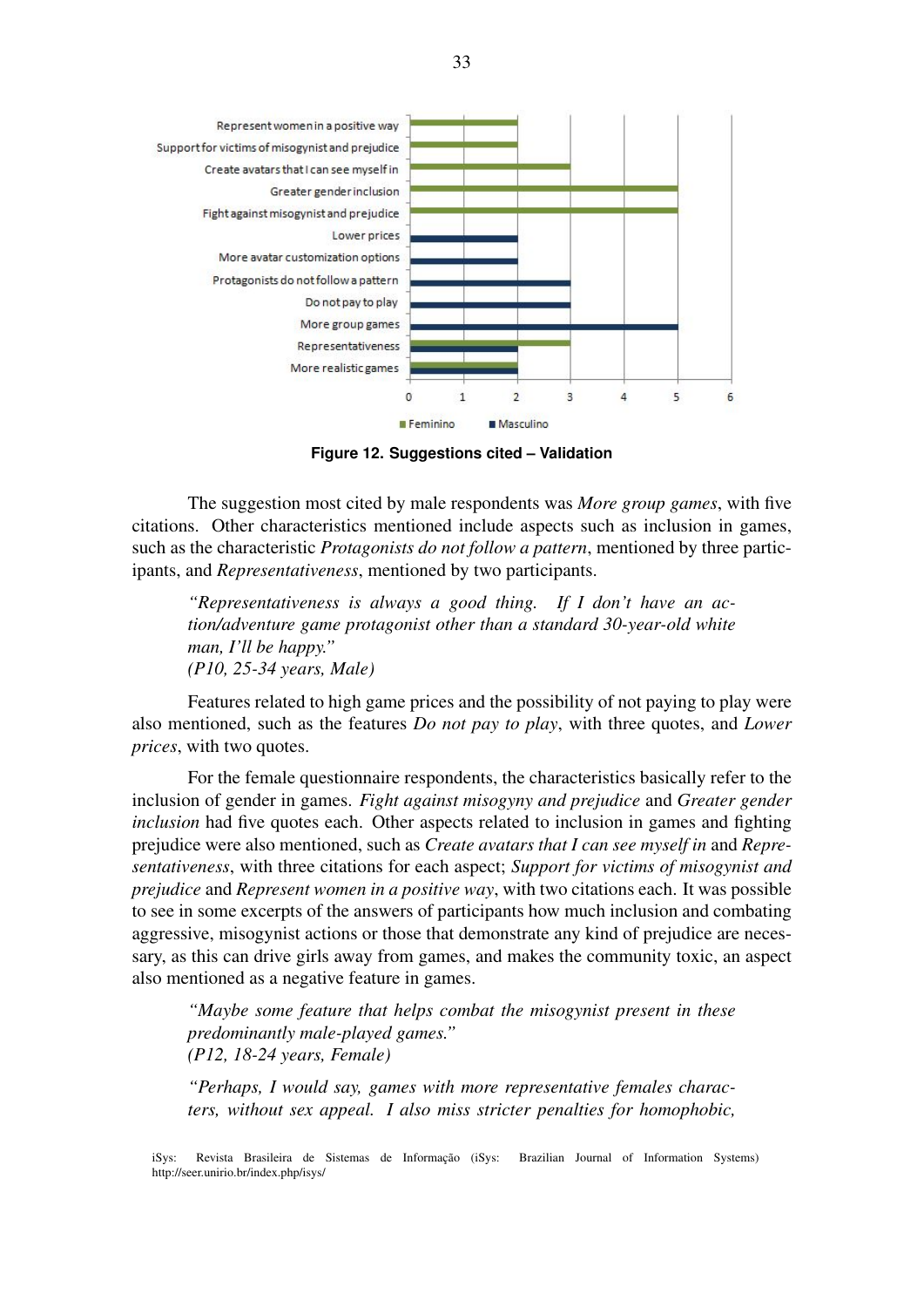*sexist, and racist toxic actions. And support for victims of such aggressions." (P60, 18-24 years, Female)*

Finally, the *More realistic games* feature was cited, with two citations. It was the only aspect not related to the other suggestions, which mostly represented issues related to inclusion and representativeness in games.

The suggestions cited by each gender have differences and some similarities, as can be seen in Table 7, which presents the comparison of the aspects cited by each gender.

|                                            |                                                                                                                                           | ັ                                                                                                                                                                                                      |
|--------------------------------------------|-------------------------------------------------------------------------------------------------------------------------------------------|--------------------------------------------------------------------------------------------------------------------------------------------------------------------------------------------------------|
| <b>Common aspects</b>                      | <b>Aspects mentioned only</b>                                                                                                             | <b>Aspects mentioned only</b>                                                                                                                                                                          |
|                                            | by men                                                                                                                                    | by women                                                                                                                                                                                               |
| More realistic games<br>Representativeness | More group games<br>More avatar customization<br>options<br>Do not pay to play<br>Lower prices<br>Protagonists do not follow a<br>pattern | Support for victims of misogyny<br>and prejudice<br>Fight against misogyny<br>and prejudice<br>Create avatars that I can see<br>myself in<br>Greater gender inclusion<br>Represent women in a positive |
|                                            |                                                                                                                                           | way                                                                                                                                                                                                    |

**Table 7. Comparison by gender – Suggestions cited**

It can be seen that only the features *More realistic games* and *Representativeness* were mentioned by both genders, and several aspects were mentioned by only one group. Keeping these differences in view, it is possible to identify that each gender has their own needs concerning what they would like to see in games. These needs can be seen as a result of what each gamer experiences, as happens with women, for example, who want to be represented positively, and who fight against misogyny and prejudice, combined with support for victims of these actions. For men, there is a suggestion that the protagonists of the games do not follow a specific pattern, as mentioned by a participant that in action and adventure games it is somewhat common to find protagonists following the pattern of being white, with the mean age also defined.

The suggestions cited by respondents of the female and male gender were also compared with the suggestions cited by the interviewees who play. In general, the suggestions that had the highest number of citations for interviewees who play were common for female questionnaire respondents, such as *Create avatars that I can see myself in*, cited by five interviewees, and *Represent women in a positive way*, cited by three interviewees. On the other hand, suggestions mentioned only by one group can also be observed, as is the case with the *Ranking* aspect, cited only by interviewees who play, and *More realistic games*, an aspect mentioned only by female questionnaire respondents. Thus, more suggestions could be identified, aspects seen by the participants of this study as characteristics that could be seen in games, such as the *Support for victims of misogyny and prejudice*, and *Fight against misogyny and prejudice*, which were new suggestions identified from the application of the results validation questionnaire, which had not been mentioned by the interview participants. When comparing the suggestions mentioned by the interviewees who play games and by the male questionnaire respondents, it can be observed that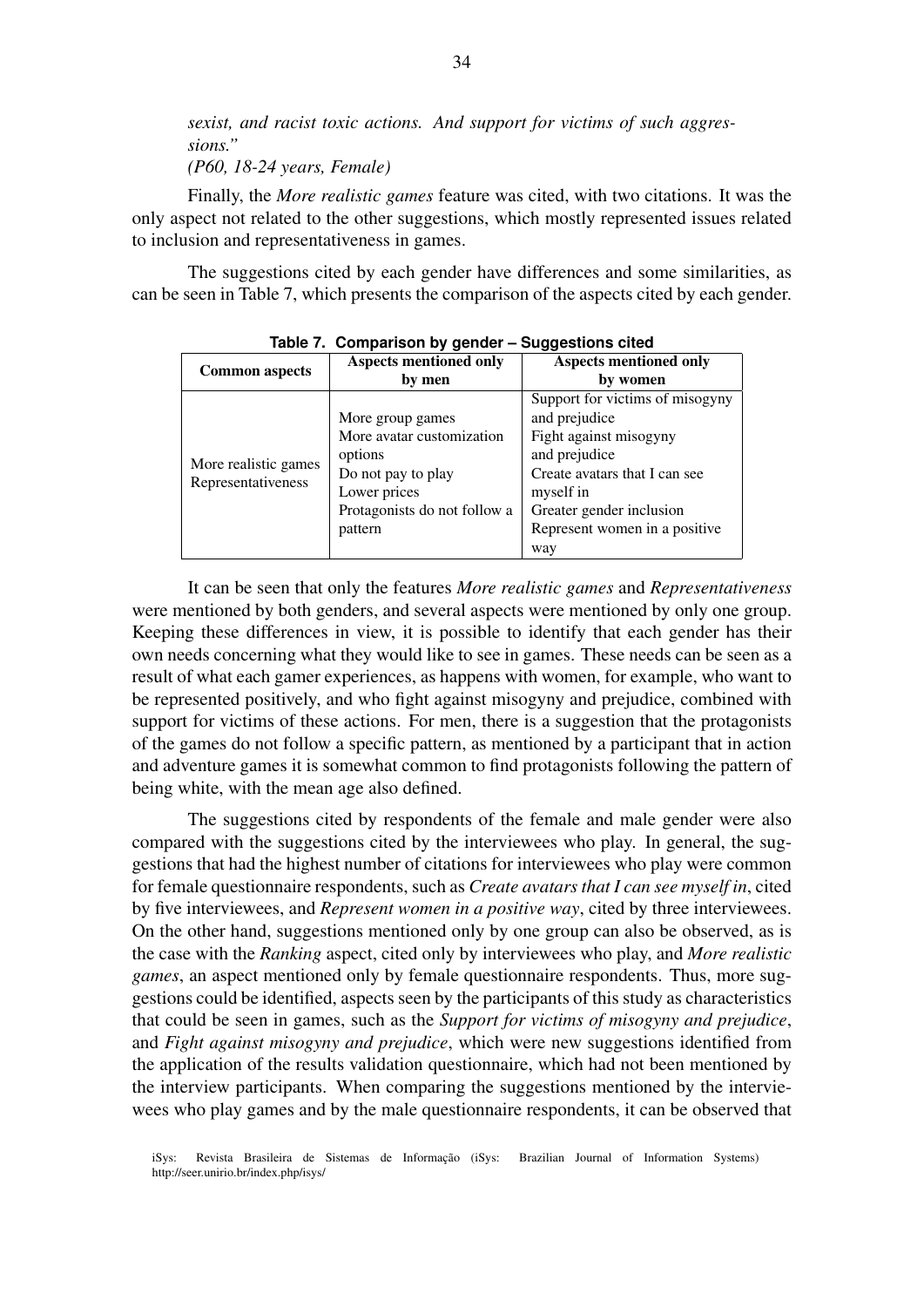there were no common aspects, and it is worth emphasizing once again new suggestions identified by the respondents.

Just as the suggestions mentioned by the questionnaire respondents were compared with those interviewed who play games, the answers were also compared with those interviewed who do not have the habit of playing. It can be observed that concerning the suggestions mentioned, only the *More group games* feature was mentioned in common, for the male questionnaire respondents, and suggestions were not mentioned in common with the female questionnaire respondents. Once again, it is worth emphasizing that new suggestions were identified, aspects not yet mentioned by the interview participants.

With the application of the questionnaire and data triangulation, it was possible to validate aspects indicated as suggestions for games, such as *Create avatars that I can see myself in* and *Represent women in a positive way*, which show relevant aspects, cited by the interviewees and the female questionnaire respondents, and to identify new knowledge, such as new codes generated from the application of the questionnaire, such as the *Representativeness* suggestion.

### 4.4.4. Relationship between interest in computing and contact with games

Finally, the questionnaire also addressed a question about the relationship between games and technology, asking whether the respondent believes that the fact of playing could influence the choice of a course in the technology area. Analyzing the answers, 32 male respondents believe that it can influence, and 13 male respondents believe that there is no relationship between playing and pursuing a career in the technology area. Two participants mentioned that they chose the Digital Games course because they are used to playing games, and two mentioned that they chose the Computer Science course because they are used to playing games.

*"I think so, many people choose the game development area because they have contact with them since they were young." (P35, 18-24 years, Male)*

For the female respondents, 18 participants believe that there is some relationship, and six respondents believe that playing does not influence their choice.

*"For sure. A lot of people are interested in this area and this interest can come from playing games. When playing a game, anyone can be interested in the process that had to happen for that game being the way it is." (P12, 18-24 years, Female)*

*"Yes, it happened in my case, and my brothers and many friends also went down the same way." (P64, 25-34 years, Female)*

This scenario of the largest number of participants believing that playing can influence them to choose courses focused on the technology area also happened with the participants in the initial identification interviews. Seven of the ten participants who are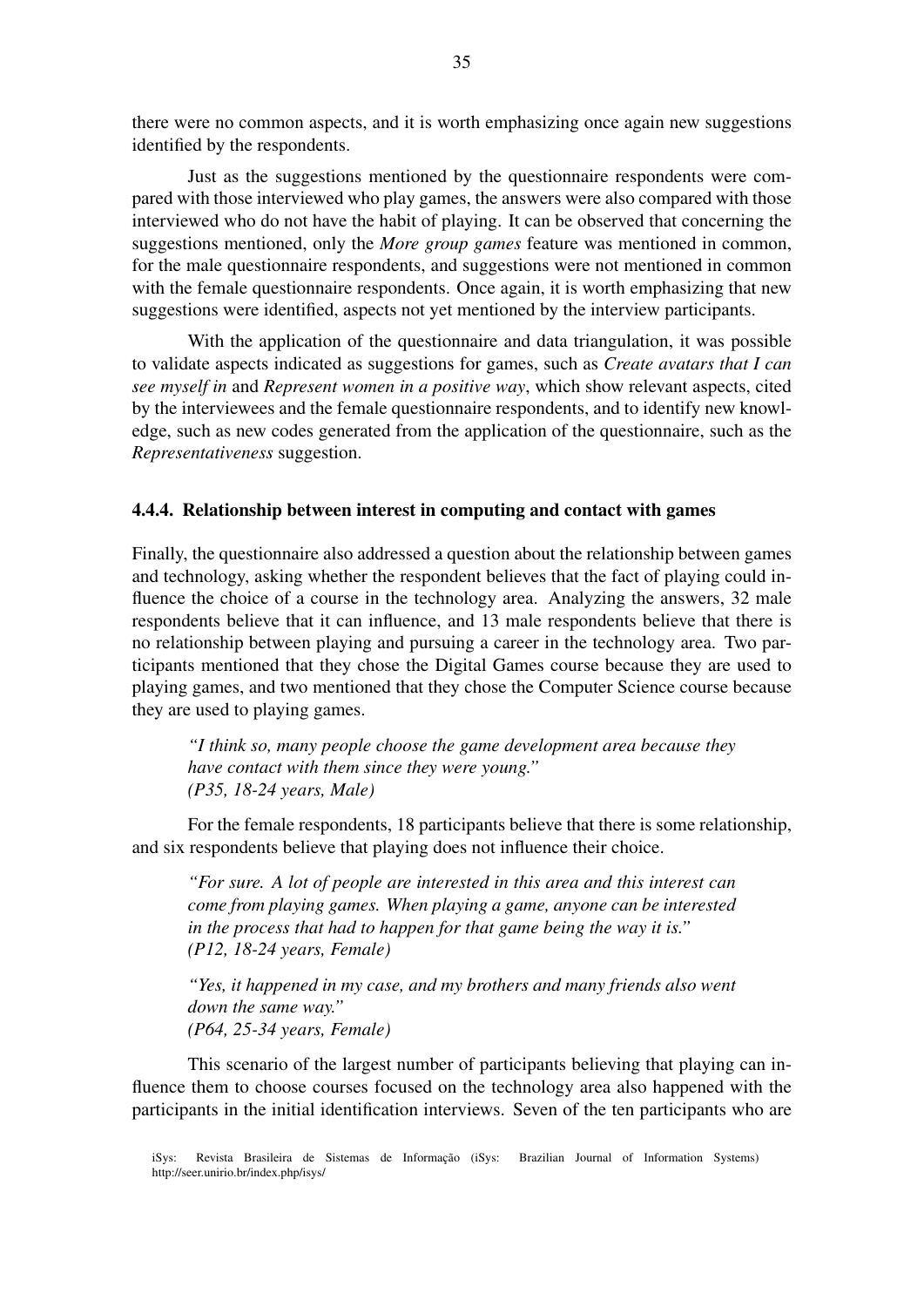already from the area indicated that the fact of playing influenced their choice, and six of the ten participants who are not from the area indicated that the fact of playing sparked an impulse to learn more about the technology area.

### 5. Conclusions

This work aimed to propose adaptations in digital games, to attract more girls to play them. From the analysis of the interviews carried out with girls who play games, it was possible to identify characteristics that the participants indicated to like or dislike, what they would like to see in games, and to better understand the relationship between playing games and the interest in following a CS career. The participants indicated that they value the interaction and the design of the games, the fact that they can play in groups, and the possibility of simulating real-life or getting out of the routine. It can also be seen that games that involve cruelty and inappropriate content are characteristics indicated as not valued by them, and aspects such as misogynist within the games need to be avoided, to effectively guarantee the inclusion of more girls in this universe.

It was observed that most of the participants believe that there is a relationship between playing games and pursuing a CS career, even when this factor was not a decisive one to choose the area, as the fact of playing can develop an interest in at least knowing better the area. Many participants perceive this relationship because they know people close to them who played games and started a CS course, or believe that games generate curiosity and at the same time this can also boost interest in the area. However, all of this must be seen carefully, as this relationship does not always happen, and it is necessary to take into account other factors besides having contact with games to effectively decide to choose a CS career.

Given the analysis of interviews with girls who are not in the habit of playing games, several important points could be observed, not all equal to those mentioned by the girls who play. In general, game graphics, the possibility of playing in a group, the reality of the game, and freedom within the game, are characteristics valued by the participants, regardless of whether they already have the habit of playing or not. As for the negative characteristics, or characteristics that the participants do not like in a game, for those who already have the habit of playing, cruelty, inappropriate content, or misogynist have a greater weight than other characteristics such as not being pretty, characteristic most mentioned by participants who are not in the habit of playing games.

The validation and triangulation of the data obtained in the interviews were carried out, where it was possible to validate aspects mentioned by the interviewees and by the respondents to the questionnaire and to identify characteristics mentioned by only one group. It was also possible to generate an overview of gender preferences in games, with comparisons made with male respondents to the questionnaire. A certain divergence was identified concerning violence in games. As presented in Section 2.2, some studies mention that girls prefer non-violent games and that they are clearly opposed to games that contain this kind of content. However, based on the analysis of the interviews and questionnaire, it was identified that the participants have no resistance against violence, in general, but they do not seem to like games in which there is extreme violence, cruelty, and suffering.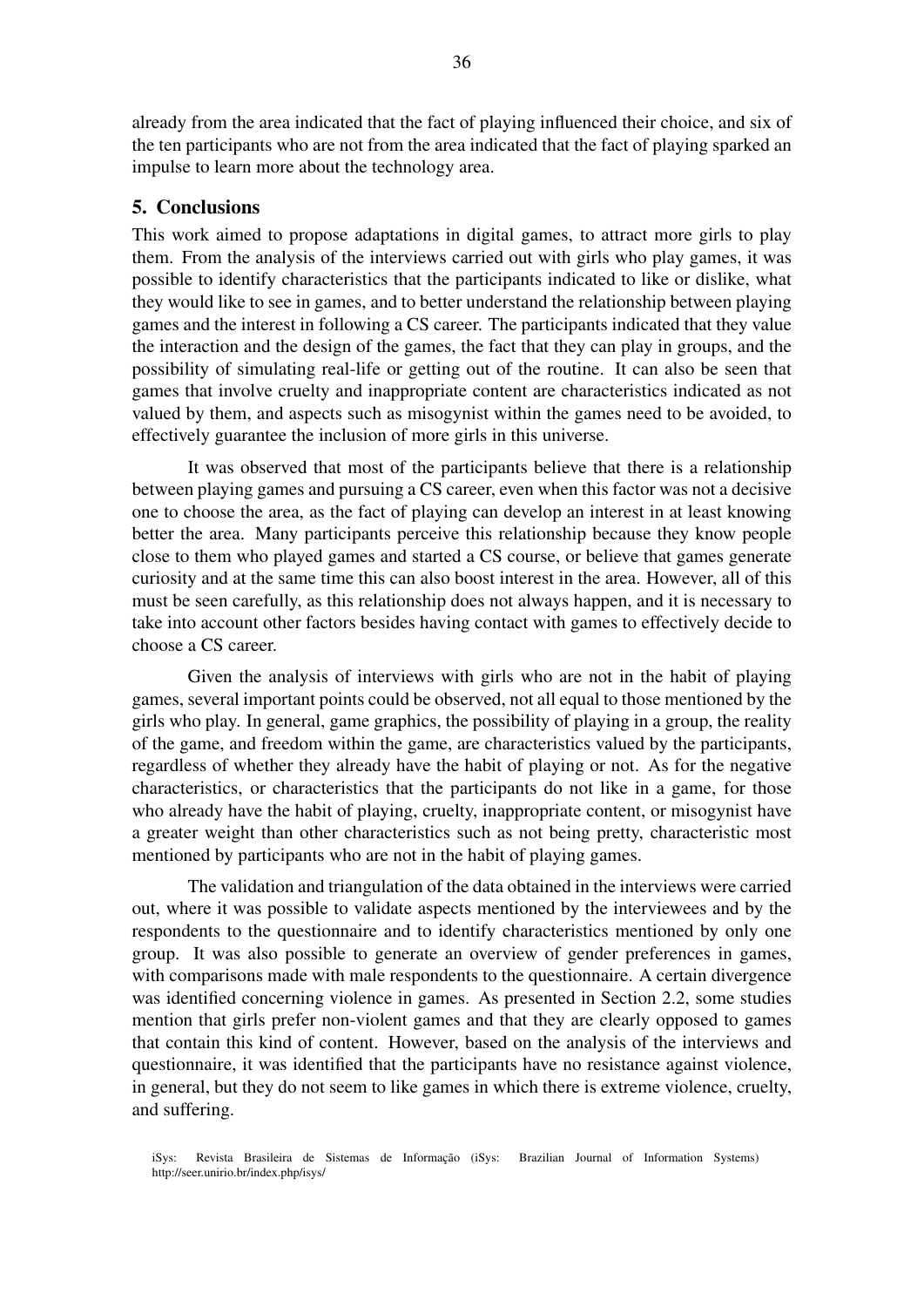Among the results obtained, the following suggestions for the adequacy of digital games were highlighted, which can contribute to attracting more girls to play:

- Check how the players will interact, whether using chats, video or audio calls, and other resources that allow them to have contact when they play.
- It is important to observe how the game will demonstrate reality, either with realistic graphics or with the simulation of real life.
- Design the game to be nice and beautiful.
- Provide players with some way to be classified, for example, in a ranking, and provide competition between them, enabling evolution and challenges in the game. The level of competition must be balanced so that there is no excessive competition between players.
- The game should provide mental challenges to the players, requiring the player to use reasoning and strategy.
- Enable the player to explore their creativity, have the freedom to build what they want, and choose which paths the narrative will follow.
- Provide the player with a feeling of well-being and relaxation, combined with the feeling of adrenaline rush.
- Games that have violent content should be designed in a way that does not work with cruelty, that is, the pleasure of causing suffering, as is the case with torture.
- Designing inclusive and egalitarian games, where any type of insult, sexist or prejudiced attitudes, whether in the game or in the exchange of messages, are not allowed. It is recommended that the game storyline does not favor only the male gender.
- The game should have female avatars that could be selected.
- In addition to the inclusion of female avatars in the game, it is of great relevance that these avatars are representative and inclusive, with variations in physical characteristics, portraying all ethnicities.
- Represent women in a positive way, not in a stereotyped and objectified way.
- Design female characters to play champion roles, not just supporting roles. Enable these characters to also be main characters, who have their own story, not linked to a male character.
- The game should be 'free to play', and not 'pay to win', without promoting any kind of advantage among players.
- Include in the games sentimental aspects, providing players with memories of happy moments and that stimulate their imagination.

It is worth noting that the suggestions mentioned as adequacies refer to characteristics that had at least five mentions or were reinforced at different times in the results, as is the case of *Many female avatars*, which was mentioned by three girls as one aspect that they value in a game, but was also a suggestion for games.

Among the contributions, the following stand out:

- The set of suggested adjustments for digital games.
- The discussion and understanding of valued features, not valued features, and features that participants would like to see in games.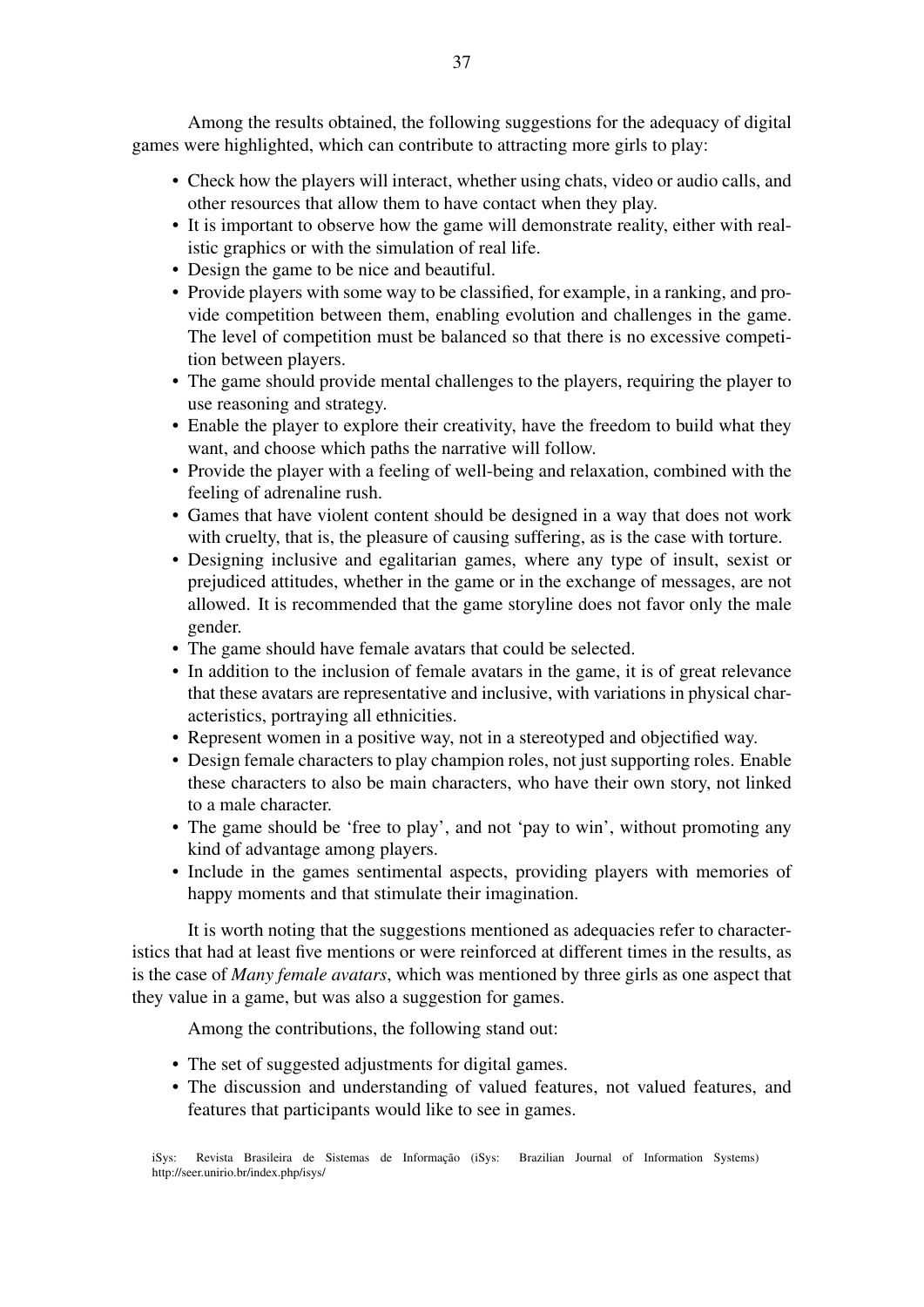• Collaboration with game recommendation systems, in which the characteristics identified in this study can help to map the user profile, as well as refine the recommendation function.

Another important contribution is the Gamebook game set. The games selected were chosen according to the results of the analyses, taking into account aspects valued by the interviewees, and meeting a large number of adequacy suggestions. The games are: *Forza, Injustice, League of Legends, Minecraft, Fifa, Gartic, Life is strange* and *The Sims*.

#### 5.1. Limitations of research and threats to validity

The validity of a research refers to the degree of confidence of the elements covered in its execution process, how they are presented, what is the theoretical basis and the results achieved [Travassos et al. 2002]. Thus, threats to three types of validity were evaluated: Internal, External, and Reliability.

Internal validity refers to how the results obtained relate to reality and what is its credibility. [Merriam 2009] describes that in the qualitative research approach, reality can provide multiple constructions of how individuals experienced some situation or phenomenon, and it is something that is constantly changing. In this way, the researcher is the main data collection and analysis tool, and the understanding of reality can be observed through their comments, so that reality is interpreted, not measured [Merriam 2009, Abdalla 2013]. To mitigate the threat to internal validity, different data collection instruments were used in this study, namely interviews and questionnaires. In the interviews, we sought to question the participants about the definitions of the characteristics they mentioned, to understand their point of view, and interpret the characteristics according to the understanding of the interviewees, rather than the researcher, avoiding biased interpretations in the research. The interviews were conducted at distance, due to the Covid-19 pandemic, and the observation of reactions of participants and feelings, when asked about a specific fact, may be different than when the interview is conducted in person. A validation questionnaire was used, which aimed to minimize the risks, verifying what was or was not mentioned in common with the interviewees.

External validity refers to the degree of generalization of the results achieved. [Lincoln and Guba 1985] suggest the idea of transferability in the qualitative approach, in which it is up to the reader of the study to identify whether or not it extends to its context [Abdalla 2013]. Therefore, the study needs to describe the data as detailed as possible. It is important to remember that the results achieved in this study cannot be generalized, that is, to generalize the interest or preference of some women as a portrait of a group in general. To mitigate the threat to external validity, we sought to describe in detail the selection and profile of the participants, the steps taken, and how the results were analyzed, taking into account the opinions and comments made by the participants.

Reliability refers to the ability to replicate the results, that is, whether the study will produce the same results if repeated [Merriam 2009, Abdalla 2013]. In qualitative research, reliability is somewhat complex, as the replication of qualitative research will hardly produce the same results, but it does not mean that the results are invalid [Merriam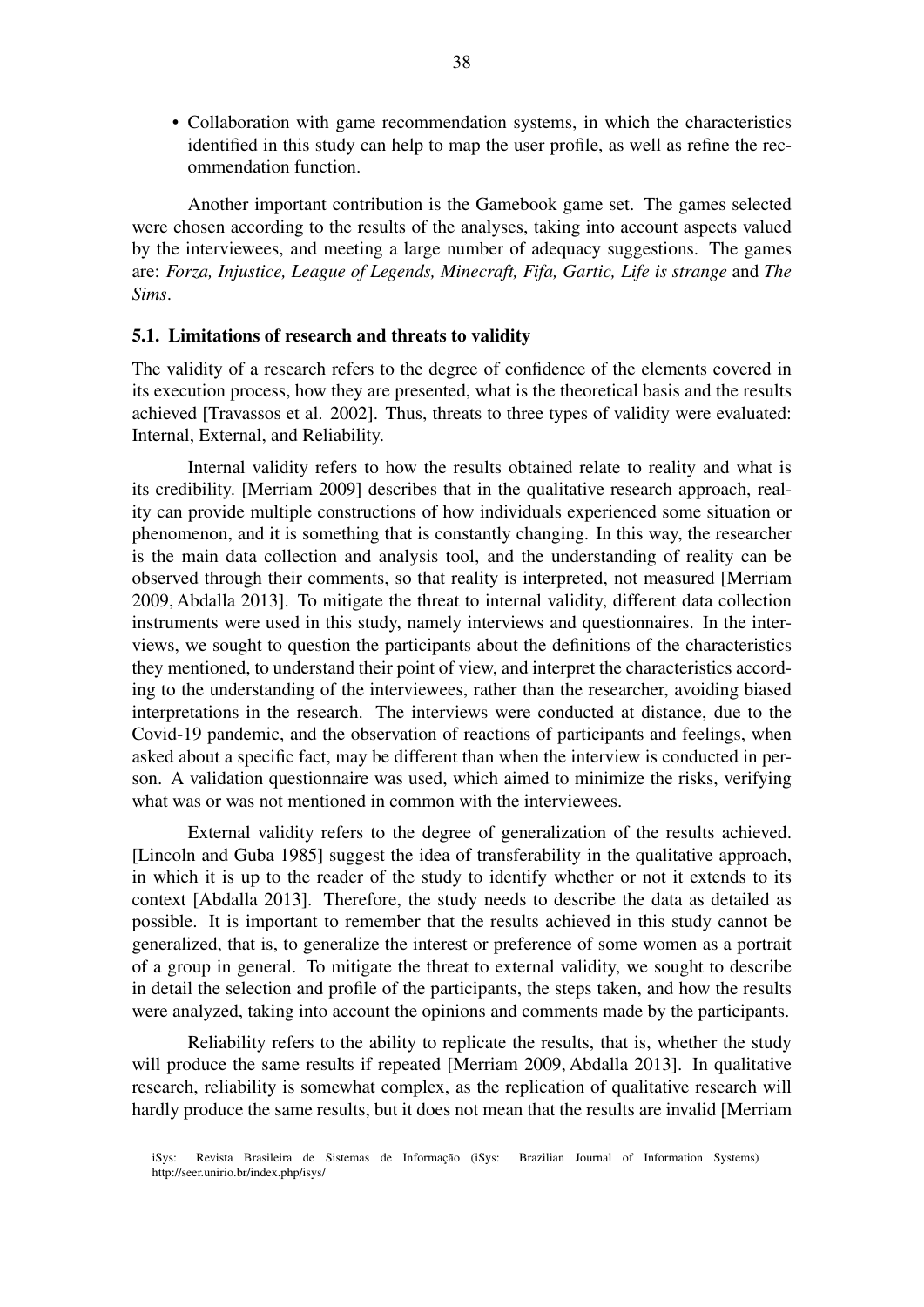2009]. [Lincoln and Guba 1985] suggest the idea of consistency in the qualitative approach, in which the results are expected to be plausible with the data collected, and [Merriam 2009] concluded that if the results of a survey are consistent with the data and information presented, the research can be considered to be reliable. Thus, the same approach was used to mitigate the threat to external validity and reliability, detailing each activity performed and reporting and analyzing the data obtained.

### 5.2. Future works

As future works it is intended to develop quantitative studies with a larger number of participating girls, to validate the results obtained in this research, and to present results that can lead to a greater social impact. It is also possible to compare the data obtained in the interviews with female players and with male players, to contrast different and common aspects between both social groups.

## Acknowledgement

This study was financed in part by the Coordenação de Aperfeiçoamento de Pessoal de Nível Superior – Brasil (CAPES) – Finance Code 001.

# References

- Abdalla, M. M. (2013). A estratégia de triangulação: objetivos, possibilidades, limitações e proximidades com o pragmatismo. *Anais do 4º Encontro de Ensino e Pesquisa em Contabilidade*.
- AlSulaiman, S. and Horn, M. (2015). Peter the fashionista? In *Proceedings of the 2015 Annual Symposium on Computer-Human Interaction in Play*, pages 185–195, Northwestern University, Chicago, IL, USA. ACM.
- Ansari, R., Jaffar, B. A., Riaz, S., Kaur, M. J., and Mushtaq, A. (2019). Datamining to alert the formation of women objectification stereotypes in video games. In *2019 Amity International Conference on Artificial Intelligence (AICAI)*, pages 521–526, Amity University Dubai, UAE. IEEE, IEEE.
- Araujo, G. and Pereira, G. (2017). Não se preocupem queridos, a cavalaria chegou: análise crítica do design das personagens de overwatch. *SBC–Proceedings of XVI SBGames*, pages 17–26.
- Bayde, L., PR Filho, F. E., and de Araújo, G. P. (2019). Da inglaterra à runeterra: representatividade feminina nos jogos como um reflexo da sociedade, com foco em league of legends. *SBC–Proceedings of XVI SBGames*, pages 710–719.
- Benedicta, M. K. (2021). *Generation Examination: A Phenomenological Study of Generation X Women and Mobile Games*. PhD thesis, Dominican University.
- Bergstrom, K. (2019). Barriers to play: Accounting for non-participation in digital game play. *Feminist Media Studies*, 19(6):841–857.
- Bristot, P. C., Pozzebon, E., and Frigo, L. B. (2017). A representatividade das mulheres nos games. *SBC–Proceedings of XVI SBGames*, pages 862–871.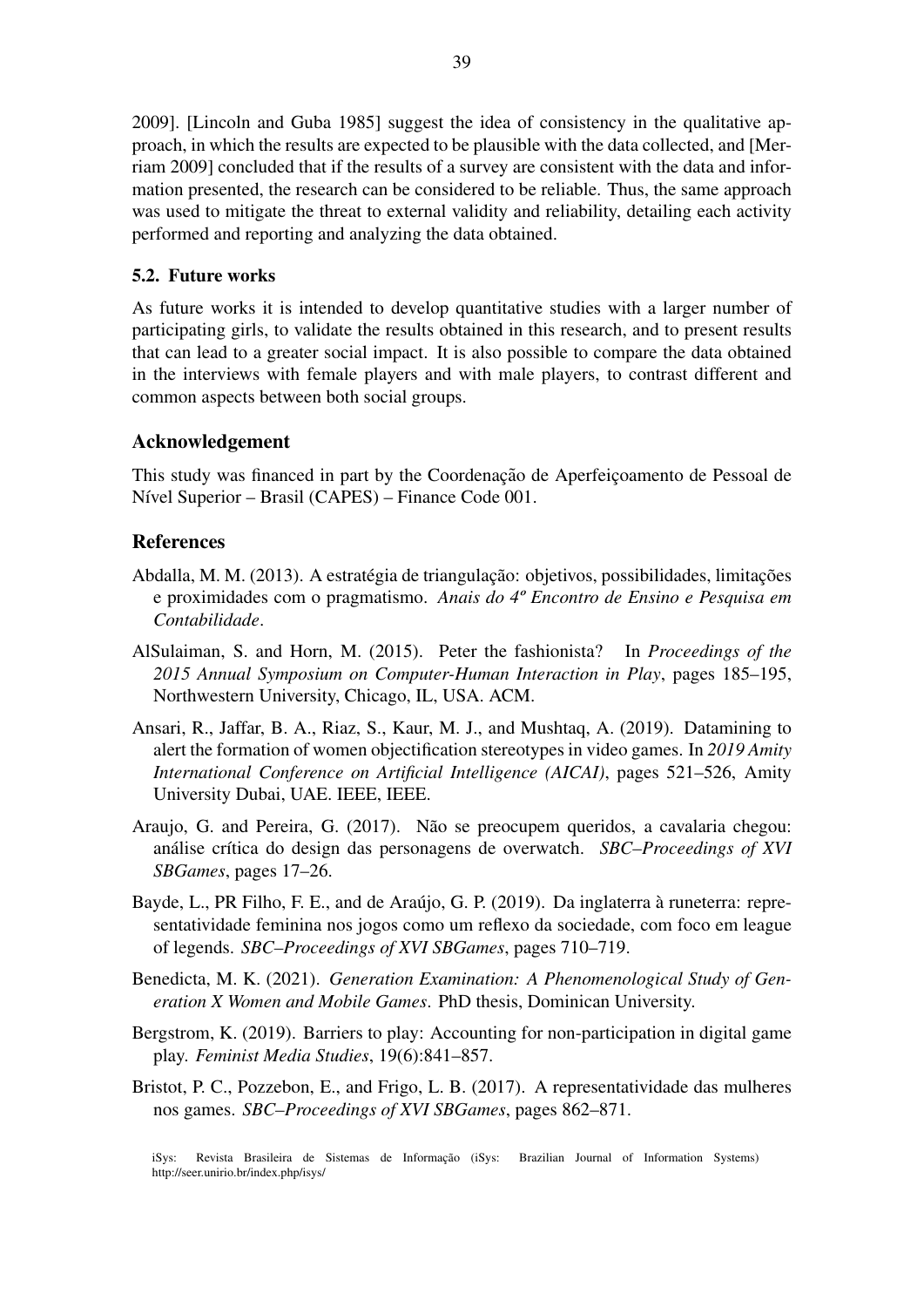- Cai, X., Cebollada, J., and Cortiñas, M. (2021). From traditional gaming to mobile gaming: Video game players' switching behaviour. *Entertainment Computing*, page 100445.
- Cardoso, S. P. (2019). Árida, um estudo sobre a representação feminina no jogo.
- Cerdera, C. P. and Lima, M. (2016). Estereótipos de gênero em videogames: diálogos sobre sexismo, homofobia e outras formas de opressao na escola. ˜ *SBC–Proceedings of XV SBGames*, pages 955–961.
- Cunningham, C. M. (2016). She designs therefore she is?: Evolving understandings of video game design. In *Examining the Evolution of Gaming and Its Impact on Social, Cultural, and Political Perspectives*, pages 147–169. IGI Global, Gonzaga University, USA.
- Dale, G., Joessel, A., Bavelier, D., and Green, C. S. (2020). A new look at the cognitive neuroscience of video game play. *Annals of the New York Academy of Sciences*, 1464(1):192–203.
- de Amorim, F. M., Leão, S. N., Liao, G. G., and Gallo, S. N. (2016). A indumentária nos jogos digitais: Incoerências nas representações femininas. *SBC–Proceedings of XV SBGames*, pages 272–280.
- Dele-Ajayi, O., Strachan, R., Pickard, A., and Sanderson, J. (2018). Designing for all: Exploring gender diversity and engagement with digital educational games by young people. In *IEEE Frontiers in Education Conference (FIE)*, pages 1–9, San Jose, CA, USA. IEEE.
- Desai, N., Zhao, R., and Szafron, D. (2017). Effects of gender on perception and interpretation of video game character behavior and emotion. *IEEE Transactions on Computational Intelligence and AI in Games*, 9.
- Dickey, M. D. (2006). Girl gamers: The controversy of girl games and the relevance of female-oriented game design for instructional design. *British journal of educational technology*, 37(5):785–793.
- Flick, U. (2008). *Introdução à pesquisa qualitativa*. Artmed editora, Porto Alegre.
- Fontoura, M. M., Rodrigues, L., Leite, P., Amaral, M. A., Almeida, L. D. A., and Merkle, L. E. (2019). Relações de gênero em mecânicas de jogos. *Proceedings of SBGames*, pages 794–803.
- Fordham, J., Huang, K.-T., and Corrie (2014). Girls getting played: Video game stereotype effects on gendered career perceptions. In *Proceedings of 4th International Academic Conference on Meaningful Play*, pages 1–8, Michigan State University, USA. MSU.
- Fortim, I., de França Monteiro, L., Sancassani, V., and Bengel, M. J. (2016). A tipologia das jogadoras: Um estudo do publico feminino gamer brasileiro. In ´ *SBC–Proceedings of XV SBGames*, volume 3, pages 1312–1319, Sao Paulo. SBC. ˜
- Gao, G., Min, A., and Shih, P. (2017). Gendered design bias: Gender differences of in-game character choice and playing style in league of legends. In *OZCHI '17: Pro-*

iSys: Revista Brasileira de Sistemas de Informação (iSys: Brazilian Journal of Information Systems) http://seer.unirio.br/index.php/isys/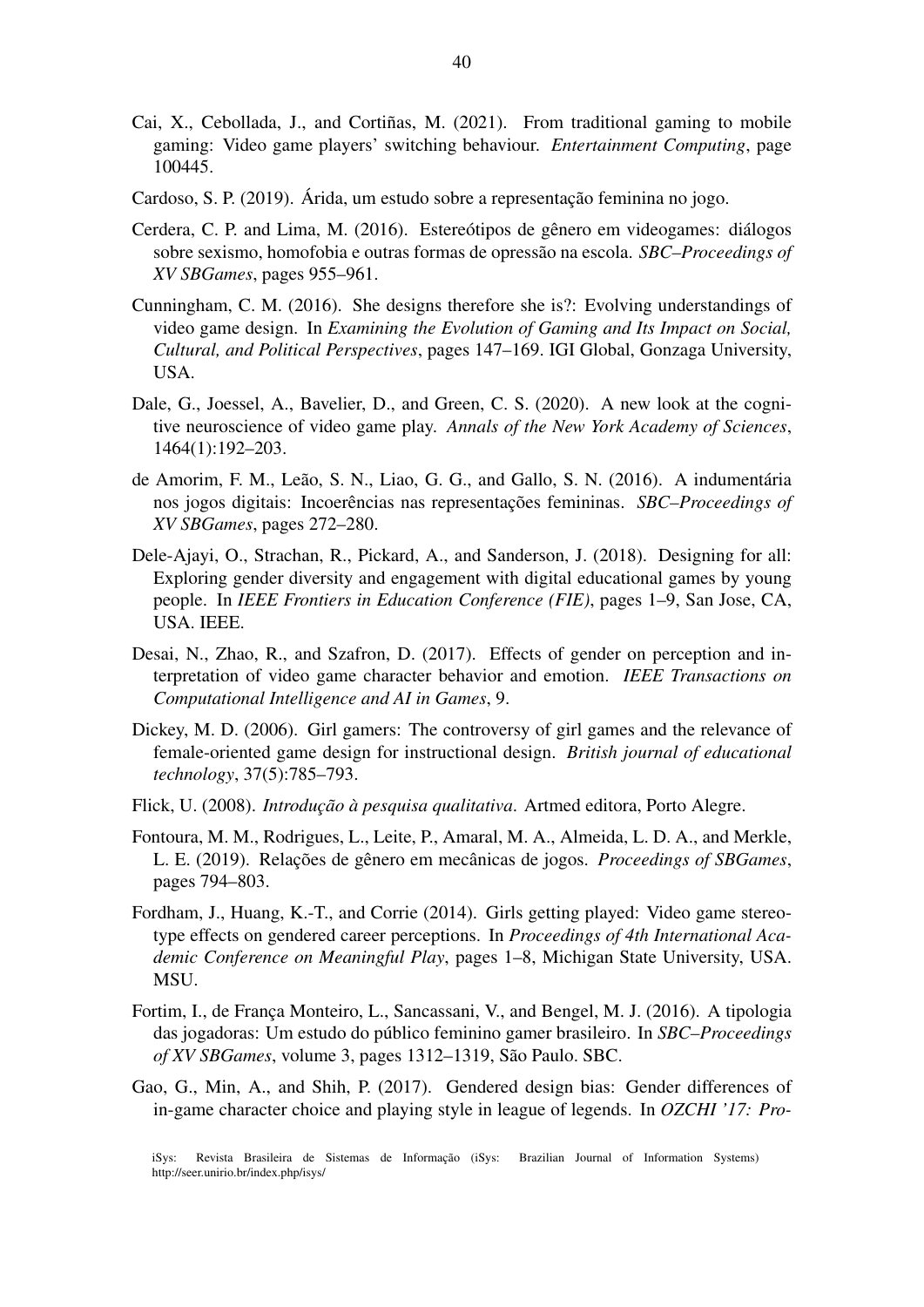*ceedings of the 29th Australian Conference on Computer-Human Interaction*, pages 307–317, Brisbane Queensland, Australia. ACM.

- Guest, G., Bunce, A., and Johnson, L. (2006). How many interviews are enough? an experiment with data saturation and variability. *Field methods*, 18(1):59–82.
- Harrison, R. L., Drenten, J., and Pendarvis, N. (2016). Gamer girls: navigating a subculture of gender inequality. In *Consumer Culture Theory*, pages 47–64. Emerald Group Publishing Limited, Loyola University Chicago, USA.
- Hartmann, T. and Klimmt, C. (2017). Gender and computer games: Exploring females' dislikes. *Journal of Computer-Mediated Communication*, 11(4):910–931.
- Hosein, A. (2018). Girls' video gaming behaviour and undergraduate degree selection: A secondary data analysis approach. *Computers in Human Behavior*, 91:226–235.
- Huang, V., Young, M., and Fiocco, A. J. (2017). The association between video game play and cognitive function: does gaming platform matter? *Cyberpsychology, Behavior, and Social Networking*, 20(11):689–694.
- Jenkins, H. (1998). Voices from the combat zone: Game grrlz talk back. In *From Barbie to Mortal Kombat: gender and computer games*, pages 328–341. MIT Press, Cambridge, MA, USA.
- Jenkins, H. and Cassell, J. (2008). From quake grrls to desperate housewives: A decade of gender and computer games. *Beyond Barbie and Mortal Kombat: New perspectives on gender and gaming*, pages 5–20.
- Kafai, Y. B. and Burke, Q. (2014). Beyond game design for broadening participation: Building new clubhouses of computing for girls. In *Proceedings of Gender and IT Appropriation. Science and Practice on Dialogue - Forum for Interdisciplinary Exchange*, pages 21–28, Artur-Woll-Haus, Am Eichenhang 50, DEU. European Society for Socially Embedded Technologies.
- Kaufman, G., Flanagan, M., and Freedman, G. (2019). Not just for girls: Encouraging cross-gender role play and reducing gender stereotypes with a strategy game. In *CHI PLAY '19: The Annual Symposium on Computer-Human Interaction in Play*, pages 481–493, Barcelona, Spain. ACM.
- Kelle, U. (2001). Sociological explanations between micro and macro and the integration of qualitative and quantitative methods, forum qualitative. In *Social Research*, volume 2, pages 1–22, Hamburg, Germany. Citeseer, Citeseer.
- Kurtz, G. B. (2017). Manifestações de violência simbólica contra a mulher nos videogames: uma revisão bibliográfica. *Metamorfose*, 2(1):91–109.
- Laato, S., Islam, A. N., and Laine, T. H. (2020). Did location-based games motivate players to socialize during covid-19? *Telematics and Informatics*, 54:101458.
- Lantz, C. E. (2015). *Women, Gaming and STEM Majors: Interest and Motivation*. PhD thesis, University of Southern California.
- Lima, C. R. H. et al. (2019). Level up: mulheres em combate: uma análise sobre a participação feminina na indústria dos games.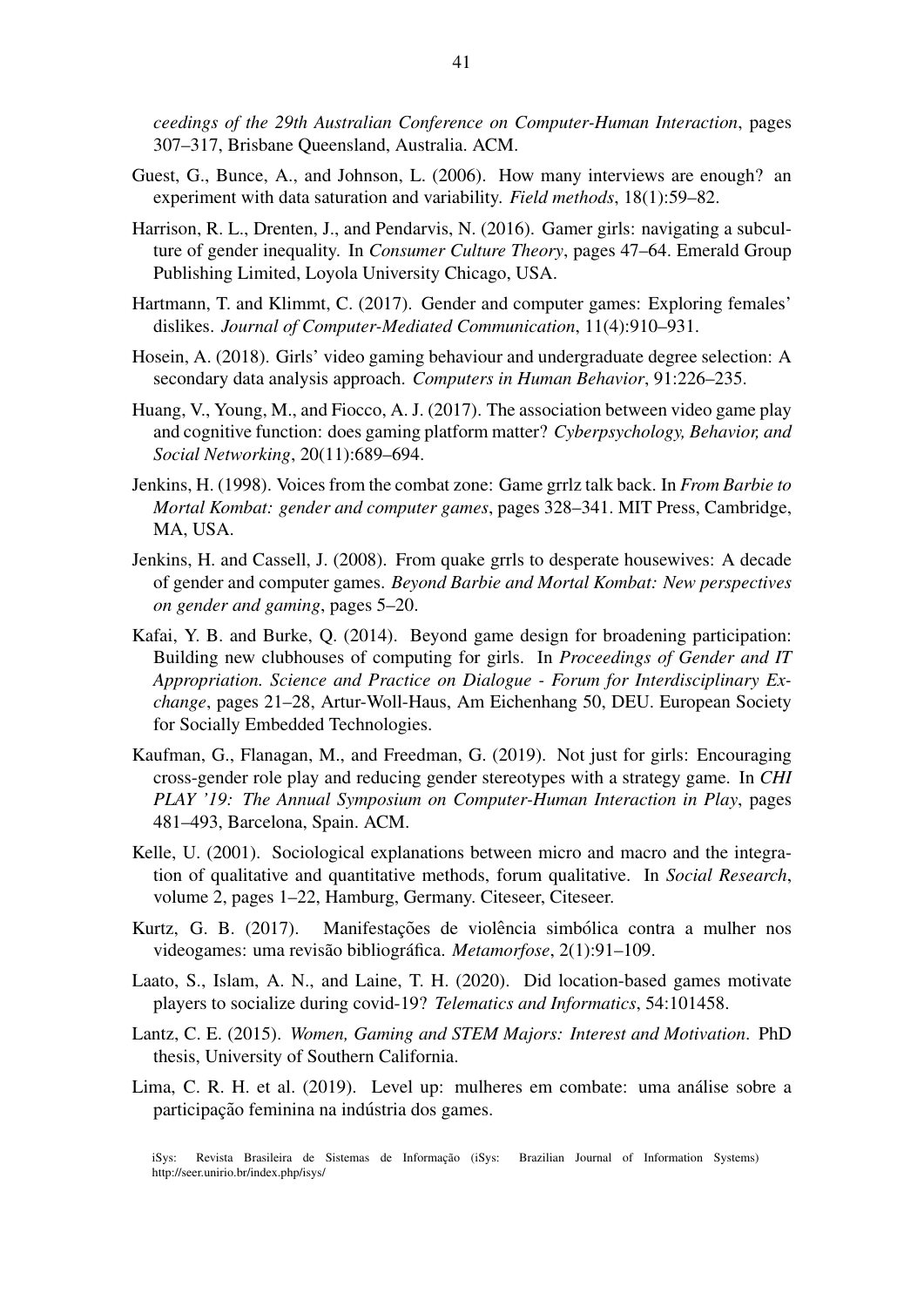- Lin, H. (2008). Body, space and gendered gaming experiences: a cultural geography of homes, cybercafes and dormitories. *Beyond Barbie & Mortal Kombat: New perspectives on gender and gaming*, pages 67–82.
- Lin, S.-Y., Chien, S.-Y., Hsiao, C.-L., Hsia, C.-H., and Chao, K.-M. (2020). Enhancing computational thinking capability of preschool children by game-based smart toys. *Electronic Commerce Research and Applications*, 44:101011.
- Lincoln, Y. and Guba, Y. (1985). Naturalistic inquiry.
- Martins, A., Silva, J., Santos, J., and Reboucas, A. (2019). Fatores que atraem e afastam as meninas de cursos da área de ti. In *Anais do XIII Women in Information Technology*, pages 114–118, Porto Alegre. SBC.
- Martín-Sómer, M., Moreira, J., and Casado, C. (2021). Use of kahoot! to keep students' motivation during online classes in the lockdown period caused by covid 19. *Education for Chemical Engineers*, 36:154–159.
- Merriam, S. B. (2009). Qualitative case study research. *Qualitative research: A guide to design and implementation*, pages 39–54. Disponível em: ¡https://bit.ly/3noQGW2<sub>i</sub>. Acesso em: 15 dez. 2020.
- Ochsner, A. (2015). Lessons learned with girls, games, and design. In *GenderIT '15: The Third Conference on GenderIT*, pages 24–31, Philadelphia PA, USA. ACM.
- Olsson, M. (2018). "true gamer" culture on twitch and its effect on female streamers. Disponível em: ¡https://5dok.org/document/rz3g3m7y-quot-true-gamer-culturetwitch-effect-female-streamers.html¿. Acesso em: 21 out. 2019.
- Papalia, D., Olds, S., and Feldman, R. (2006). Desenvolvimento humano. Disponível em: ¡https://bit.ly/3gMe8Kr¿. Acesso em: 14 out. 2019.
- Ribeiro, G. C. B. (2019). O sexismo nos jogos eletrônicos: Barreiras à participação feminina em league of legends.
- Rogers, V. L. N. (2015). Women in it: the endangered gender. In *Proceedings of the 2015 ACM SIGUCCS Annual Conference*, pages 95–98, University of Georgia, USA. ACM.
- Rosa, K. S., Ferreira, M. N. B., and Nesteriuk, S. (2018). A jornada da heroína: outra abordagem da representação feminina nos games. In *SBC–Proceedings of XVII SBGames*, pages 240–243, Foz do Iguaçu - PR. SBC.
- Saláfia, J. S., Ferreira, N. B., and Nesteriuk, S.  $(2018)$ . Os estere otipos em jogos de luta: da indumentária à hipersexualização de personagens femininas. *SBC–Proceedings of XVII SBGames*, pages 225–232.
- SBC (2019). Educação superior em computação estatisticas 2019. Disponível em: ¡https://www.sbc.org.br/documentos-da-sbc/send/133-estatisticas/1354-educacaosuperior-em-computacao-estatisticas-2019¿. Acesso em: 03 jul. 2021.
- Schmidt, A. F., de Carvalho Gusso, L., and Carelli, M. N. (2021). As mutações dos jogos digitais e analógicos nos últimos 50 anos: Fliperamas, lan houses, luderias e a pandemia do covid19. *TROPOS: COMUNICAÇÃO, SOCIEDADE E CULTURA (ISSN: 2358-212X)*, 10(1).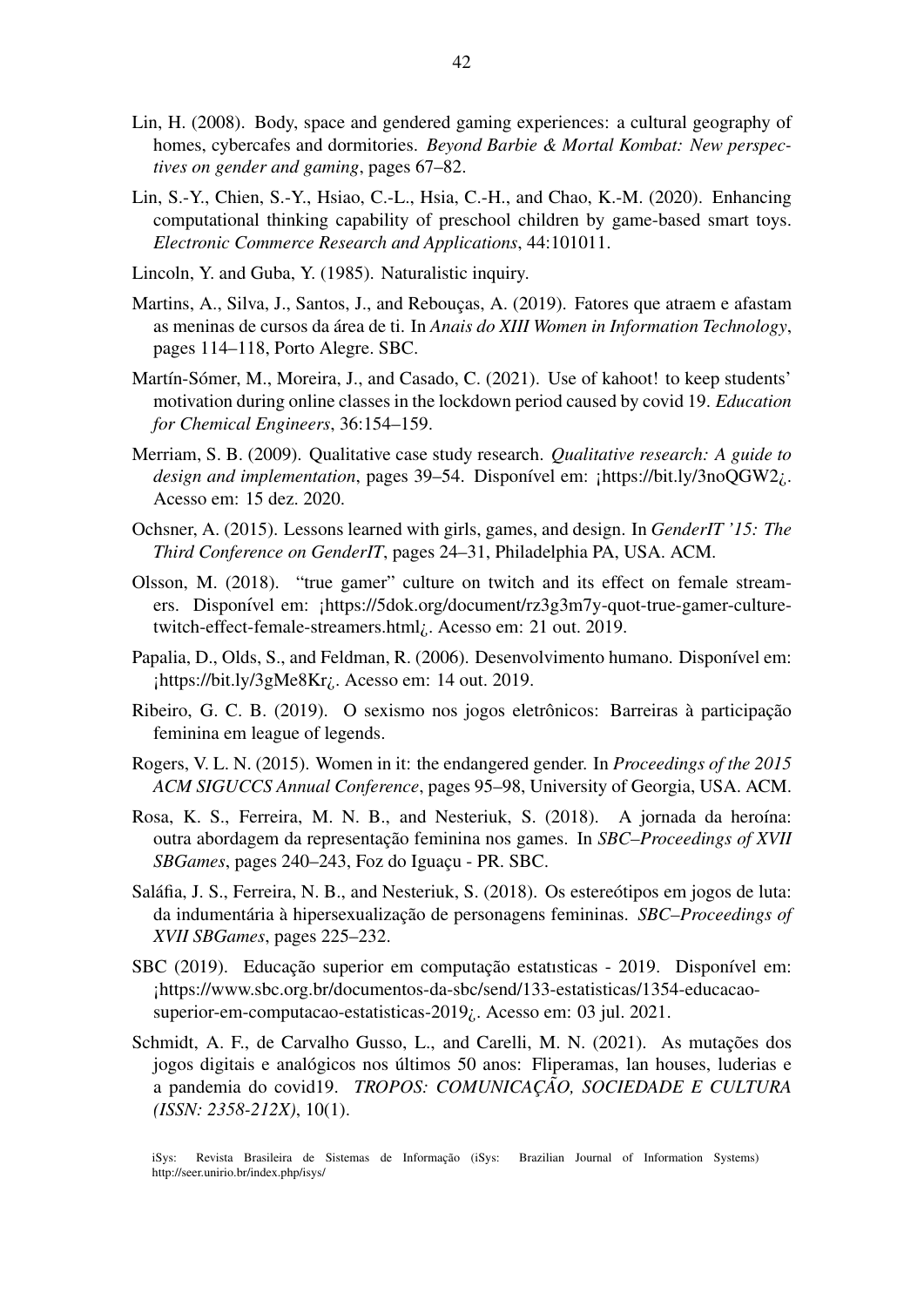- Schultheiss, D. (2017). "from the weaker sex to hardcore gaming": Female gaming patterns on the internet. *Computers in Entertainment*, 15:1–8.
- Shaer, O., Westendorf, L., Knouf, N., and Pederson, C. (2017). Understanding gaming perceptions and experiences in a women's college community. In *CHI '17: CHI Conference on Human Factors in Computing Systems*, pages 1544–1557, Denver Colorado, USA. ACM.
- Travassos, G. H., Gurov, D., and do Amaral, E. A. G. (2002). Introdução à engenharia de software experimental. Disponível em: ¡encurtador.com.br/bkvPZ¿. Acesso em: 15 dez. 2020.
- Vanderhoef, J. (2013). Casual threats: The feminization of casual video games. *Ada: A Journal of Gender, New Media, and Technology*, 2(2013).
- Veltri, N., Krasnova, H., Baumann, A., and Kalayamthanam, N. (2014). Gender differences in online gaming: a literature review. In *Proceedings of 20th Americas Conference on Information Systems*, Savannah, Georgia, USA. AMCIS.
- Vergara, S. C. (2006). Métodos de pesquisa em administração. Disponível em: ¡https://bit.ly/386auXA¿. Acesso em: 10 jul. 2019.
- Vermeulen, L., Castellar, E. N., Janssen, D., Calvi, L., and Van Looy, J. (2016). Playing under threat. examining stereotype threat in female game players. *Computers in Human Behavior*, 57:377–387.
- Vieira, P. P. and da Mota, R. R. (2018). A representação feminina em horizon zero dawn. In *SBC–Proceedings of XVII SBGames*, pages 694–703, Foz do Iguaçu - PR. SBC.
- Vinuto, J. (2014). A amostragem em bola de neve na pesquisa qualitativa: um debate em aberto. *Tematicas ´* , 22(44):203–220.
- Wasserman, J. and Rittenour, C. (2018). Who wants to play? cueing perceived sex-based stereotypes of games. *Computers in Human Behavior*, 91.
- Woods, O. (2021). Feminist geographies of online gaming. *Digital Geography and Society*, 2:100015.
- Zelinski, E. M. and Reyes, R. (2009). Cognitive benefits of computer games for older adults. *Gerontechnology: international journal on the fundamental aspects of technology to serve the ageing society*, 8(4):220–235.
- Zhao, W. and Shute, V. J. (2019). Can playing a video game foster computational thinking skills? *Computers Education*, 141:103633.

### A. Interview script - Initial Identification of Characteristics

- What games do you like to play?
- About game X, what does this game have that makes you like it?
- What games do you not like to play?
- About game X, what does this game have that makes you dislike it?
- Are there any features that you would like to see in games that you have not yet noticed in the games you are used to playing?